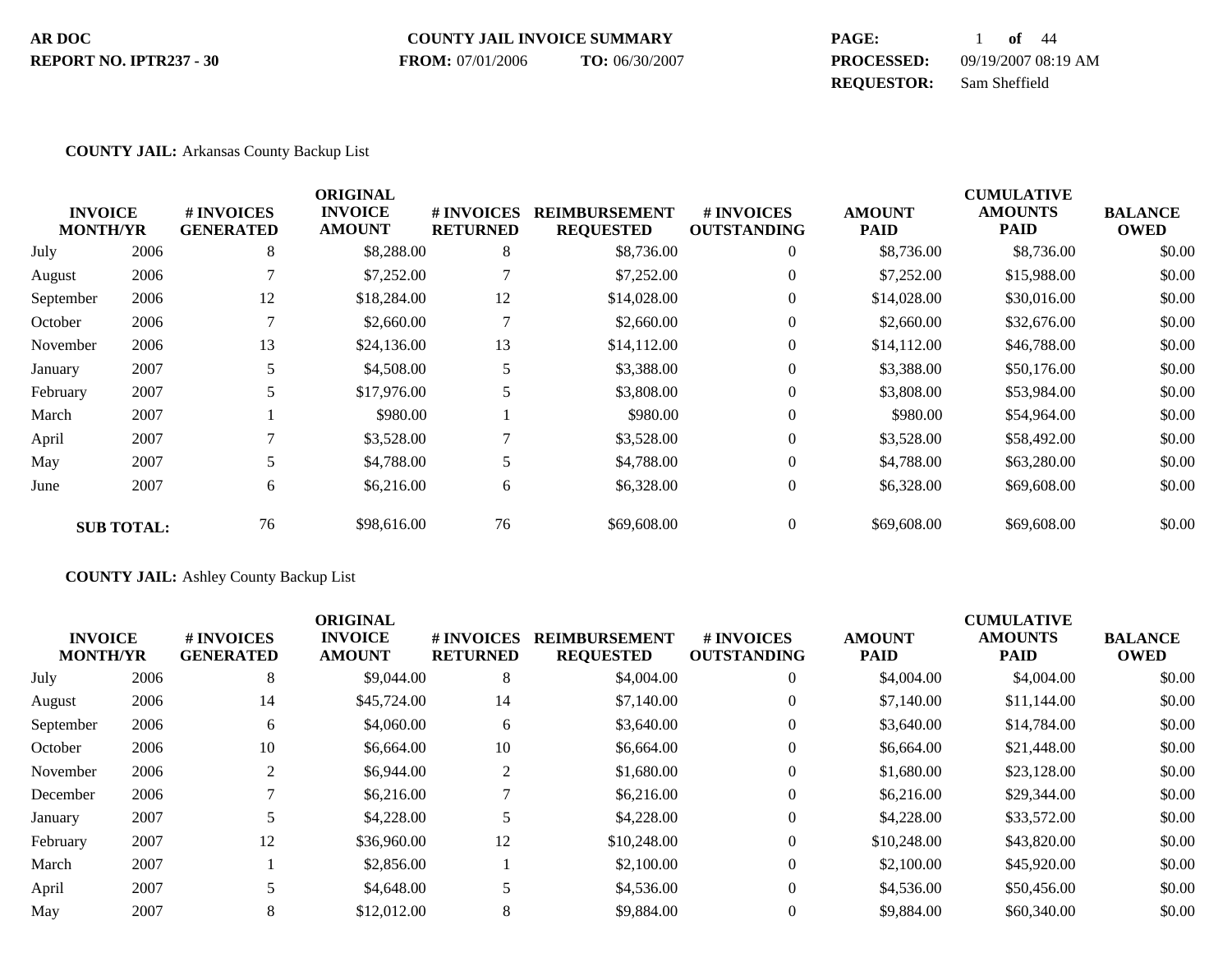| <b>AR DOC</b><br><b>REPORT NO. IPTR237 - 30</b> |                   |    |              | <b>COUNTY JAIL INVOICE SUMMARY</b><br><b>FROM:</b> 07/01/2006<br><b>TO:</b> $06/30/2007$ |             |  | <b>PAGE:</b><br><b>PROCESSED:</b><br><b>REQUESTOR:</b> | of $44$<br>09/19/2007 08:19 AM<br>Sam Sheffield |        |
|-------------------------------------------------|-------------------|----|--------------|------------------------------------------------------------------------------------------|-------------|--|--------------------------------------------------------|-------------------------------------------------|--------|
| June                                            | 2007              |    | \$4,480.00   |                                                                                          | \$4,424.00  |  | \$4,424.00                                             | \$64,764.00                                     | \$0.00 |
|                                                 | <b>SUB TOTAL:</b> | 83 | \$143,836.00 | 83                                                                                       | \$64,764.00 |  | \$64,764.00                                            | \$64,764.00                                     | \$0.00 |

**COUNTY JAIL:** Baxter County Backup List

| <b>INVOICE</b><br><b>MONTH/YR</b> |                   | # INVOICES<br><b>GENERATED</b> | <b>ORIGINAL</b><br><b>INVOICE</b><br><b>AMOUNT</b> | <b># INVOICES</b><br><b>RETURNED</b> | <b>REIMBURSEMENT</b><br><b>REQUESTED</b> | # INVOICES<br><b>OUTSTANDING</b> | <b>AMOUNT</b><br>PAID | <b>CUMULATIVE</b><br><b>AMOUNTS</b><br>PAID | <b>BALANCE</b><br><b>OWED</b> |
|-----------------------------------|-------------------|--------------------------------|----------------------------------------------------|--------------------------------------|------------------------------------------|----------------------------------|-----------------------|---------------------------------------------|-------------------------------|
| July                              | 2006              | 9                              | \$4,844.00                                         | 9                                    | \$4,256.00                               | $\overline{0}$                   | \$4,256.00            | \$4,256.00                                  | \$0.00                        |
| August                            | 2006              | 6                              | \$4,424.00                                         | 6                                    | \$1,540.00                               | $\overline{0}$                   | \$1,540.00            | \$5,796.00                                  | \$0.00                        |
| September                         | 2006              | 8                              | \$5,824.00                                         | 8                                    | \$3,724.00                               | $\overline{0}$                   | \$3,724.00            | \$9,520.00                                  | \$0.00                        |
| October                           | 2006              | 6                              | \$1,092.00                                         | 6                                    | \$840.00                                 | $\Omega$                         | \$840.00              | \$10,360.00                                 | \$0.00                        |
| November                          | 2006              | 6                              | \$3,920.00                                         | 6                                    | \$1,316.00                               | $\overline{0}$                   | \$1,316.00            | \$11,676.00                                 | \$0.00                        |
| December                          | 2006              | 4                              | \$31,724.00                                        | 4                                    | \$3,808.00                               | $\Omega$                         | \$3,808.00            | \$15,484.00                                 | \$0.00                        |
| January                           | 2007              | 5                              | \$2,072.00                                         | 5                                    | \$2,072.00                               | $\Omega$                         | \$2,072.00            | \$17,556.00                                 | \$0.00                        |
| February                          | 2007              | 8                              | \$5,516.00                                         | 8                                    | \$2,772.00                               | $\overline{0}$                   | \$2,772.00            | \$20,328.00                                 | \$0.00                        |
| March                             | 2007              |                                | \$308.00                                           |                                      | \$308.00                                 | $\Omega$                         | \$308.00              | \$20,636.00                                 | \$0.00                        |
| April                             | 2007              | 5                              | \$4,704.00                                         | 5                                    | \$3,864.00                               | $\theta$                         | \$3,864.00            | \$24,500.00                                 | \$0.00                        |
| May                               | 2007              |                                | \$476.00                                           |                                      | \$476.00                                 | $\overline{0}$                   | \$476.00              | \$24,976.00                                 | \$0.00                        |
| June                              | 2007              | 6                              | \$4,760.00                                         | 6                                    | \$3,640.00                               | $\overline{0}$                   | \$3,640.00            | \$28,616.00                                 | \$0.00                        |
|                                   | <b>SUB TOTAL:</b> | 65                             | \$69,664.00                                        | 65                                   | \$28,616.00                              | $\theta$                         | \$28,616.00           | \$28,616.00                                 | \$0.00                        |

**COUNTY JAIL:** Benton County Backup List

| <b>INVOICE</b><br><b>MONTH/YR</b> |      | # INVOICES<br><b>GENERATED</b> | ORIGINAL<br><b>INVOICE</b><br><b>AMOUNT</b> | # INVOICES<br><b>RETURNED</b> | <b>REIMBURSEMENT</b><br><b>REQUESTED</b> | # INVOICES<br><b>OUTSTANDING</b> | <b>AMOUNT</b><br><b>PAID</b> | <b>CUMULATIVE</b><br><b>AMOUNTS</b><br><b>PAID</b> | <b>BALANCE</b><br><b>OWED</b> |
|-----------------------------------|------|--------------------------------|---------------------------------------------|-------------------------------|------------------------------------------|----------------------------------|------------------------------|----------------------------------------------------|-------------------------------|
| July                              | 2006 | 27                             | \$35,392.00                                 | 27                            | \$35,364.00                              | $\theta$                         | \$35,364.00                  | \$35,364.00                                        | \$0.00                        |
| August                            | 2006 | 31                             | \$44,296.00                                 | 31                            | \$32,060.00                              | $\theta$                         | \$32,060.00                  | \$67,424.00                                        | \$0.00                        |
| September                         | 2006 | 18                             | \$26,488.00                                 | 18                            | \$23,212.00                              | $\theta$                         | \$23,212.00                  | \$90,636.00                                        | \$0.00                        |
| October                           | 2006 | 20                             | \$37,128.00                                 | 20                            | \$17,976.00                              | $\theta$                         | \$17,976.00                  | \$108,612.00                                       | \$0.00                        |
| November                          | 2006 | 13                             | \$9,716.00                                  | 13                            | \$9,884.00                               | $\Omega$                         | \$9,884.00                   | \$118,496.00                                       | \$0.00                        |
| December                          | 2006 | 25                             | \$31,584.00                                 | 25                            | \$28,084.00                              | $\Omega$                         | \$28,084.00                  | \$146,580.00                                       | \$0.00                        |
| January                           | 2007 |                                | \$924.00                                    |                               | \$924.00                                 |                                  | \$924.00                     | \$147,504.00                                       | \$0.00                        |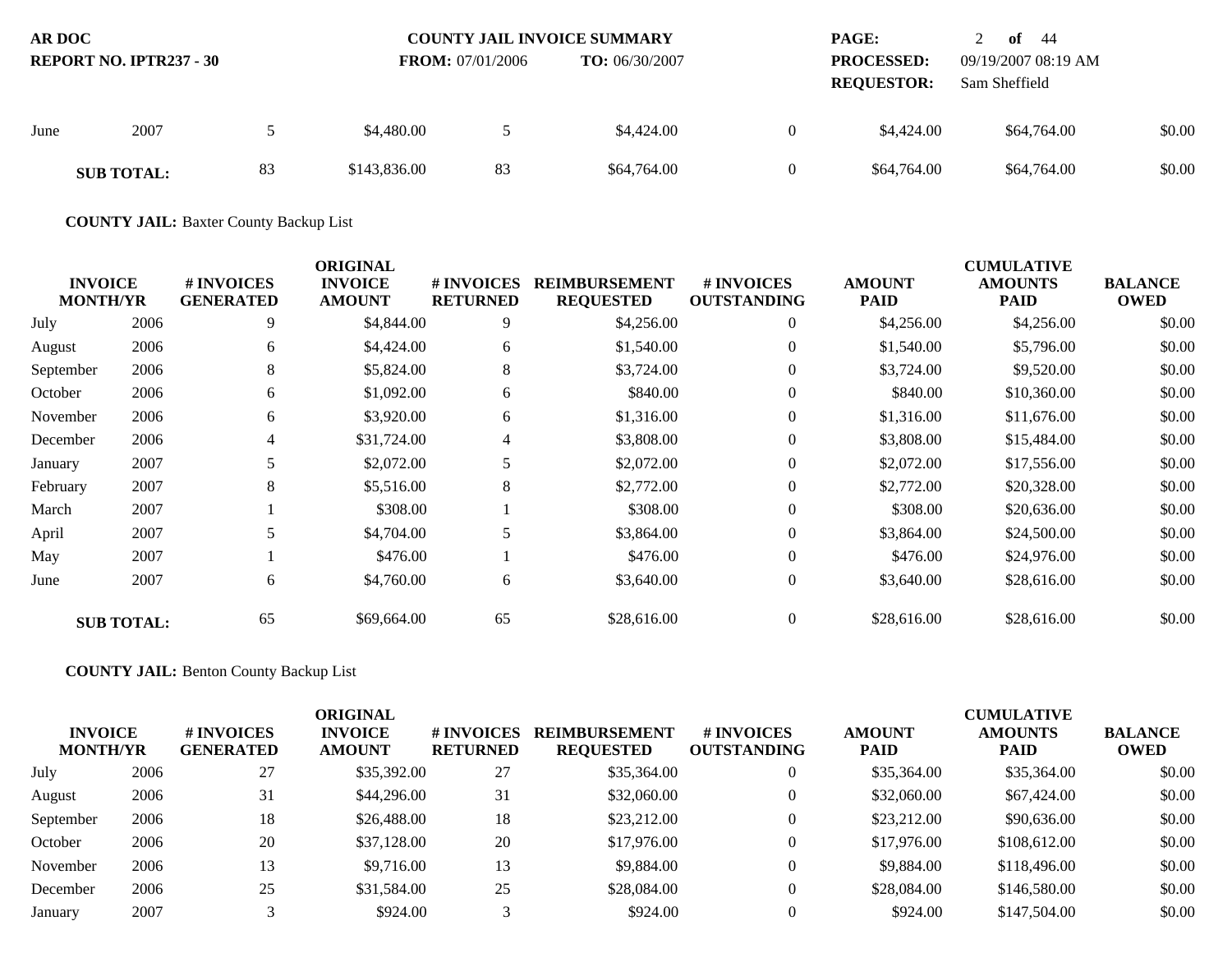| <b>AR DOC</b>                  |                   |     |                         |                | <b>COUNTY JAIL INVOICE SUMMARY</b> |                                        | PAGE:                                | 3<br>of<br>-44 |        |
|--------------------------------|-------------------|-----|-------------------------|----------------|------------------------------------|----------------------------------------|--------------------------------------|----------------|--------|
| <b>REPORT NO. IPTR237 - 30</b> |                   |     | <b>FROM:</b> 07/01/2006 | TO: 06/30/2007 |                                    | <b>PROCESSED:</b><br><b>REQUESTOR:</b> | 09/19/2007 08:19 AM<br>Sam Sheffield |                |        |
|                                |                   |     |                         |                |                                    |                                        |                                      |                |        |
| February                       | 2007              | 15  | \$28,896.00             | 15             | \$29,428.00                        | $\mathbf{0}$                           | \$29,428.00                          | \$176,932.00   | \$0.00 |
| March                          | 2007              | 25  | \$44,492.00             | 25             | \$42,952.00                        | $\mathbf{0}$                           | \$42,952.00                          | \$219,884.00   | \$0.00 |
| April                          | 2007              | 25  | \$40,712.00             | 25             | \$39,900.00                        | $\mathbf{0}$                           | \$39,900.00                          | \$259,784.00   | \$0.00 |
| May                            | 2007              | 16  | \$28,252,00             | 16             | \$22,148.00                        | $\mathbf{0}$                           | \$22,148.00                          | \$281,932.00   | \$0.00 |
| June                           | 2007              | 24  | \$37,660.00             | 24             | \$34,692.00                        | $\mathbf{0}$                           | \$34,692.00                          | \$316,624.00   | \$0.00 |
|                                | <b>SUB TOTAL:</b> | 242 | \$365,540.00            | 242            | \$316,624.00                       | $\theta$                               | \$316,624.00                         | \$316,624.00   | \$0.00 |

#### **COUNTY JAIL:** Benton P & P

| <b>INVOICE</b><br><b>MONTH/YR</b> |                   | # INVOICES<br><b>GENERATED</b> | ORIGINAL<br><b>INVOICE</b><br><b>AMOUNT</b> | # INVOICES<br><b>RETURNED</b> | <b>REIMBURSEMENT</b><br><b>REQUESTED</b> | # INVOICES<br><b>OUTSTANDING</b> | <b>AMOUNT</b><br><b>PAID</b> | <b>CUMULATIVE</b><br><b>AMOUNTS</b><br><b>PAID</b> | <b>BALANCE</b><br><b>OWED</b> |
|-----------------------------------|-------------------|--------------------------------|---------------------------------------------|-------------------------------|------------------------------------------|----------------------------------|------------------------------|----------------------------------------------------|-------------------------------|
| January                           | 2007              |                                | \$1,960.00                                  |                               | \$0.00                                   |                                  | \$0.00                       | \$0.00                                             | \$0.00                        |
|                                   | <b>SUB TOTAL:</b> |                                | \$1,960.00                                  |                               | \$0.00                                   |                                  | \$0.00                       | \$0.00                                             | \$0.00                        |

**COUNTY JAIL:** Boone County Backup List

|                                   |                   |                                | <b>ORIGINAL</b>                 |                                      |                                          |                                  |                              | <b>CUMULATIVE</b>             |                               |
|-----------------------------------|-------------------|--------------------------------|---------------------------------|--------------------------------------|------------------------------------------|----------------------------------|------------------------------|-------------------------------|-------------------------------|
| <b>INVOICE</b><br><b>MONTH/YR</b> |                   | # INVOICES<br><b>GENERATED</b> | <b>INVOICE</b><br><b>AMOUNT</b> | <b># INVOICES</b><br><b>RETURNED</b> | <b>REIMBURSEMENT</b><br><b>REQUESTED</b> | # INVOICES<br><b>OUTSTANDING</b> | <b>AMOUNT</b><br><b>PAID</b> | <b>AMOUNTS</b><br><b>PAID</b> | <b>BALANCE</b><br><b>OWED</b> |
| July                              | 2006              | 6                              | \$8,876.00                      | 5                                    | \$7,420.00                               | $\overline{0}$                   | \$7,420.00                   | \$7,420.00                    | \$0.00                        |
| August                            | 2006              |                                | \$4,340.00                      | $\boldsymbol{0}$                     | \$0.00                                   | $\mathbf{0}$                     | \$0.00                       | \$7,420.00                    | \$0.00                        |
| September                         | 2006              | 3                              | \$5,376.00                      | $\boldsymbol{0}$                     | \$0.00                                   | $\mathbf{0}$                     | \$0.00                       | \$7,420.00                    | \$0.00                        |
| October                           | 2006              | 4                              | \$1,624.00                      | $\boldsymbol{0}$                     | \$0.00                                   | $\mathbf{0}$                     | \$0.00                       | \$7,420.00                    | \$0.00                        |
| November                          | 2006              | 2                              | \$1,288.00                      | 2                                    | \$1,288.00                               | $\overline{0}$                   | \$1,288.00                   | \$8,708.00                    | \$0.00                        |
| December                          | 2006              | 11                             | \$8,624.00                      | 10                                   | \$8,316.00                               | $\theta$                         | \$8,316.00                   | \$17,024.00                   | \$0.00                        |
| January                           | 2007              | 6                              | \$5,796.00                      | $\overline{4}$                       | \$4,172.00                               | $\overline{0}$                   | \$4,172.00                   | \$21,196.00                   | \$0.00                        |
| February                          | 2007              | 4                              | \$2,492.00                      | 4                                    | \$1,820.00                               | $\theta$                         | \$1,820.00                   | \$23,016.00                   | \$0.00                        |
| March                             | 2007              | 3                              | \$504.00                        | 3                                    | \$336.00                                 | $\theta$                         | \$336.00                     | \$23,352.00                   | \$0.00                        |
| April                             | 2007              | ⇁                              | \$4,144.00                      | $\mathcal{I}$                        | \$2,744.00                               | $\mathbf{0}$                     | \$2,744.00                   | \$26,096.00                   | \$0.00                        |
| May                               | 2007              | 10                             | \$9,184.00                      | 10                                   | \$8,820.00                               | $\overline{0}$                   | \$8,820.00                   | \$34,916.00                   | \$0.00                        |
|                                   | <b>SUB TOTAL:</b> | 63                             | \$52,248.00                     | 45                                   | \$34,916.00                              | $\overline{0}$                   | \$34,916.00                  | \$34,916.00                   | \$0.00                        |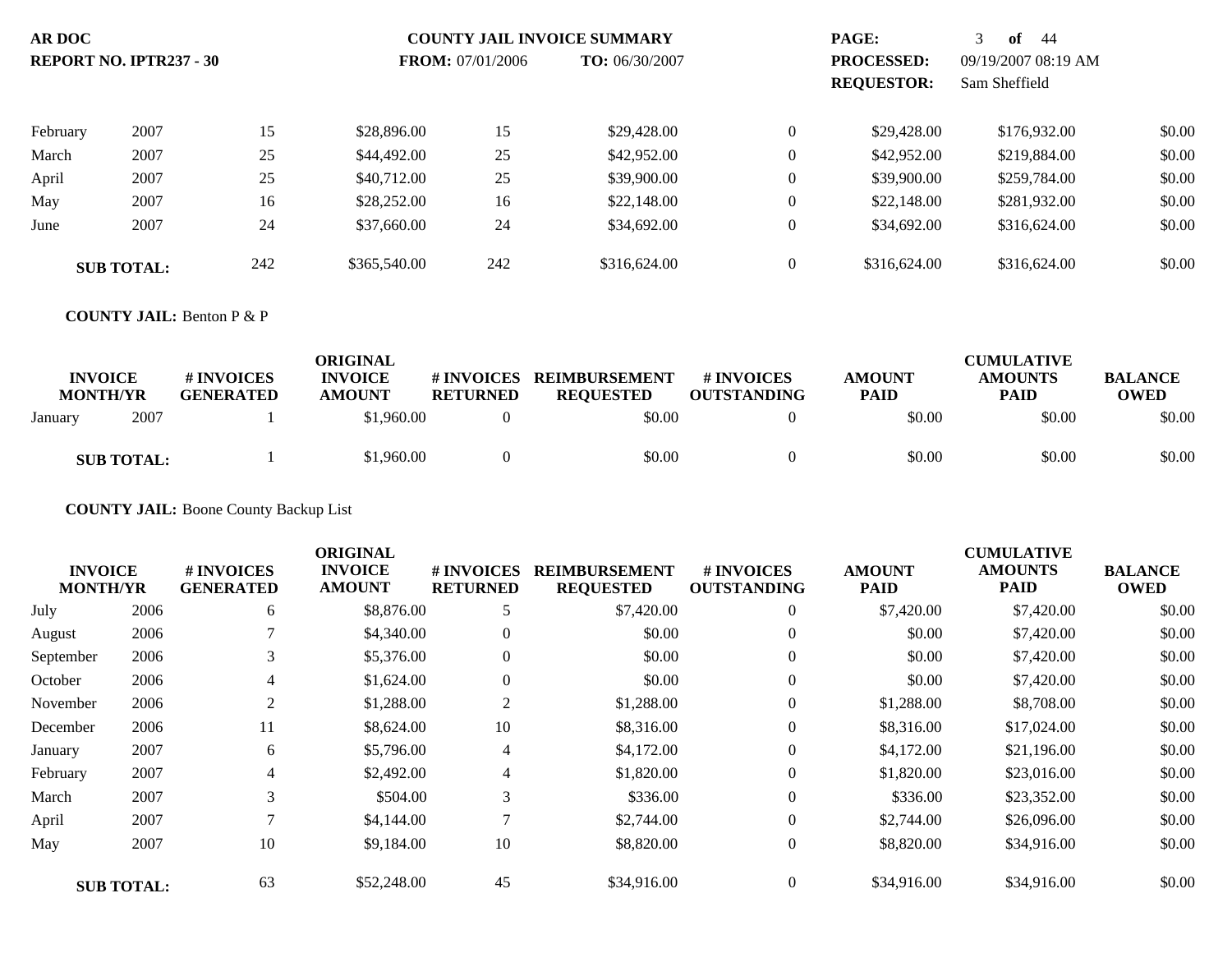| AR DOC                  | <b>COUNTY JAIL INVOICE SUMMARY</b> |                | PAGE:             | <b>of</b> 44        |
|-------------------------|------------------------------------|----------------|-------------------|---------------------|
| REPORT NO. IPTR237 - 30 | <b>FROM:</b> 07/01/2006            | TO: 06/30/2007 | <b>PROCESSED:</b> | 09/19/2007 08:19 AM |
|                         |                                    |                | <b>REQUESTOR:</b> | Sam Sheffield       |

### **COUNTY JAIL:** Bradley County Backup List

|                 |                   |                  | <b>ORIGINAL</b> |                 |                      |                    |               | <b>CUMULATIVE</b> |                |
|-----------------|-------------------|------------------|-----------------|-----------------|----------------------|--------------------|---------------|-------------------|----------------|
| <b>INVOICE</b>  |                   | # INVOICES       | <b>INVOICE</b>  | # INVOICES      | <b>REIMBURSEMENT</b> | <b>#INVOICES</b>   | <b>AMOUNT</b> | <b>AMOUNTS</b>    | <b>BALANCE</b> |
| <b>MONTH/YR</b> |                   | <b>GENERATED</b> | <b>AMOUNT</b>   | <b>RETURNED</b> | <b>REQUESTED</b>     | <b>OUTSTANDING</b> | <b>PAID</b>   | <b>PAID</b>       | <b>OWED</b>    |
| July            | 2006              | ↑                | \$2,072.00      | 2               | \$672.00             | $\boldsymbol{0}$   | \$672.00      | \$672.00          | \$0.00         |
| August          | 2006              | 4                | \$2,520.00      | 4               | \$1,680.00           | $\overline{0}$     | \$1,680.00    | \$2,352.00        | \$0.00         |
| September       | 2006              | 6                | \$3,752.00      | 6               | \$3,024.00           | $\overline{0}$     | \$3,024.00    | \$5,376.00        | \$0.00         |
| February        | 2007              |                  | \$2,576.00      | 2               | \$1,512.00           | $\overline{0}$     | \$1,512.00    | \$6,888.00        | \$0.00         |
| March           | 2007              | 6                | \$46,984.00     | 6               | \$2,492.00           | $\theta$           | \$2,492.00    | \$9,380.00        | \$0.00         |
| April           | 2007              |                  | \$532.00        |                 | \$0.00               | $\theta$           | \$0.00        | \$9,380.00        | \$0.00         |
| May             | 2007              | 9                | \$6,160.00      | 9               | \$2,828.00           | $\overline{0}$     | \$2,828.00    | \$12,208,00       | \$0.00         |
| June            | 2007              | 3                | \$476.00        | 3               | \$252.00             | $\overline{0}$     | \$252.00      | \$12,460.00       | \$0.00         |
|                 | <b>SUB TOTAL:</b> | 33               | \$65,072.00     | 33              | \$12,460.00          | $\overline{0}$     | \$12,460.00   | \$12,460.00       | \$0.00         |

**COUNTY JAIL:** Calhoun County Backup List

| <b>INVOICE</b><br><b>MONTH/YR</b> |                   | # INVOICES<br><b>GENERATED</b> | <b>ORIGINAL</b><br><b>INVOICE</b><br><b>AMOUNT</b> | # INVOICES<br><b>RETURNED</b> | <b>REIMBURSEMENT</b><br><b>REQUESTED</b> | <b>#INVOICES</b><br><b>OUTSTANDING</b> | <b>AMOUNT</b><br><b>PAID</b> | <b>CUMULATIVE</b><br><b>AMOUNTS</b><br><b>PAID</b> | <b>BALANCE</b><br><b>OWED</b> |
|-----------------------------------|-------------------|--------------------------------|----------------------------------------------------|-------------------------------|------------------------------------------|----------------------------------------|------------------------------|----------------------------------------------------|-------------------------------|
| July                              | 2006              | ◠<br>∠                         | \$840.00                                           | $\overline{c}$                | \$840.00                                 | $\mathbf{0}$                           | \$840.00                     | \$840.00                                           | \$0.00                        |
| September                         | 2006              | 8                              | \$3,752.00                                         | 8                             | \$3,752.00                               | $\mathbf{0}$                           | \$3,752.00                   | \$4,592.00                                         | \$0.00                        |
| October                           | 2006              | 6                              | \$5,404.00                                         | b                             | \$5,404.00                               | $\mathbf{0}$                           | \$5,404.00                   | \$9,996.00                                         | \$0.00                        |
| December                          | 2006              |                                | \$756.00                                           | ◠<br>∠                        | \$756.00                                 | $\mathbf{0}$                           | \$756.00                     | \$10,752.00                                        | \$0.00                        |
| January                           | 2007              |                                | \$756.00                                           |                               | \$756.00                                 | $\theta$                               | \$756.00                     | \$11,508.00                                        | \$0.00                        |
| February                          | 2007              | 4                              | \$4,704.00                                         | 4                             | \$3,724.00                               | $\mathbf{0}$                           | \$3,724.00                   | \$15,232.00                                        | \$0.00                        |
| June                              | 2007              | ◠                              | \$868.00                                           | 2                             | \$868.00                                 | $\overline{0}$                         | \$868.00                     | \$16,100.00                                        | \$0.00                        |
|                                   | <b>SUB TOTAL:</b> | 25                             | \$17,080.00                                        | 25                            | \$16,100.00                              | $\theta$                               | \$16,100.00                  | \$16,100.00                                        | \$0.00                        |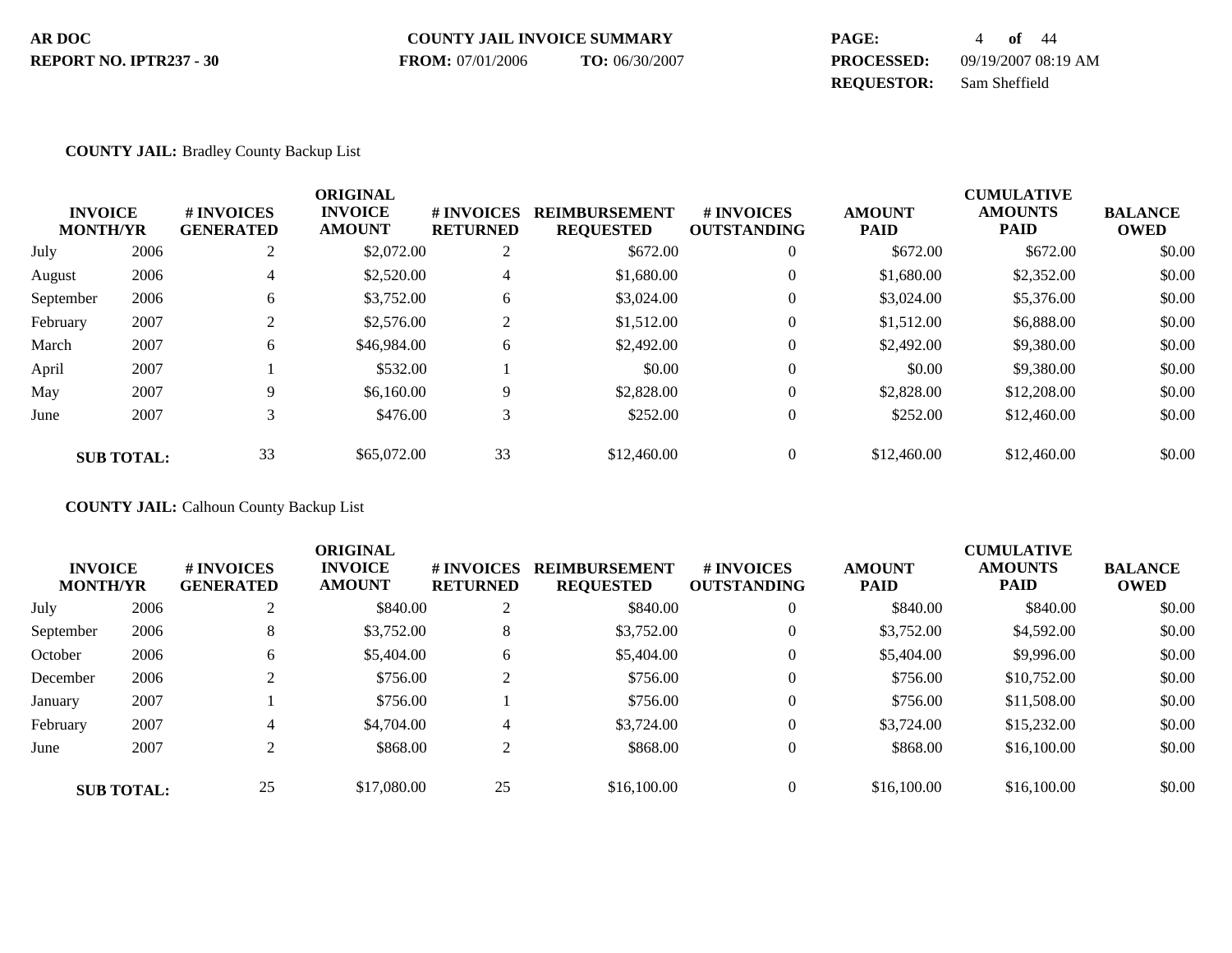| AR DOC                  | <b>COUNTY JAIL INVOICE SUMMARY</b> |                | PAGE:             | $of$ 44             |
|-------------------------|------------------------------------|----------------|-------------------|---------------------|
| REPORT NO. IPTR237 - 30 | <b>FROM:</b> 07/01/2006            | TO: 06/30/2007 | <b>PROCESSED:</b> | 09/19/2007 08:19 AM |
|                         |                                    |                | <b>REOUESTOR:</b> | Sam Sheffield       |

### **COUNTY JAIL:** Carlisle City Jail

| <b>INVOICE</b><br><b>MONTH/YR</b> |                   | # INVOICES<br><b>GENERATED</b> | <b>ORIGINAL</b><br><b>INVOICE</b><br><b>AMOUNT</b> | # INVOICES<br><b>RETURNED</b> | <b>REIMBURSEMENT</b><br><b>REQUESTED</b> | <b>#INVOICES</b><br><b>OUTSTANDING</b> | <b>AMOUNT</b><br><b>PAID</b> | <b>CUMULATIVE</b><br><b>AMOUNTS</b><br><b>PAID</b> | <b>BALANCE</b><br><b>OWED</b> |
|-----------------------------------|-------------------|--------------------------------|----------------------------------------------------|-------------------------------|------------------------------------------|----------------------------------------|------------------------------|----------------------------------------------------|-------------------------------|
| July                              | 2006              |                                | \$980.00                                           |                               | \$980.00                                 |                                        | \$980.00                     | \$980.00                                           | \$0.00                        |
| December                          | 2006              |                                | \$3,192.00                                         | $\theta$                      | \$0.00                                   |                                        | \$0.00                       | \$980.00                                           | \$0.00                        |
| January                           | 2007              |                                | \$1,820.00                                         |                               | \$1,624.00                               |                                        | \$1,624.00                   | \$2,604.00                                         | \$0.00                        |
| April                             | 2007              |                                | \$1,148.00                                         | ി<br>∠                        | \$1,148.00                               |                                        | \$1,148.00                   | \$3,752.00                                         | \$0.00                        |
|                                   | <b>SUB TOTAL:</b> |                                | \$7,140.00                                         | 4                             | \$3,752.00                               |                                        | \$3,752.00                   | \$3,752.00                                         | \$0.00                        |

**COUNTY JAIL:** Carroll County Backup List

|                 |                   |                  | <b>ORIGINAL</b> |                 |                      |                    |               | <b>CUMULATIVE</b> |                |
|-----------------|-------------------|------------------|-----------------|-----------------|----------------------|--------------------|---------------|-------------------|----------------|
| <b>INVOICE</b>  |                   | <b>#INVOICES</b> | <b>INVOICE</b>  | # INVOICES      | <b>REIMBURSEMENT</b> | <b>#INVOICES</b>   | <b>AMOUNT</b> | <b>AMOUNTS</b>    | <b>BALANCE</b> |
| <b>MONTH/YR</b> |                   | <b>GENERATED</b> | <b>AMOUNT</b>   | <b>RETURNED</b> | <b>REQUESTED</b>     | <b>OUTSTANDING</b> | <b>PAID</b>   | <b>PAID</b>       | <b>OWED</b>    |
| July            | 2006              | 4                | \$26,544.00     | 4               | \$1,120.00           | $\overline{0}$     | \$1,120.00    | \$1,120.00        | \$0.00         |
| August          | 2006              | 3                | \$1,372.00      | 3               | \$1,372.00           | $\theta$           | \$1,372.00    | \$2,492.00        | \$0.00         |
| September       | 2006              |                  | \$3,444.00      | 3               | \$3,052.00           | $\mathbf{0}$       | \$3,052.00    | \$5,544.00        | \$0.00         |
| November        | 2006              |                  | \$1,400.00      |                 | \$1,400.00           | $\mathbf{0}$       | \$1,400.00    | \$6,944.00        | \$0.00         |
| January         | 2007              | 6                | \$6,104.00      | 6               | \$3,780.00           | $\theta$           | \$3,780.00    | \$10,724.00       | \$0.00         |
| February        | 2007              |                  | \$1,204.00      |                 | \$1,204.00           | $\mathbf{0}$       | \$1,204.00    | \$11,928.00       | \$0.00         |
| March           | 2007              | 3                | \$2,548.00      | 3               | \$2,548.00           | $\mathbf{0}$       | \$2,548.00    | \$14,476.00       | \$0.00         |
| April           | 2007              |                  | \$896.00        |                 | \$896.00             | $\mathbf{0}$       | \$896.00      | \$15,372.00       | \$0.00         |
| May             | 2007              |                  | \$21,000.00     | 5               | \$1,400.00           | $\Omega$           | \$1,400.00    | \$16,772.00       | \$0.00         |
| June            | 2007              |                  | \$224.00        |                 | \$224.00             | $\mathbf{0}$       | \$224.00      | \$16,996.00       | \$0.00         |
|                 | <b>SUB TOTAL:</b> | 28               | \$64,736.00     | 28              | \$16,996.00          | $\Omega$           | \$16,996.00   | \$16,996.00       | \$0.00         |

**COUNTY JAIL:** Chicot County Backup List

|                 |                  | ORIGINAL       |                 |                         |                    |               | <b>CUMULATIVE</b> |                |
|-----------------|------------------|----------------|-----------------|-------------------------|--------------------|---------------|-------------------|----------------|
| <b>INVOICE</b>  | # INVOICES       | <b>INVOICE</b> |                 | #INVOICES REIMBURSEMENT | # INVOICES         | <b>AMOUNT</b> | <b>AMOUNTS</b>    | <b>BALANCE</b> |
| <b>MONTH/YR</b> | <b>GENERATED</b> | <b>AMOUNT</b>  | <b>RETURNED</b> | REOUESTED               | <b>OUTSTANDING</b> | <b>PAID</b>   | <b>PAID</b>       | <b>OWED</b>    |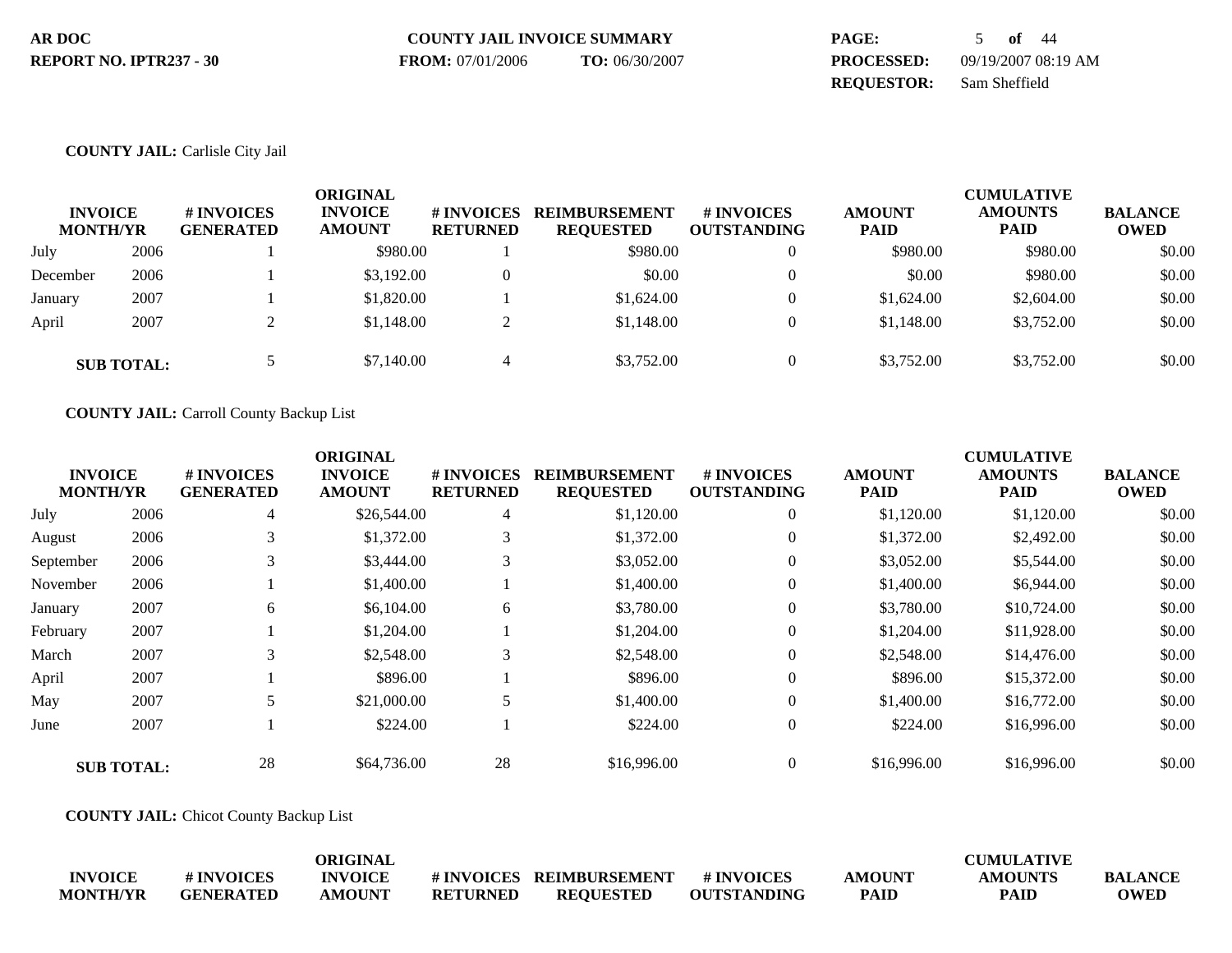| AR DOC                  | <b>COUNTY JAIL INVOICE SUMMARY</b> |                | <b>PAGE:</b>      | of 44               |
|-------------------------|------------------------------------|----------------|-------------------|---------------------|
| REPORT NO. IPTR237 - 30 | <b>FROM:</b> 07/01/2006            | TO: 06/30/2007 | <b>PROCESSED:</b> | 09/19/2007 08:19 AM |
|                         |                                    |                | <b>REOUESTOR:</b> | Sam Sheffield       |

### **COUNTY JAIL:** Chicot County Backup List

|           |                                   |                                | <b>ORIGINAL</b>                 |                               |                                          |                                        |                              | <b>CUMULATIVE</b>             |                               |
|-----------|-----------------------------------|--------------------------------|---------------------------------|-------------------------------|------------------------------------------|----------------------------------------|------------------------------|-------------------------------|-------------------------------|
|           | <b>INVOICE</b><br><b>MONTH/YR</b> | # INVOICES<br><b>GENERATED</b> | <b>INVOICE</b><br><b>AMOUNT</b> | # INVOICES<br><b>RETURNED</b> | <b>REIMBURSEMENT</b><br><b>REQUESTED</b> | <b>#INVOICES</b><br><b>OUTSTANDING</b> | <b>AMOUNT</b><br><b>PAID</b> | <b>AMOUNTS</b><br><b>PAID</b> | <b>BALANCE</b><br><b>OWED</b> |
| July      | 2006                              | 4                              | \$1,372.00                      | 4                             | \$1,372.00                               | $\mathbf{0}$                           | \$1,372.00                   | \$1,372.00                    | \$0.00                        |
| August    | 2006                              |                                | \$392.00                        |                               | \$392.00                                 | $\mathbf{0}$                           | \$392.00                     | \$1,764.00                    | \$0.00                        |
| September | 2006                              |                                | \$3,836.00                      |                               | \$1,988.00                               | $\theta$                               | \$1,988.00                   | \$3,752.00                    | \$0.00                        |
| October   | 2006                              | $\overline{2}$                 | \$1,232.00                      | $\overline{2}$                | \$1,232.00                               | $\mathbf{0}$                           | \$1,232.00                   | \$4,984.00                    | \$0.00                        |
| November  | 2006                              | 6                              | \$3,332.00                      | 6                             | \$2,492.00                               | $\Omega$                               | \$2,492.00                   | \$7,476.00                    | \$0.00                        |
| December  | 2006                              |                                | \$700.00                        |                               | \$700.00                                 | $\theta$                               | \$700.00                     | \$8,176.00                    | \$0.00                        |
| January   | 2007                              | $\overline{2}$                 | \$392.00                        | 2                             | \$392.00                                 | $\theta$                               | \$392.00                     | \$8,568.00                    | \$0.00                        |
| February  | 2007                              |                                | \$1,204.00                      |                               | \$1,204.00                               | $\mathbf{0}$                           | \$1,204.00                   | \$9,772.00                    | \$0.00                        |
| April     | 2007                              | 3                              | \$3,024.00                      | 3                             | \$2,380.00                               | $\mathbf{0}$                           | \$2,380.00                   | \$12,152.00                   | \$0.00                        |
| June      | 2007                              |                                | \$672.00                        |                               | \$672.00                                 | $\mathbf{0}$                           | \$672.00                     | \$12,824.00                   | \$0.00                        |
|           | <b>SUB TOTAL:</b>                 | 28                             | \$16,156.00                     | 28                            | \$12,824.00                              | $\Omega$                               | \$12,824.00                  | \$12,824.00                   | \$0.00                        |

**COUNTY JAIL:** Clark County Backup List

|                 |      |                  | <b>ORIGINAL</b> |                   |                      |                    |               | <b>CUMULATIVE</b> |                |
|-----------------|------|------------------|-----------------|-------------------|----------------------|--------------------|---------------|-------------------|----------------|
| <b>INVOICE</b>  |      | # INVOICES       | <b>INVOICE</b>  | <b># INVOICES</b> | <b>REIMBURSEMENT</b> | <b>#INVOICES</b>   | <b>AMOUNT</b> | <b>AMOUNTS</b>    | <b>BALANCE</b> |
| <b>MONTH/YR</b> |      | <b>GENERATED</b> | <b>AMOUNT</b>   | <b>RETURNED</b>   | <b>REQUESTED</b>     | <b>OUTSTANDING</b> | <b>PAID</b>   | PAID              | <b>OWED</b>    |
| July            | 2006 | 5                | \$1,876.00      | 5                 | \$2,352.00           | $\mathbf{0}$       | \$2,352.00    | \$2,352.00        | \$0.00         |
| September       | 2006 |                  | \$8,652.00      |                   | \$8,932.00           | $\mathbf{0}$       | \$8,932.00    | \$11,284.00       | \$0.00         |
| October         | 2006 |                  | \$644.00        |                   | \$644.00             | $\theta$           | \$644.00      | \$11,928.00       | \$0.00         |
| November        | 2006 | 8                | \$5,880.00      | 8                 | \$6,384.00           | $\theta$           | \$6,384.00    | \$18,312.00       | \$0.00         |
| December        | 2006 |                  | \$2,016.00      | 2                 | \$2,016.00           | $\theta$           | \$2,016.00    | \$20,328.00       | \$0.00         |
| February        | 2007 |                  | \$1,680.00      |                   | \$1,680.00           | $\theta$           | \$1,680.00    | \$22,008.00       | \$0.00         |
| March           | 2007 |                  | \$1,260.00      | 3                 | \$1,260.00           | $\theta$           | \$1,260.00    | \$23,268.00       | \$0.00         |
| April           | 2007 |                  | \$924.00        |                   | \$812.00             | $\Omega$           | \$812.00      | \$24,080.00       | \$0.00         |
| May             | 2007 |                  | \$1,820.00      | 3                 | \$1,820.00           | $\theta$           | \$1,820.00    | \$25,900.00       | \$0.00         |
| June            | 2007 | 10               | \$17,388,00     | 10                | \$7,420.00           | $\Omega$           | \$7,420.00    | \$33,320.00       | \$0.00         |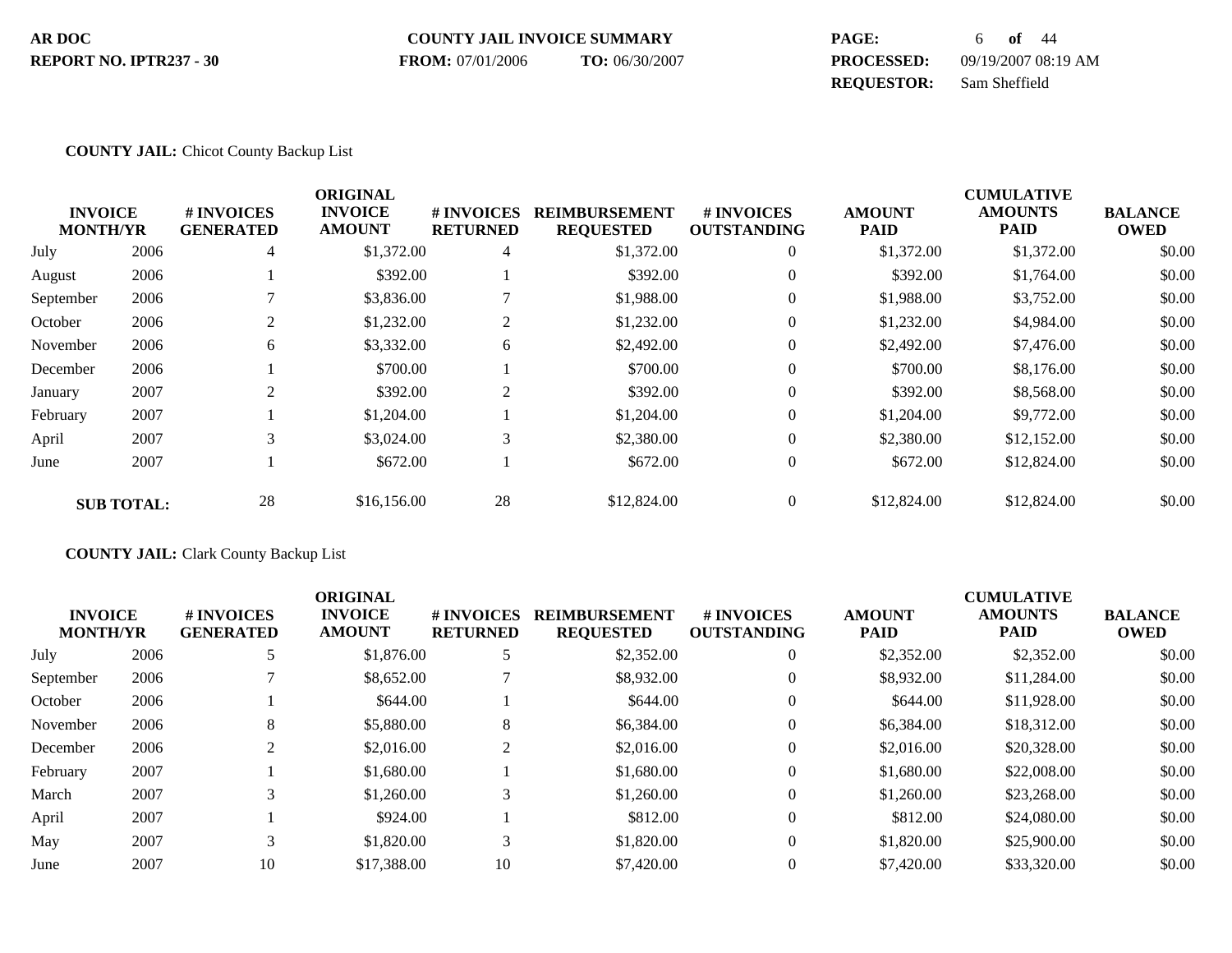| AR DOC                  | <b>COUNTY JAIL INVOICE SUMMARY</b> |                | <b>PAGE:</b>      | of $44$             |
|-------------------------|------------------------------------|----------------|-------------------|---------------------|
| REPORT NO. IPTR237 - 30 | <b>FROM:</b> 07/01/2006            | TO: 06/30/2007 | <b>PROCESSED:</b> | 09/19/2007 08:19 AM |
|                         |                                    |                | <b>REOUESTOR:</b> | Sam Sheffield       |

### **COUNTY JAIL:** Clark County Backup List

| <b>INVOICE</b><br><b>MONTH/YR</b> | # INVOICES<br><b>GENERATED</b> | ORIGINAL<br><b>INVOICE</b><br><b>AMOUNT</b> | # INVOICES<br><b>RETURNED</b> | <b>REIMBURSEMENT</b><br><b>REQUESTED</b> | # INVOICES<br><b>OUTSTANDING</b> | <b>AMOUNT</b><br><b>PAID</b> | <b>CUMULATIVE</b><br><b>AMOUNTS</b><br><b>PAID</b> | <b>BALANCE</b><br>OWED |
|-----------------------------------|--------------------------------|---------------------------------------------|-------------------------------|------------------------------------------|----------------------------------|------------------------------|----------------------------------------------------|------------------------|
| <b>SUB TOTAL:</b>                 | 41                             | \$42,140.00                                 | 41                            | \$33,320.00                              |                                  | \$33,320.00                  | \$33,320.00                                        | \$0.00                 |

## **COUNTY JAIL:** Clay County Backup List

|          | <b>INVOICE</b>    | # INVOICES       | <b>ORIGINAL</b><br><b>INVOICE</b> | # INVOICES      | <b>REIMBURSEMENT</b> | # INVOICES         | <b>AMOUNT</b> | <b>CUMULATIVE</b><br><b>AMOUNTS</b> | <b>BALANCE</b> |
|----------|-------------------|------------------|-----------------------------------|-----------------|----------------------|--------------------|---------------|-------------------------------------|----------------|
|          | <b>MONTH/YR</b>   | <b>GENERATED</b> | <b>AMOUNT</b>                     | <b>RETURNED</b> | <b>REQUESTED</b>     | <b>OUTSTANDING</b> | <b>PAID</b>   | <b>PAID</b>                         | <b>OWED</b>    |
| July     | 2006              |                  | \$3,220.00                        |                 | \$3,220.00           | $\overline{0}$     | \$3,220.00    | \$3,220.00                          | \$0.00         |
| October  | 2006              |                  | \$5,152.00                        | 7               | \$5,152.00           | $\overline{0}$     | \$5,152.00    | \$8,372.00                          | \$0.00         |
| November | 2006              | 6                | \$5,264.00                        | 6               | \$5,264.00           | $\overline{0}$     | \$5,264.00    | \$13,636.00                         | \$0.00         |
| December | 2006              | 2                | \$1,176.00                        | $\overline{2}$  | \$1,176.00           | $\overline{0}$     | \$1,176.00    | \$14,812.00                         | \$0.00         |
| January  | 2007              | 14               | \$12,488.00                       | 14              | \$12,292.00          | $\Omega$           | \$12,292.00   | \$27,104.00                         | \$0.00         |
| February | 2007              | 19               | \$22,148.00                       | 19              | \$22,148.00          | $\overline{0}$     | \$22,148.00   | \$49,252.00                         | \$0.00         |
| March    | 2007              |                  | \$56.00                           |                 | \$56.00              | $\overline{0}$     | \$56.00       | \$49,308.00                         | \$0.00         |
| April    | 2007              | 14               | \$15,344.00                       | 14              | \$15,344.00          | $\theta$           | \$15,344.00   | \$64,652.00                         | \$0.00         |
| May      | 2007              | 10               | \$9,044.00                        | 10              | \$9,156.00           | $\overline{0}$     | \$9,156.00    | \$73,808.00                         | \$0.00         |
| June     | 2007              |                  | \$280.00                          |                 | \$280.00             | $\overline{0}$     | \$280.00      | \$74,088.00                         | \$0.00         |
|          | <b>SUB TOTAL:</b> | 75               | \$74,172.00                       | 75              | \$74,088.00          | $\Omega$           | \$74,088.00   | \$74,088.00                         | \$0.00         |

## **COUNTY JAIL:** Cleburne County Backup List

|                                   |      |                                | ORIGINAL                        |                               |                                          |                                  |                              | <b>CUMULATIVE</b>             |                               |
|-----------------------------------|------|--------------------------------|---------------------------------|-------------------------------|------------------------------------------|----------------------------------|------------------------------|-------------------------------|-------------------------------|
| <b>INVOICE</b><br><b>MONTH/YR</b> |      | # INVOICES<br><b>GENERATED</b> | <b>INVOICE</b><br><b>AMOUNT</b> | # INVOICES<br><b>RETURNED</b> | <b>REIMBURSEMENT</b><br><b>REOUESTED</b> | # INVOICES<br><b>OUTSTANDING</b> | <b>AMOUNT</b><br><b>PAID</b> | <b>AMOUNTS</b><br><b>PAID</b> | <b>BALANCE</b><br><b>OWED</b> |
| July                              | 2006 |                                | \$3,360.00                      |                               | \$3,360.00                               |                                  | \$3,360.00                   | \$3,360.00                    | \$0.00                        |
| August                            | 2006 |                                | \$448.00                        |                               | \$448.00                                 |                                  | \$448.00                     | \$3,808.00                    | \$0.00                        |
| September                         | 2006 |                                | \$2,660.00                      |                               | \$2,660.00                               |                                  | \$2,660.00                   | \$6,468.00                    | \$0.00                        |
| November                          | 2006 |                                | \$9,520.00                      |                               | \$3,444.00                               |                                  | \$3,444.00                   | \$9.912.00                    | \$0.00                        |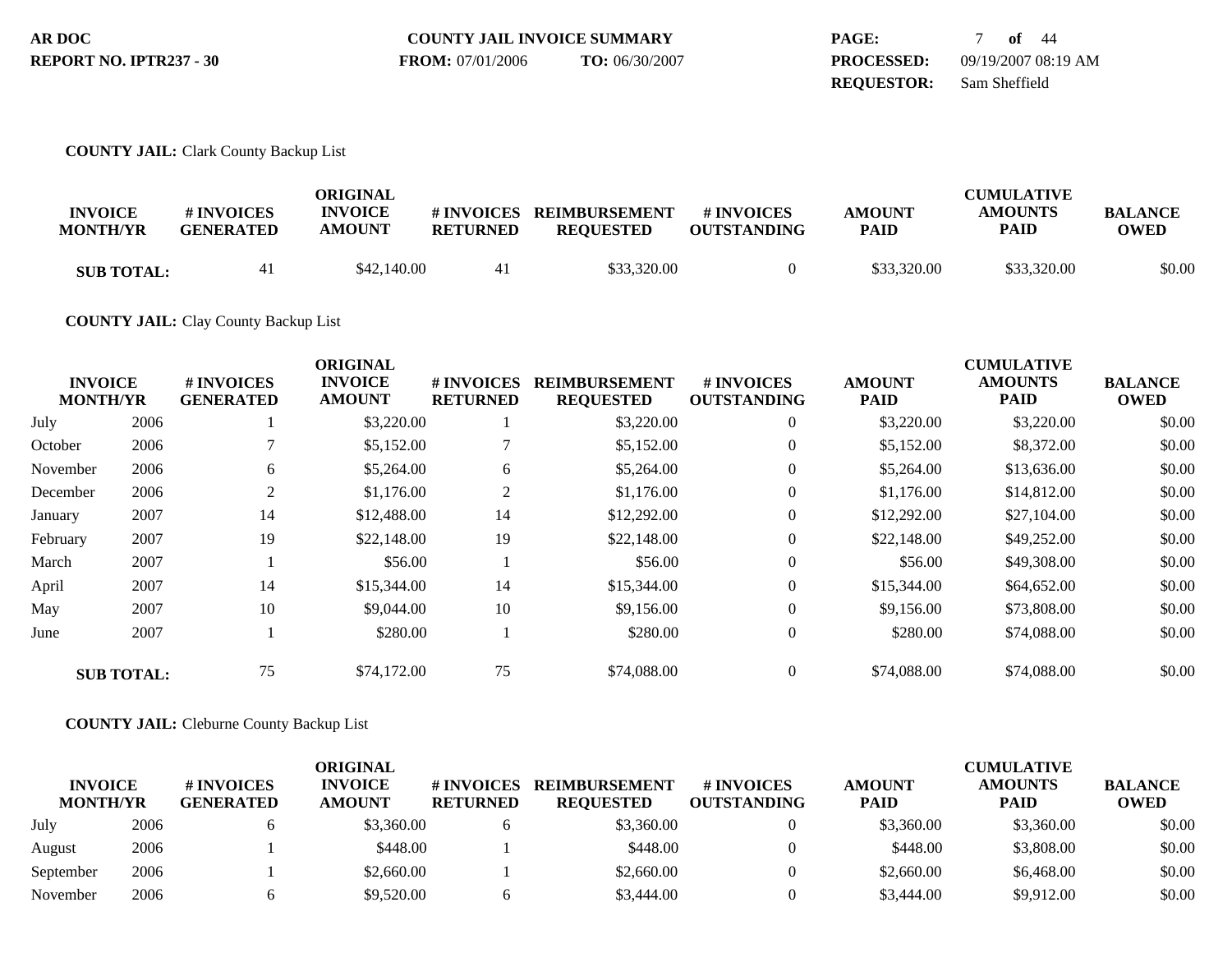| AR DOC                  | <b>COUNTY JAIL INVOICE SUMMARY</b> |                | PAGE:             | 8 of 44             |
|-------------------------|------------------------------------|----------------|-------------------|---------------------|
| REPORT NO. IPTR237 - 30 | <b>FROM:</b> 07/01/2006            | TO: 06/30/2007 | <b>PROCESSED:</b> | 09/19/2007 08:19 AM |
|                         |                                    |                | <b>REOUESTOR:</b> | Sam Sheffield       |

### **COUNTY JAIL:** Cleburne County Backup List

|          | <b>INVOICE</b><br><b>MONTH/YR</b> | # INVOICES<br><b>GENERATED</b> | ORIGINAL<br><b>INVOICE</b><br><b>AMOUNT</b> | # INVOICES<br><b>RETURNED</b> | <b>REIMBURSEMENT</b><br><b>REQUESTED</b> | <b>#INVOICES</b><br><b>OUTSTANDING</b> | <b>AMOUNT</b><br><b>PAID</b> | <b>CUMULATIVE</b><br><b>AMOUNTS</b><br><b>PAID</b> | <b>BALANCE</b><br><b>OWED</b> |
|----------|-----------------------------------|--------------------------------|---------------------------------------------|-------------------------------|------------------------------------------|----------------------------------------|------------------------------|----------------------------------------------------|-------------------------------|
| January  | 2007                              | ∠                              | \$3,332.00                                  | 2                             | \$3,332.00                               | $\mathbf{0}$                           | \$3,332.00                   | \$13,244.00                                        | \$0.00                        |
| February | 2007                              | 6                              | \$4,144.00                                  | 6                             | \$4,144.00                               | $\mathbf{0}$                           | \$4,144.00                   | \$17,388.00                                        | \$0.00                        |
| April    | 2007                              |                                | \$392.00                                    |                               | \$392.00                                 | $\mathbf{0}$                           | \$392.00                     | \$17,780.00                                        | \$0.00                        |
| May      | 2007                              | 8                              | \$5,236.00                                  | 8                             | \$5,236.00                               | $\theta$                               | \$5,236.00                   | \$23,016.00                                        | \$0.00                        |
| June     | 2007                              |                                | \$112.00                                    |                               | \$112.00                                 | $\Omega$                               | \$112.00                     | \$23,128.00                                        | \$0.00                        |
|          | <b>SUB TOTAL:</b>                 | 32                             | \$29,204.00                                 | 32                            | \$23,128.00                              | $\mathbf{0}$                           | \$23,128.00                  | \$23,128,00                                        | \$0.00                        |

## **COUNTY JAIL:** Cleveland Cnty Backup List

|           | <b>INVOICE</b><br><b>MONTH/YR</b> | <b>#INVOICES</b><br><b>GENERATED</b> | <b>ORIGINAL</b><br><b>INVOICE</b><br><b>AMOUNT</b> | # INVOICES<br><b>RETURNED</b> | <b>REIMBURSEMENT</b><br><b>REQUESTED</b> | <b>#INVOICES</b><br><b>OUTSTANDING</b> | <b>AMOUNT</b><br><b>PAID</b> | <b>CUMULATIVE</b><br><b>AMOUNTS</b><br><b>PAID</b> | <b>BALANCE</b><br><b>OWED</b> |
|-----------|-----------------------------------|--------------------------------------|----------------------------------------------------|-------------------------------|------------------------------------------|----------------------------------------|------------------------------|----------------------------------------------------|-------------------------------|
| July      | 2006                              |                                      | \$3,136.00                                         |                               | \$0.00                                   | $\overline{0}$                         | \$0.00                       | \$0.00                                             | \$0.00                        |
| August    | 2006                              |                                      | \$784.00                                           | $\overline{2}$                | \$784.00                                 | $\overline{0}$                         | \$784.00                     | \$784.00                                           | \$0.00                        |
| September | 2006                              |                                      | \$196.00                                           |                               | \$196.00                                 | $\overline{0}$                         | \$196.00                     | \$980.00                                           | \$0.00                        |
| October   | 2006                              | 5                                    | \$2,856.00                                         | 5                             | \$1,288.00                               | $\overline{0}$                         | \$1,288.00                   | \$2,268.00                                         | \$0.00                        |
| January   | 2007                              | 6                                    | \$2,940.00                                         | 6                             | \$1,932.00                               | $\overline{0}$                         | \$1,932.00                   | \$4,200.00                                         | \$0.00                        |
| February  | 2007                              | 6                                    | \$3,360.00                                         | 6                             | \$2,016.00                               | $\overline{0}$                         | \$2,016.00                   | \$6,216.00                                         | \$0.00                        |
| March     | 2007                              | $\overline{2}$                       | \$504.00                                           | $\overline{c}$                | \$504.00                                 | $\overline{0}$                         | \$504.00                     | \$6,720.00                                         | \$0.00                        |
| April     | 2007                              | 5                                    | \$2,744.00                                         | 5                             | \$1,960.00                               | $\overline{0}$                         | \$1,960.00                   | \$8,680.00                                         | \$0.00                        |
| June      | 2007                              |                                      | \$280.00                                           |                               | \$280.00                                 | $\overline{0}$                         | \$280.00                     | \$8,960.00                                         | \$0.00                        |
|           | <b>SUB TOTAL:</b>                 | 29                                   | \$16,800.00                                        | 29                            | \$8,960.00                               | $\overline{0}$                         | \$8,960.00                   | \$8,960.00                                         | \$0.00                        |

**COUNTY JAIL:** Columbia County Backup List

|                 |                  | ORIGINAL       |                 |                         |                    |               | <b>CUMULATIVE</b> |                |
|-----------------|------------------|----------------|-----------------|-------------------------|--------------------|---------------|-------------------|----------------|
| <b>INVOICE</b>  | # INVOICES       | <b>INVOICE</b> |                 | #INVOICES REIMBURSEMENT | # INVOICES         | <b>AMOUNT</b> | <b>AMOUNTS</b>    | <b>BALANCE</b> |
| <b>MONTH/YR</b> | <b>GENERATED</b> | <b>AMOUNT</b>  | <b>RETURNED</b> | REOUESTED               | <b>OUTSTANDING</b> | <b>PAID</b>   | <b>PAID</b>       | OWED           |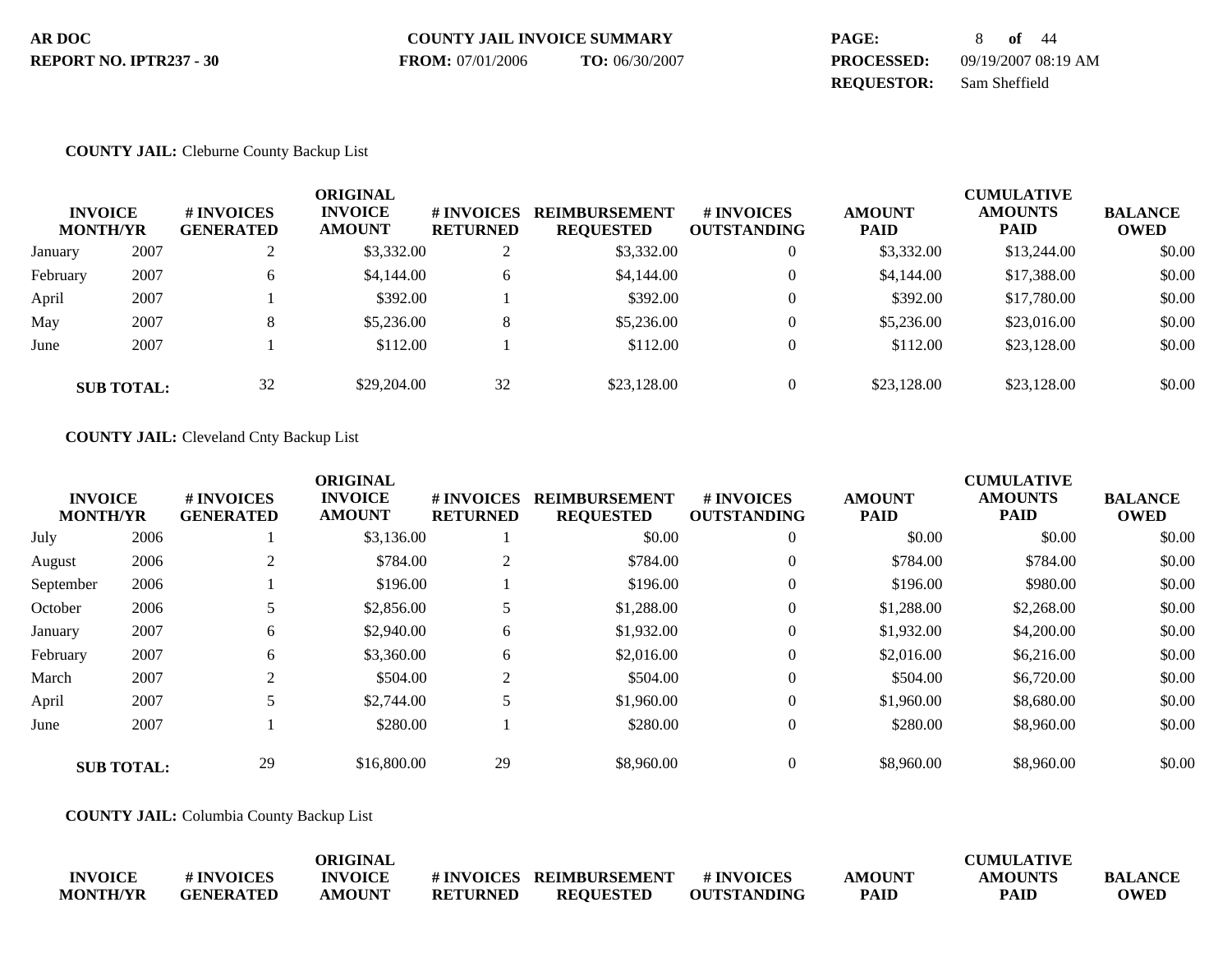#### **COUNTY JAIL INVOICE SUMMARY AR DOC PAGE:** 9 **of** 44 **PROCESSED:** 09/19/2007 08:19 AM **REPORT NO. IPTR237 - 30 FROM:** 07/01/2006 **TO:** 06/30/2007

# **REQUESTOR:** Sam Sheffield

## **COUNTY JAIL:** Columbia County Backup List

|                                   |                   |                                | <b>ORIGINAL</b>                 |                                     |                                          |                                         |                              | <b>CUMULATIVE</b>             |                               |
|-----------------------------------|-------------------|--------------------------------|---------------------------------|-------------------------------------|------------------------------------------|-----------------------------------------|------------------------------|-------------------------------|-------------------------------|
| <b>INVOICE</b><br><b>MONTH/YR</b> |                   | # INVOICES<br><b>GENERATED</b> | <b>INVOICE</b><br><b>AMOUNT</b> | <b>#INVOICES</b><br><b>RETURNED</b> | <b>REIMBURSEMENT</b><br><b>REQUESTED</b> | <b># INVOICES</b><br><b>OUTSTANDING</b> | <b>AMOUNT</b><br><b>PAID</b> | <b>AMOUNTS</b><br><b>PAID</b> | <b>BALANCE</b><br><b>OWED</b> |
| July                              | 2006              | 6                              | \$6,216.00                      | 6                                   | \$6,216.00                               | $\mathbf{0}$                            | \$6,216.00                   | \$6,216.00                    | \$0.00                        |
| August                            | 2006              |                                | \$3,220.00                      | 5                                   | \$3,220.00                               | $\mathbf{0}$                            | \$3,220.00                   | \$9,436.00                    | \$0.00                        |
| September                         | 2006              | 4                              | \$2,520.00                      | 4                                   | \$2,520.00                               | $\theta$                                | \$2,520.00                   | \$11,956.00                   | \$0.00                        |
| October                           | 2006              |                                | \$3,612.00                      | 5                                   | \$3,612.00                               | $\theta$                                | \$3,612.00                   | \$15,568.00                   | \$0.00                        |
| November                          | 2006              | 9                              | \$6,804.00                      | 9                                   | \$6,804.00                               | $\mathbf{0}$                            | \$6,804.00                   | \$22,372.00                   | \$0.00                        |
| December                          | 2006              | 8                              | \$6,160.00                      | 8                                   | \$6,160.00                               | $\mathbf{0}$                            | \$6,160.00                   | \$28,532.00                   | \$0.00                        |
| February                          | 2007              | 6                              | \$5,572.00                      | 6                                   | \$5,572.00                               | $\theta$                                | \$5,572.00                   | \$34,104.00                   | \$0.00                        |
| March                             | 2007              | 6                              | \$7,728.00                      | 6                                   | \$7,728.00                               | $\theta$                                | \$7,728.00                   | \$41,832.00                   | \$0.00                        |
| May                               | 2007              | 2                              | \$1,036.00                      | 2                                   | \$1,036.00                               | $\mathbf{0}$                            | \$1,036.00                   | \$42,868.00                   | \$0.00                        |
| June                              | 2007              | 4                              | \$6,776.00                      | 4                                   | \$6,776.00                               | $\mathbf{0}$                            | \$6,776.00                   | \$49,644.00                   | \$0.00                        |
|                                   | <b>SUB TOTAL:</b> | 55                             | \$49,644.00                     | 55                                  | \$49,644.00                              | $\Omega$                                | \$49,644.00                  | \$49,644.00                   | \$0.00                        |

**COUNTY JAIL:** Conway County Backup List

| <b>INVOICE</b><br><b>MONTH/YR</b> |                   | # INVOICES<br><b>GENERATED</b> | <b>ORIGINAL</b><br><b>INVOICE</b><br><b>AMOUNT</b> | # INVOICES<br><b>RETURNED</b> | <b>REIMBURSEMENT</b><br><b>REQUESTED</b> | <b>#INVOICES</b><br><b>OUTSTANDING</b> | <b>AMOUNT</b><br><b>PAID</b> | <b>CUMULATIVE</b><br><b>AMOUNTS</b><br><b>PAID</b> | <b>BALANCE</b><br><b>OWED</b> |
|-----------------------------------|-------------------|--------------------------------|----------------------------------------------------|-------------------------------|------------------------------------------|----------------------------------------|------------------------------|----------------------------------------------------|-------------------------------|
| July                              | 2006              |                                | \$1,232.00                                         | 3                             | \$840.00                                 | $\theta$                               | \$840.00                     | \$840.00                                           | \$0.00                        |
| September                         | 2006              |                                | \$1,204.00                                         | 3                             | \$364.00                                 | $\theta$                               | \$364.00                     | \$1,204.00                                         | \$0.00                        |
| October                           | 2006              | 4                              | \$2,884.00                                         | $\overline{4}$                | \$2,352.00                               | $\overline{0}$                         | \$2,352.00                   | \$3,556.00                                         | \$0.00                        |
| November                          | 2006              |                                | \$28,896.00                                        |                               | \$2,128,00                               | $\overline{0}$                         | \$2,128.00                   | \$5,684.00                                         | \$0.00                        |
| January                           | 2007              |                                | \$28,280,00                                        |                               | \$0.00                                   | $\overline{0}$                         | \$0.00                       | \$5,684.00                                         | \$0.00                        |
| March                             | 2007              |                                | \$1,904.00                                         | 3                             | \$1,904.00                               | $\theta$                               | \$1,904.00                   | \$7,588.00                                         | \$0.00                        |
| May                               | 2007              |                                | \$6,076.00                                         | $\overline{\phantom{a}}$<br>J | \$3,528.00                               | $\theta$                               | \$3,528.00                   | \$11,116.00                                        | \$0.00                        |
| June                              | 2007              |                                | \$308.00                                           | $\sim$<br>∠                   | \$112.00                                 | $\theta$                               | \$112.00                     | \$11,228.00                                        | \$0.00                        |
|                                   | <b>SUB TOTAL:</b> | 24                             | \$70,784.00                                        | 24                            | \$11,228.00                              | $\theta$                               | \$11,228.00                  | \$11,228.00                                        | \$0.00                        |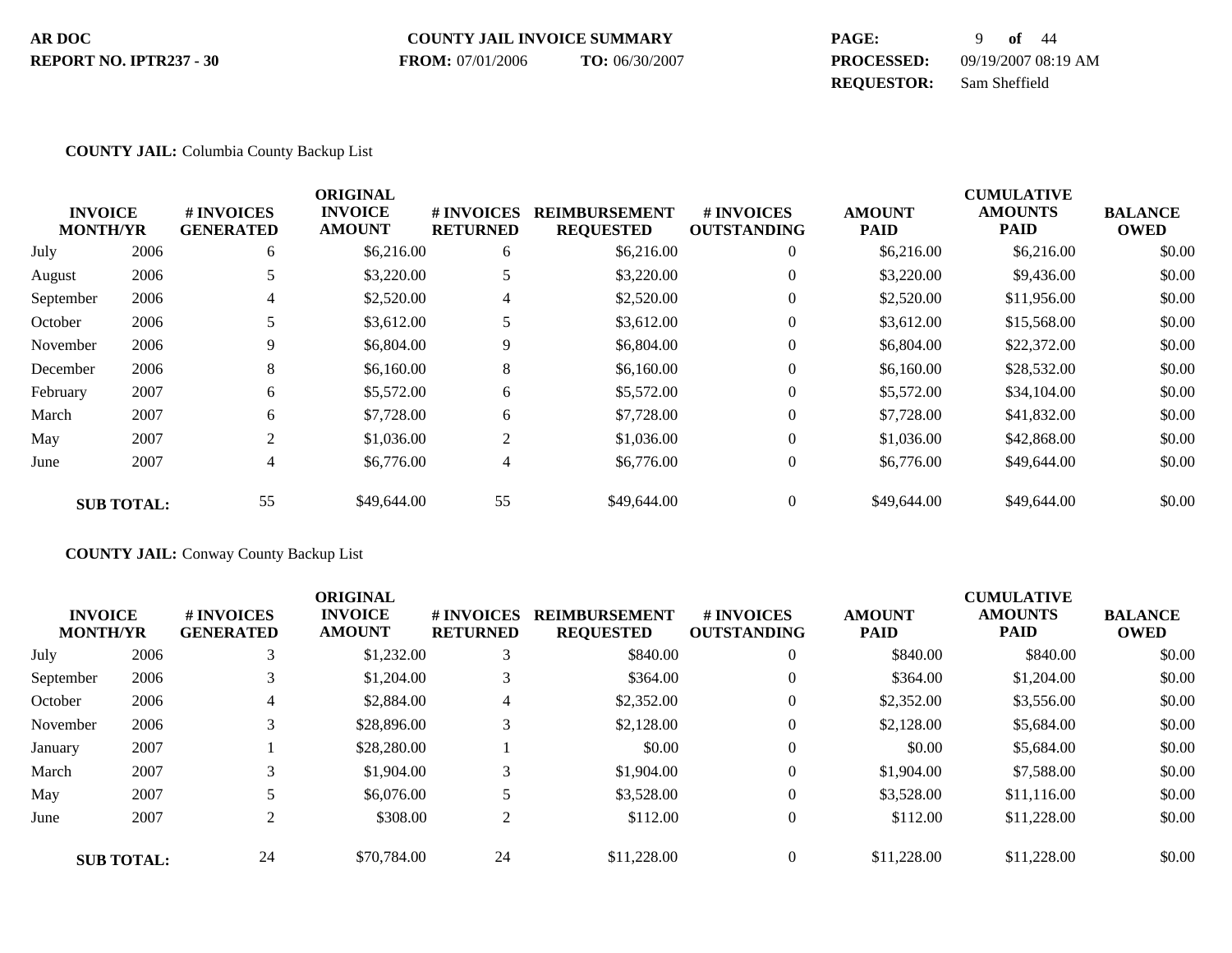#### **COUNTY JAIL INVOICE SUMMARY AR DOC PAGE:** 10 **of** 44 **PROCESSED:** 09/19/2007 08:19 AM **REPORT NO. IPTR237 - 30 FROM:** 07/01/2006 **TO:** 06/30/2007

**REQUESTOR:** Sam Sheffield

#### **COUNTY JAIL:** Craighead Cnty Backup List

| <b>INVOICE</b><br><b>MONTH/YR</b> |                   | # INVOICES<br><b>GENERATED</b> | <b>ORIGINAL</b><br><b>INVOICE</b><br><b>AMOUNT</b> | # INVOICES<br><b>RETURNED</b> | <b>REIMBURSEMENT</b><br><b>REQUESTED</b> | # INVOICES<br><b>OUTSTANDING</b> | <b>AMOUNT</b><br><b>PAID</b> | <b>CUMULATIVE</b><br><b>AMOUNTS</b><br><b>PAID</b> | <b>BALANCE</b><br><b>OWED</b> |
|-----------------------------------|-------------------|--------------------------------|----------------------------------------------------|-------------------------------|------------------------------------------|----------------------------------|------------------------------|----------------------------------------------------|-------------------------------|
| July                              | 2006              | 10                             | \$7,308.00                                         | 10                            | \$7,308.00                               | $\mathbf{0}$                     | \$7,308.00                   | \$7,308.00                                         | \$0.00                        |
| August                            | 2006              | 15                             | \$7,420.00                                         | 15                            | \$7,420.00                               | $\boldsymbol{0}$                 | \$7,420.00                   | \$14,728.00                                        | \$0.00                        |
| September                         | 2006              | 23                             | \$10,640.00                                        | 23                            | \$10,640.00                              | $\overline{0}$                   | \$10,640.00                  | \$25,368.00                                        | \$0.00                        |
| October                           | 2006              | 19                             | \$45,192.00                                        | 19                            | \$12,488.00                              | $\overline{0}$                   | \$12,488.00                  | \$37,856.00                                        | \$0.00                        |
| November                          | 2006              | 31                             | \$19,376.00                                        | 31                            | \$18,984.00                              | $\overline{0}$                   | \$18,984.00                  | \$56,840.00                                        | \$0.00                        |
| December                          | 2006              | $\overline{2}$                 | \$616.00                                           | $\overline{2}$                | \$616.00                                 | $\mathbf{0}$                     | \$616.00                     | \$57,456.00                                        | \$0.00                        |
| January                           | 2007              | 23                             | \$17,556.00                                        | 23                            | \$17,332.00                              | $\mathbf{0}$                     | \$17,332.00                  | \$74,788.00                                        | \$0.00                        |
| February                          | 2007              | 13                             | \$6,272.00                                         | 13                            | \$6,216.00                               | $\mathbf{0}$                     | \$6,216.00                   | \$81,004.00                                        | \$0.00                        |
| March                             | 2007              | 12                             | \$32,648.00                                        | 12                            | \$7,168.00                               | $\mathbf{0}$                     | \$7,168.00                   | \$88,172.00                                        | \$0.00                        |
| April                             | 2007              | 29                             | \$23,380.00                                        | 29                            | \$22,484.00                              | $\Omega$                         | \$22,484.00                  | \$110,656.00                                       | \$0.00                        |
| May                               | 2007              | 12                             | \$10,080.00                                        | $\boldsymbol{0}$              | \$0.00                                   | $\mathbf{0}$                     | \$0.00                       | \$110,656.00                                       | \$0.00                        |
| June                              | 2007              | 10                             | \$35,448.00                                        | 10                            | \$6,636.00                               | $\mathbf{0}$                     | \$6,636.00                   | \$117,292.00                                       | \$0.00                        |
|                                   | <b>SUB TOTAL:</b> | 199                            | \$215,936.00                                       | 187                           | \$117,292.00                             | $\mathbf{0}$                     | \$117,292.00                 | \$117,292.00                                       | \$0.00                        |

#### **COUNTY JAIL:** Crawford County Backup List

| <b>INVOICE</b><br><b>MONTH/YR</b> |      | # INVOICES<br><b>GENERATED</b> | <b>ORIGINAL</b><br><b>INVOICE</b><br><b>AMOUNT</b> | # INVOICES<br><b>RETURNED</b> | <b>REIMBURSEMENT</b><br><b>REQUESTED</b> | # INVOICES<br><b>OUTSTANDING</b> | <b>AMOUNT</b><br><b>PAID</b> | <b>CUMULATIVE</b><br><b>AMOUNTS</b><br><b>PAID</b> | <b>BALANCE</b><br><b>OWED</b> |
|-----------------------------------|------|--------------------------------|----------------------------------------------------|-------------------------------|------------------------------------------|----------------------------------|------------------------------|----------------------------------------------------|-------------------------------|
| July                              | 2006 |                                | \$27,580.00                                        | ⇁                             | \$1,484.00                               | $\overline{0}$                   | \$1,484.00                   | \$1,484.00                                         | \$0.00                        |
| August                            | 2006 | 9                              | \$17,304.00                                        | $\boldsymbol{0}$              | \$0.00                                   | $\overline{0}$                   | \$0.00                       | \$1,484.00                                         | \$0.00                        |
| September                         | 2006 | 18                             | \$50,624.00                                        | 18                            | \$10,080.00                              | $\overline{0}$                   | \$10,080.00                  | \$11,564.00                                        | \$0.00                        |
| October                           | 2006 | 10                             | \$44,744.00                                        | 10                            | \$7,336.00                               | $\overline{0}$                   | \$7,336.00                   | \$18,900.00                                        | \$0.00                        |
| November                          | 2006 | 10                             | \$9,408.00                                         | 10                            | \$3,472.00                               | $\overline{0}$                   | \$3,472.00                   | \$22,372.00                                        | \$0.00                        |
| December                          | 2006 | 15                             | \$37,408.00                                        | 15                            | \$6,804.00                               | $\overline{0}$                   | \$6,804.00                   | \$29,176.00                                        | \$0.00                        |
| January                           | 2007 |                                | \$3,276.00                                         | 5                             | \$1,540.00                               | $\overline{0}$                   | \$1,540.00                   | \$30,716.00                                        | \$0.00                        |
| February                          | 2007 | 15                             | \$41,636.00                                        | 15                            | \$6,300.00                               | $\theta$                         | \$6,300.00                   | \$37,016.00                                        | \$0.00                        |
| March                             | 2007 | 12                             | \$23,968.00                                        | 12                            | \$3,528.00                               | $\overline{0}$                   | \$3,528.00                   | \$40,544.00                                        | \$0.00                        |
| April                             | 2007 | 22                             | \$32,872.00                                        | 22                            | \$11,368.00                              | $\theta$                         | \$11,368.00                  | \$51,912.00                                        | \$0.00                        |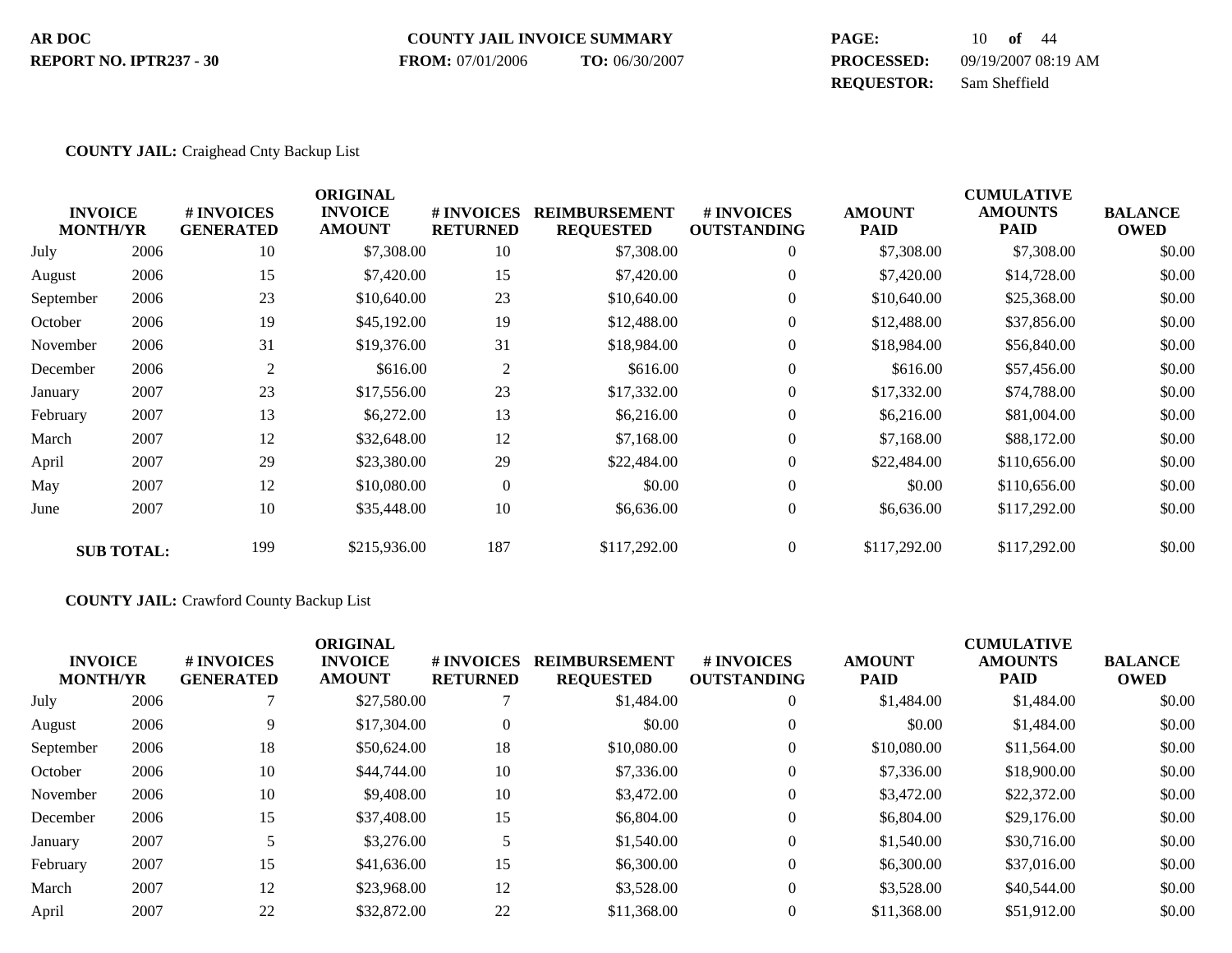| <b>AR DOC</b><br><b>REPORT NO. IPTR237 - 30</b> |                   |     | <b>FROM:</b> 07/01/2006 | <b>COUNTY JAIL INVOICE SUMMARY</b><br><b>TO:</b> $06/30/2007$ |             | <b>PAGE:</b><br><b>PROCESSED:</b><br><b>REQUESTOR:</b> | of $44$<br>H<br>09/19/2007 08:19 AM<br>Sam Sheffield |             |        |
|-------------------------------------------------|-------------------|-----|-------------------------|---------------------------------------------------------------|-------------|--------------------------------------------------------|------------------------------------------------------|-------------|--------|
| June                                            | 2007              |     | \$9.688.00              |                                                               | \$4,760.00  | $\Omega$                                               | \$4,760.00                                           | \$56,672.00 | \$0.00 |
|                                                 | <b>SUB TOTAL:</b> | 130 | \$298,508.00            | 121                                                           | \$56,672.00 |                                                        | \$56,672.00                                          | \$56,672.00 | \$0.00 |

**COUNTY JAIL:** Crittenden Cnty Backup List

| <b>INVOICE</b><br><b>MONTH/YR</b> |                   | # INVOICES<br><b>GENERATED</b> | <b>ORIGINAL</b><br><b>INVOICE</b><br><b>AMOUNT</b> | <b>#INVOICES</b><br><b>RETURNED</b> | <b>REIMBURSEMENT</b><br><b>REQUESTED</b> | # INVOICES<br><b>OUTSTANDING</b> | <b>AMOUNT</b><br><b>PAID</b> | <b>CUMULATIVE</b><br><b>AMOUNTS</b><br>PAID | <b>BALANCE</b><br><b>OWED</b> |
|-----------------------------------|-------------------|--------------------------------|----------------------------------------------------|-------------------------------------|------------------------------------------|----------------------------------|------------------------------|---------------------------------------------|-------------------------------|
| July                              | 2006              | 24                             | \$22,624.00                                        | 24                                  | \$18,844.00                              | $\overline{0}$                   | \$18,844.00                  | \$18,844.00                                 | \$0.00                        |
| August                            | 2006              | 31                             | \$25,984.00                                        | 31                                  | \$20,636.00                              | $\overline{0}$                   | \$20,636.00                  | \$39,480.00                                 | \$0.00                        |
| September                         | 2006              | 26                             | \$21,840.00                                        | 26                                  | \$21,840.00                              | $\theta$                         | \$21,840.00                  | \$61,320.00                                 | \$0.00                        |
| October                           | 2006              | 38                             | \$25,200.00                                        | 38                                  | \$26,964.00                              | $\overline{0}$                   | \$26,964.00                  | \$88,284.00                                 | \$0.00                        |
| November                          | 2006              | 28                             | \$20,804.00                                        | 27                                  | \$20,608.00                              | $\overline{0}$                   | \$20,608.00                  | \$108,892.00                                | \$0.00                        |
| December                          | 2006              | 14                             | \$12,376.00                                        | 14                                  | \$11,676.00                              | $\theta$                         | \$11,676.00                  | \$120,568.00                                | \$0.00                        |
| January                           | 2007              | 27                             | \$30,604.00                                        | 10                                  | \$8,456.00                               | $\overline{0}$                   | \$8,456.00                   | \$129,024.00                                | \$0.00                        |
| February                          | 2007              | 17                             | \$20,748.00                                        | 17                                  | \$20,748.00                              | $\overline{0}$                   | \$20,748.00                  | \$149,772.00                                | \$0.00                        |
| March                             | 2007              | 18                             | \$26,040.00                                        | 18                                  | \$26,040.00                              | $\theta$                         | \$26,040.00                  | \$175,812.00                                | \$0.00                        |
| April                             | 2007              | 27                             | \$35,280.00                                        | 27                                  | \$30,464.00                              | $\overline{0}$                   | \$30,464.00                  | \$206,276.00                                | \$0.00                        |
| May                               | 2007              | 33                             | \$66,080.00                                        | 33                                  | \$34,860.00                              | $\overline{0}$                   | \$34,860.00                  | \$241,136.00                                | \$0.00                        |
| June                              | 2007              | 11                             | \$16,548.00                                        | $\boldsymbol{0}$                    | \$0.00                                   | $\overline{0}$                   | \$0.00                       | \$241,136.00                                | \$0.00                        |
|                                   | <b>SUB TOTAL:</b> | 294                            | \$324,128.00                                       | 265                                 | \$241,136.00                             | $\theta$                         | \$241,136.00                 | \$241,136.00                                | \$0.00                        |

**COUNTY JAIL:** Cross County Backup List

| <b>INVOICE</b><br><b>MONTH/YR</b> |      | # INVOICES<br><b>GENERATED</b> | ORIGINAL<br><b>INVOICE</b><br><b>AMOUNT</b> | # INVOICES<br><b>RETURNED</b> | <b>REIMBURSEMENT</b><br><b>REQUESTED</b> | # INVOICES<br><b>OUTSTANDING</b> | <b>AMOUNT</b><br><b>PAID</b> | <b>CUMULATIVE</b><br><b>AMOUNTS</b><br><b>PAID</b> | <b>BALANCE</b><br><b>OWED</b> |
|-----------------------------------|------|--------------------------------|---------------------------------------------|-------------------------------|------------------------------------------|----------------------------------|------------------------------|----------------------------------------------------|-------------------------------|
| July                              | 2006 |                                | \$1,512.00                                  |                               | \$1,512.00                               | $\mathbf{0}$                     | \$1,512.00                   | \$1,512.00                                         | \$0.00                        |
| October                           | 2006 |                                | \$1,876.00                                  |                               | \$1,876.00                               | $\Omega$                         | \$1,876.00                   | \$3,388.00                                         | \$0.00                        |
| December                          | 2006 |                                | \$392.00                                    |                               | \$364.00                                 | $\theta$                         | \$364.00                     | \$3,752.00                                         | \$0.00                        |
| January                           | 2007 |                                | \$2,940.00                                  |                               | \$1,092.00                               | $\theta$                         | \$1,092.00                   | \$4,844.00                                         | \$0.00                        |
| February                          | 2007 |                                | \$3,668.00                                  |                               | \$420.00                                 | $\Omega$                         | \$420.00                     | \$5,264.00                                         | \$0.00                        |
| May                               | 2007 |                                | \$5,040.00                                  |                               | \$3,808.00                               | $\Omega$                         | \$3,808.00                   | \$9,072.00                                         | \$0.00                        |
| June                              | 2007 |                                | \$448.00                                    |                               | \$448.00                                 |                                  | \$448.00                     | \$9,520.00                                         | \$0.00                        |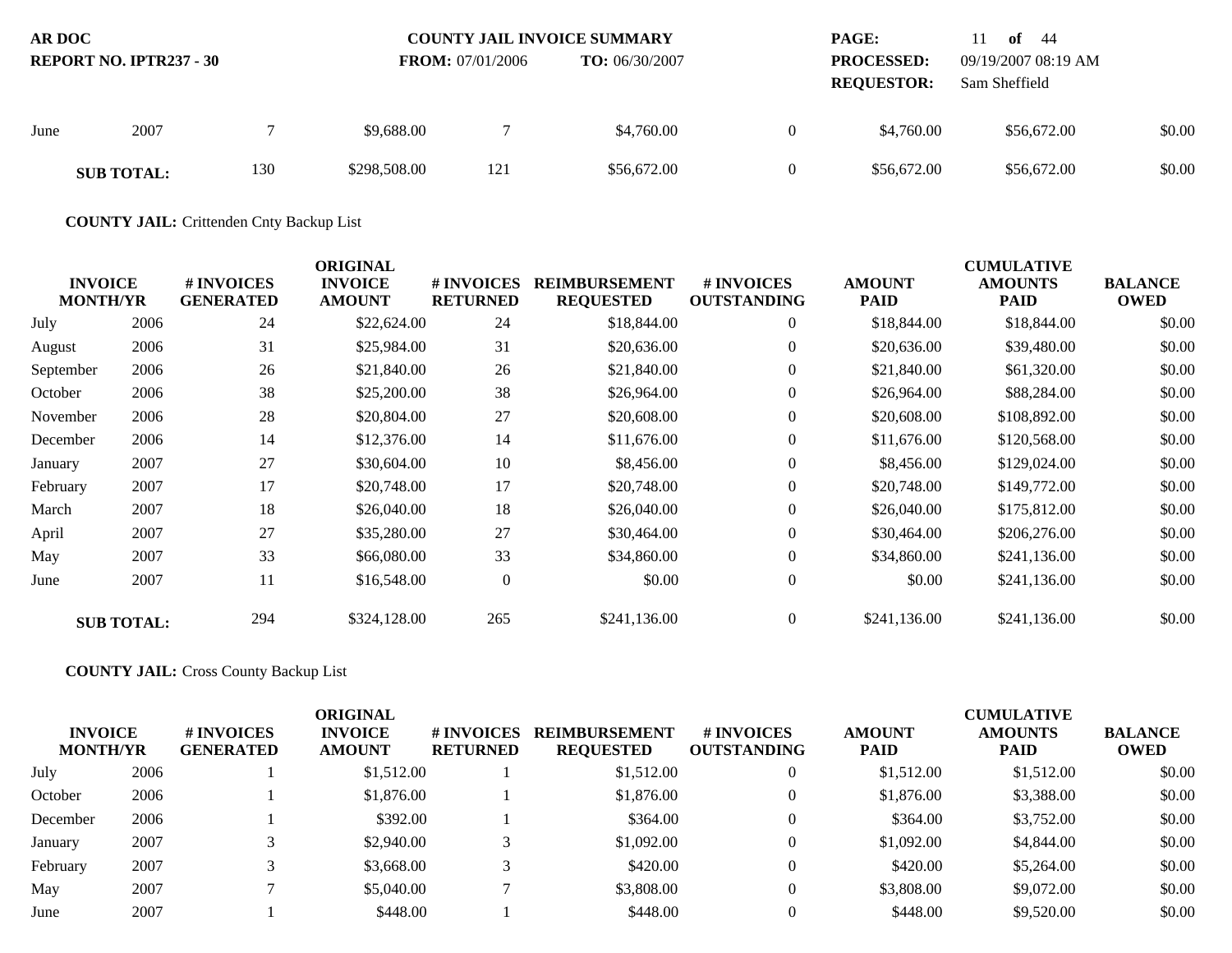| <b>AR DOC</b><br><b>REPORT NO. IPTR237 - 30</b> |    | <b>FROM:</b> $07/01/2006$ |    | <b>COUNTY JAIL INVOICE SUMMARY</b><br><b>TO:</b> 06/30/2007 |          | <b>PAGE:</b><br><b>PROCESSED:</b><br><b>REQUESTOR:</b> | 12 <b>of</b> 44<br>09/19/2007 08:19 AM<br>Sam Sheffield |        |
|-------------------------------------------------|----|---------------------------|----|-------------------------------------------------------------|----------|--------------------------------------------------------|---------------------------------------------------------|--------|
| <b>SUB TOTAL:</b>                               | 17 | \$15,876.00               | 17 | \$9,520.00                                                  | $\theta$ | \$9,520.00                                             | \$9,520.00                                              | \$0.00 |

**COUNTY JAIL:** Dallas County Backup List

|                                   |                   |                                | <b>ORIGINAL</b>                 |                               |                                          |                                  |                              | <b>CUMULATIVE</b>      |                               |
|-----------------------------------|-------------------|--------------------------------|---------------------------------|-------------------------------|------------------------------------------|----------------------------------|------------------------------|------------------------|-------------------------------|
| <b>INVOICE</b><br><b>MONTH/YR</b> |                   | # INVOICES<br><b>GENERATED</b> | <b>INVOICE</b><br><b>AMOUNT</b> | # INVOICES<br><b>RETURNED</b> | <b>REIMBURSEMENT</b><br><b>REQUESTED</b> | # INVOICES<br><b>OUTSTANDING</b> | <b>AMOUNT</b><br><b>PAID</b> | <b>AMOUNTS</b><br>PAID | <b>BALANCE</b><br><b>OWED</b> |
| July                              | 2006              | 13                             | \$49,728.00                     | 13                            | \$17,584.00                              | $\overline{0}$                   | \$17,584.00                  | \$17,584.00            | \$0.00                        |
| August                            | 2006              | 10                             | \$9,072.00                      | 10                            | \$9,072.00                               | $\Omega$                         | \$9,072.00                   | \$26,656.00            | \$0.00                        |
| September                         | 2006              |                                | \$7,532.00                      | 7                             | \$7,532.00                               | $\overline{0}$                   | \$7,532.00                   | \$34,188.00            | \$0.00                        |
| October                           | 2006              | 5                              | \$25,676.00                     | 5                             | \$7,644.00                               | $\Omega$                         | \$7,644.00                   | \$41,832.00            | \$0.00                        |
| November                          | 2006              | 4                              | \$3,416.00                      | 4                             | \$1,848.00                               | $\overline{0}$                   | \$1,848.00                   | \$43,680.00            | \$0.00                        |
| January                           | 2007              |                                | \$8,988.00                      | 7                             | \$8,204.00                               | $\Omega$                         | \$8,204.00                   | \$51,884.00            | \$0.00                        |
| February                          | 2007              | $\overline{2}$                 | \$2,184.00                      | $\overline{c}$                | \$2,184.00                               | $\Omega$                         | \$2,184.00                   | \$54,068.00            | \$0.00                        |
| March                             | 2007              |                                | \$1,372.00                      |                               | \$1,372.00                               | $\Omega$                         | \$1,372.00                   | \$55,440.00            | \$0.00                        |
| April                             | 2007              | 3                              | \$2,296.00                      | $\boldsymbol{0}$              | \$0.00                                   | $\Omega$                         | \$0.00                       | \$55,440.00            | \$0.00                        |
| May                               | 2007              | 4                              | \$1,904.00                      | $\overline{4}$                | \$1,904.00                               | $\Omega$                         | \$1,904.00                   | \$57,344.00            | \$0.00                        |
| June                              | 2007              | 2                              | \$1,988.00                      | $\overline{c}$                | \$1,988.00                               | $\overline{0}$                   | \$1,988.00                   | \$59,332.00            | \$0.00                        |
|                                   | <b>SUB TOTAL:</b> | 58                             | \$114,156.00                    | 55                            | \$59,332.00                              | $\Omega$                         | \$59,332.00                  | \$59,332.00            | \$0.00                        |

## **COUNTY JAIL:** Desha County Backup List

| <b>INVOICE</b><br><b>MONTH/YR</b> |                   | # INVOICES<br><b>GENERATED</b> | <b>ORIGINAL</b><br><b>INVOICE</b><br><b>AMOUNT</b> | <b>#INVOICES</b><br><b>RETURNED</b> | <b>REIMBURSEMENT</b><br><b>REQUESTED</b> | # INVOICES<br><b>OUTSTANDING</b> | <b>AMOUNT</b><br><b>PAID</b> | <b>CUMULATIVE</b><br><b>AMOUNTS</b><br><b>PAID</b> | <b>BALANCE</b><br><b>OWED</b> |
|-----------------------------------|-------------------|--------------------------------|----------------------------------------------------|-------------------------------------|------------------------------------------|----------------------------------|------------------------------|----------------------------------------------------|-------------------------------|
| July                              | 2006              |                                | \$1,736.00                                         | 3                                   | \$1,736.00                               | $\mathbf{0}$                     | \$1,736.00                   | \$1,736.00                                         | \$0.00                        |
| August                            | 2006              |                                | \$1,456.00                                         | 3                                   | \$1,456.00                               | $\overline{0}$                   | \$1,456.00                   | \$3,192.00                                         | \$0.00                        |
| September                         | 2006              |                                | \$38,528.00                                        |                                     | \$2,016.00                               | $\overline{0}$                   | \$2,016.00                   | \$5,208.00                                         | \$0.00                        |
| October                           | 2006              |                                | \$1,064.00                                         |                                     | \$1,008.00                               | $\overline{0}$                   | \$1,008.00                   | \$6,216.00                                         | \$0.00                        |
| February                          | 2007              |                                | \$4,900.00                                         | ◠                                   | \$1,428.00                               | $\overline{0}$                   | \$1,428.00                   | \$7,644.00                                         | \$0.00                        |
| May                               | 2007              |                                | \$2,940.00                                         | Δ                                   | \$140.00                                 | $\overline{0}$                   | \$140.00                     | \$7,784.00                                         | \$0.00                        |
|                                   | <b>SUB TOTAL:</b> | 18                             | \$50,624.00                                        | 18                                  | \$7,784.00                               | $\Omega$                         | \$7,784.00                   | \$7,784.00                                         | \$0.00                        |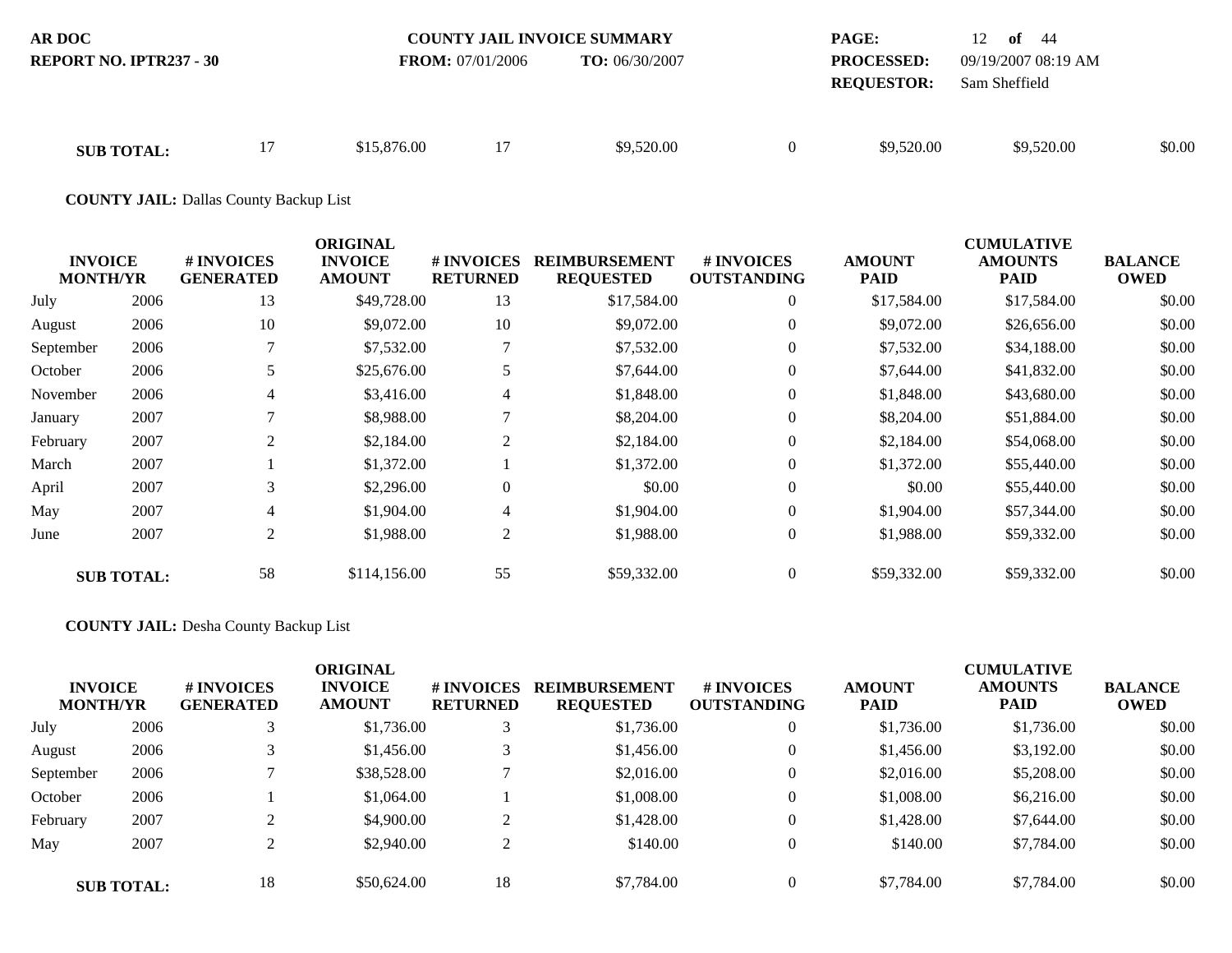| AR DOC                  | <b>COUNTY JAIL INVOICE SUMMARY</b> |                | <b>PAGE:</b>      | 13 <b>of</b> 44     |
|-------------------------|------------------------------------|----------------|-------------------|---------------------|
| REPORT NO. IPTR237 - 30 | <b>FROM:</b> 07/01/2006            | TO: 06/30/2007 | <b>PROCESSED:</b> | 09/19/2007 08:19 AM |
|                         |                                    |                | <b>REOUESTOR:</b> | Sam Sheffield       |

#### **COUNTY JAIL:** Division of Youth Services

| <b>INVOICE</b><br><b>MONTH/YR</b> | # INVOICES<br><b>GENERATED</b> | ORIGINAL<br><b>INVOICE</b><br><b>AMOUNT</b> | # INVOICES<br><b>RETURNED</b> | <b>REIMBURSEMENT</b><br><b>REOUESTED</b> | # INVOICES<br><b>OUTSTANDING</b> | <b>AMOUNT</b><br><b>PAID</b> | <b>CUMULATIVE</b><br><b>AMOUNTS</b><br><b>PAID</b> | <b>BALANCE</b><br><b>OWED</b> |
|-----------------------------------|--------------------------------|---------------------------------------------|-------------------------------|------------------------------------------|----------------------------------|------------------------------|----------------------------------------------------|-------------------------------|
| 2007<br>February                  |                                | \$8,092.00                                  |                               | \$0.00                                   |                                  | \$0.00                       | \$0.00                                             | \$0.00                        |
| <b>SUB TOTAL:</b>                 |                                | \$8,092.00                                  |                               | \$0.00                                   |                                  | \$0.00                       | \$0.00                                             | \$0.00                        |

**COUNTY JAIL:** Drew County Backup List

|          | <b>INVOICE</b><br><b>MONTH/YR</b> | # INVOICES<br><b>GENERATED</b> | <b>ORIGINAL</b><br><b>INVOICE</b><br><b>AMOUNT</b> | # INVOICES<br><b>RETURNED</b> | <b>REIMBURSEMENT</b><br><b>REQUESTED</b> | # INVOICES<br><b>OUTSTANDING</b> | <b>AMOUNT</b><br><b>PAID</b> | <b>CUMULATIVE</b><br><b>AMOUNTS</b><br>PAID | <b>BALANCE</b><br><b>OWED</b> |
|----------|-----------------------------------|--------------------------------|----------------------------------------------------|-------------------------------|------------------------------------------|----------------------------------|------------------------------|---------------------------------------------|-------------------------------|
| July     | 2006                              | 5                              | \$3,444.00                                         | 5                             | \$3,444.00                               | $\overline{0}$                   | \$3,444.00                   | \$3,444.00                                  | \$0.00                        |
| August   | 2006                              | 2                              | \$1,652.00                                         | 2                             | \$1,652.00                               | $\Omega$                         | \$1,652.00                   | \$5,096.00                                  | \$0.00                        |
| October  | 2006                              | 10                             | \$6,496.00                                         | 10                            | \$4,760.00                               | $\overline{0}$                   | \$4,760.00                   | \$9,856.00                                  | \$0.00                        |
| November | 2006                              | 3                              | \$2,436.00                                         | 3                             | \$2,436.00                               | $\overline{0}$                   | \$2,436.00                   | \$12,292.00                                 | \$0.00                        |
| December | 2006                              | 4                              | \$31,780.00                                        | 4                             | \$4,368.00                               | $\Omega$                         | \$4,368.00                   | \$16,660.00                                 | \$0.00                        |
| February | 2007                              | 5                              | \$4,088.00                                         | 5                             | \$3,052.00                               | $\Omega$                         | \$3,052.00                   | \$19,712.00                                 | \$0.00                        |
| March    | 2007                              | 5                              | \$2,716.00                                         | 5                             | \$2,716.00                               | $\overline{0}$                   | \$2,716.00                   | \$22,428.00                                 | \$0.00                        |
| April    | 2007                              | 6                              | \$4,172.00                                         | 6                             | \$3,304.00                               | $\Omega$                         | \$3,304.00                   | \$25,732.00                                 | \$0.00                        |
| May      | 2007                              | 4                              | \$924.00                                           | 4                             | \$504.00                                 | $\Omega$                         | \$504.00                     | \$26,236.00                                 | \$0.00                        |
| June     | 2007                              | $\overline{2}$                 | \$1,960.00                                         | $\overline{2}$                | \$1,092.00                               | $\overline{0}$                   | \$1,092.00                   | \$27,328.00                                 | \$0.00                        |
|          | <b>SUB TOTAL:</b>                 | 46                             | \$59,668.00                                        | 46                            | \$27,328.00                              | $\Omega$                         | \$27,328.00                  | \$27,328.00                                 | \$0.00                        |

### **COUNTY JAIL:** Dumas City Jail

| <b>INVOICE</b><br><b>MONTH/YR</b> | # INVOICES<br><b>GENERATED</b> | <b>ORIGINAL</b><br><b>INVOICE</b><br><b>AMOUNT</b> | # INVOICES<br><b>RETURNED</b> | <b>REIMBURSEMENT</b><br><b>REQUESTED</b> | # INVOICES<br><b>OUTSTANDING</b> | <b>AMOUNT</b><br><b>PAID</b> | <b>CUMULATIVE</b><br><b>AMOUNTS</b><br><b>PAID</b> | <b>BALANCE</b><br><b>OWED</b> |
|-----------------------------------|--------------------------------|----------------------------------------------------|-------------------------------|------------------------------------------|----------------------------------|------------------------------|----------------------------------------------------|-------------------------------|
| 2007<br>April                     |                                | \$4,956.00                                         |                               | \$0.00                                   |                                  | \$0.00                       | \$0.00                                             | \$0.00                        |
| <b>SUB TOTAL:</b>                 |                                | \$4,956.00                                         |                               | \$0.00                                   |                                  | \$0.00                       | \$0.00                                             | \$0.00                        |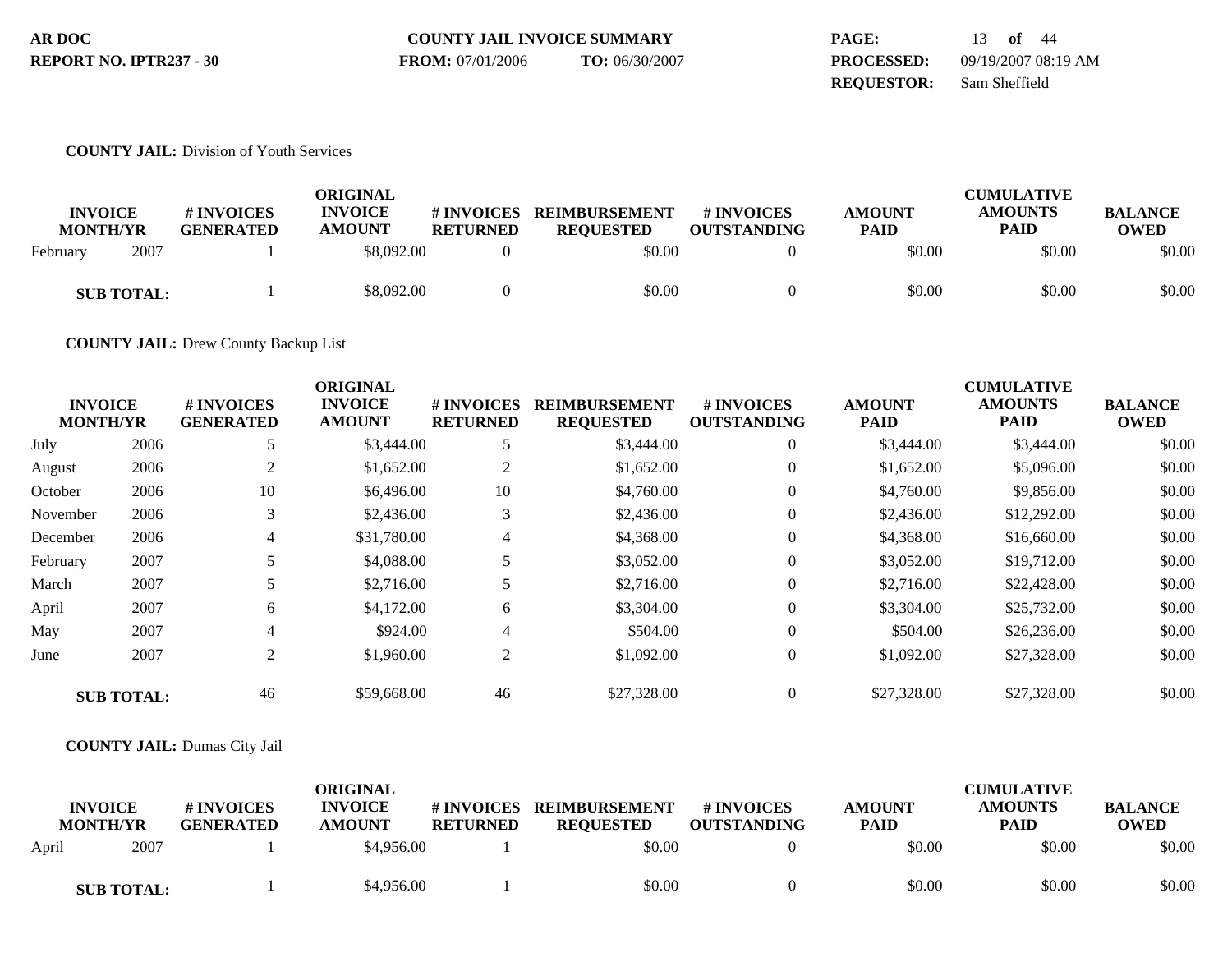| AR DOC                  | <b>COUNTY JAIL INVOICE SUMMARY</b> |                | PAGE:             | of $44$<br>14       |
|-------------------------|------------------------------------|----------------|-------------------|---------------------|
| REPORT NO. IPTR237 - 30 | <b>FROM:</b> 07/01/2006            | TO: 06/30/2007 | <b>PROCESSED:</b> | 09/19/2007 08:19 AM |
|                         |                                    |                | <b>REOUESTOR:</b> | Sam Sheffield       |

#### **COUNTY JAIL:** East Little Rock P & P

| <b>INVOICE</b><br><b>MONTH/YR</b> |                   | # INVOICES<br><b>GENERATED</b> | <b>ORIGINAL</b><br><b>INVOICE</b><br><b>AMOUNT</b> | # INVOICES<br><b>RETURNED</b> | <b>REIMBURSEMENT</b><br><b>REQUESTED</b> | <b>#INVOICES</b><br><b>OUTSTANDING</b> | <b>AMOUNT</b><br><b>PAID</b> | <b>CUMULATIVE</b><br><b>AMOUNTS</b><br>PAID | <b>BALANCE</b><br>OWED |
|-----------------------------------|-------------------|--------------------------------|----------------------------------------------------|-------------------------------|------------------------------------------|----------------------------------------|------------------------------|---------------------------------------------|------------------------|
| March                             | 2007              |                                | \$6,188,00                                         |                               | \$0.00                                   |                                        | \$0.00                       | \$0.00                                      | \$0.00                 |
|                                   | <b>SUB TOTAL:</b> |                                | \$6,188,00                                         |                               | \$0.00                                   |                                        | \$0.00                       | \$0.00                                      | \$0.00                 |

**COUNTY JAIL:** England City Jail Backup

| <b>INVOICE</b><br><b>MONTH/YR</b> | # INVOICES<br><b>GENERATED</b> | ORIGINAL<br><b>INVOICE</b><br><b>AMOUNT</b> | # INVOICES<br><b>RETURNED</b> | <b>REIMBURSEMENT</b><br><b>REOUESTED</b> | # INVOICES<br><b>OUTSTANDING</b> | <b>AMOUNT</b><br><b>PAID</b> | <b>CUMULATIVE</b><br><b>AMOUNTS</b><br><b>PAID</b> | <b>BALANCE</b><br><b>OWED</b> |
|-----------------------------------|--------------------------------|---------------------------------------------|-------------------------------|------------------------------------------|----------------------------------|------------------------------|----------------------------------------------------|-------------------------------|
| 2007<br>January                   |                                | \$1,512.00                                  |                               | \$0.00                                   |                                  | \$0.00                       | \$0.00                                             | \$0.00                        |
| <b>SUB TOTAL:</b>                 |                                | \$1,512.00                                  |                               | \$0.00                                   |                                  | \$0.00                       | \$0.00                                             | \$0.00                        |

**COUNTY JAIL:** Faulkner County Backup List

|                                   |      |                                | <b>ORIGINAL</b>                 |                                      |                                          |                                  |                              | <b>CUMULATIVE</b>             |                        |
|-----------------------------------|------|--------------------------------|---------------------------------|--------------------------------------|------------------------------------------|----------------------------------|------------------------------|-------------------------------|------------------------|
| <b>INVOICE</b><br><b>MONTH/YR</b> |      | # INVOICES<br><b>GENERATED</b> | <b>INVOICE</b><br><b>AMOUNT</b> | <b># INVOICES</b><br><b>RETURNED</b> | <b>REIMBURSEMENT</b><br><b>REQUESTED</b> | # INVOICES<br><b>OUTSTANDING</b> | <b>AMOUNT</b><br><b>PAID</b> | <b>AMOUNTS</b><br><b>PAID</b> | <b>BALANCE</b><br>OWED |
| July                              | 2006 | 19                             | \$33,180.00                     | 19                                   | \$8,652.00                               | $\mathbf{0}$                     | \$8,652.00                   | \$8,652.00                    | \$0.00                 |
| August                            | 2006 | 10                             | \$29,428.00                     | 10                                   | \$5,460.00                               | $\overline{0}$                   | \$5,460.00                   | \$14,112.00                   | \$0.00                 |
| September                         | 2006 | 12                             | \$37,968.00                     | 12                                   | \$9,492.00                               | $\overline{0}$                   | \$9,492.00                   | \$23,604.00                   | \$0.00                 |
| October                           | 2006 | 23                             | \$15,820.00                     | 23                                   | \$8,204.00                               | $\overline{0}$                   | \$8,204.00                   | \$31,808.00                   | \$0.00                 |
| November                          | 2006 | 11                             | \$7,784.00                      | 11                                   | \$6,888.00                               | $\mathbf{0}$                     | \$6,888.00                   | \$38,696.00                   | \$0.00                 |
| December                          | 2006 | 12                             | \$7,980.00                      | 12                                   | \$5,824.00                               | $\mathbf{0}$                     | \$5,824.00                   | \$44,520.00                   | \$0.00                 |
| January                           | 2007 | 15                             | \$97,972.00                     | 15                                   | \$13,972.00                              | $\overline{0}$                   | \$13,972.00                  | \$58,492.00                   | \$0.00                 |
| February                          | 2007 | 9                              | \$40,852.00                     | 9                                    | \$7,476.00                               | $\mathbf{0}$                     | \$7,476.00                   | \$65,968.00                   | \$0.00                 |
| March                             | 2007 | 8                              | \$13,440.00                     | 8                                    | \$11,648.00                              | $\theta$                         | \$11,648.00                  | \$77,616.00                   | \$0.00                 |
| April                             | 2007 | 27                             | \$29,456.00                     | 27                                   | \$26,572.00                              | $\overline{0}$                   | \$26,572.00                  | \$104,188.00                  | \$0.00                 |
| May                               | 2007 | 21                             | \$46,676.00                     | 21                                   | \$20,552.00                              | $\theta$                         | \$20,552.00                  | \$124,740.00                  | \$0.00                 |
| June                              | 2007 | 14                             | \$19,712.00                     | 14                                   | \$15,764.00                              | $\overline{0}$                   | \$15,764.00                  | \$140,504.00                  | \$0.00                 |
|                                   |      |                                |                                 |                                      |                                          |                                  |                              |                               |                        |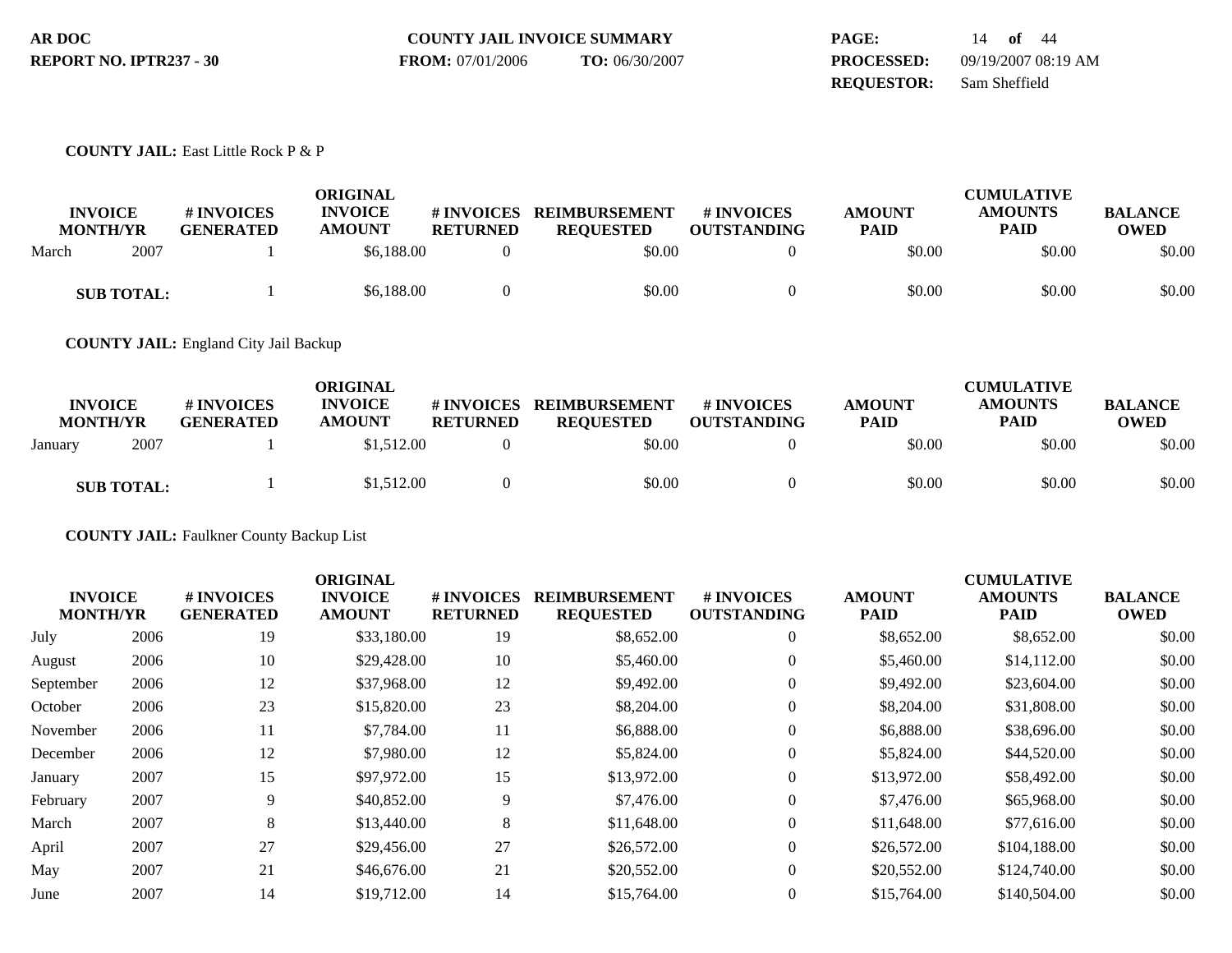| AR DOC                  | <b>COUNTY JAIL INVOICE SUMMARY</b> |                | PAGE:             | 15 of 44            |
|-------------------------|------------------------------------|----------------|-------------------|---------------------|
| REPORT NO. IPTR237 - 30 | <b>FROM:</b> 07/01/2006            | TO: 06/30/2007 | <b>PROCESSED:</b> | 09/19/2007 08:19 AM |
|                         |                                    |                | <b>REOUESTOR:</b> | Sam Sheffield       |

### **COUNTY JAIL:** Faulkner County Backup List

| <b>INVOICE</b><br><b>MONTH/YR</b> | # INVOICES<br><b>GENERATED</b> | ORIGINAL<br><b>INVOICE</b><br><b>AMOUNT</b> | <b>RETURNED</b> | #INVOICES REIMBURSEMENT<br><b>REOUESTED</b> | # INVOICES<br><b>OUTSTANDING</b> | <b>AMOUNT</b><br><b>PAID</b> | <b>CUMULATIVE</b><br><b>AMOUNTS</b><br><b>PAID</b> | <b>BALANCE</b><br><b>OWED</b> |
|-----------------------------------|--------------------------------|---------------------------------------------|-----------------|---------------------------------------------|----------------------------------|------------------------------|----------------------------------------------------|-------------------------------|
| <b>SUB TOTAL:</b>                 | 181                            | \$380.268.00                                | 181             | \$140,504.00                                | 0                                | \$140,504.00                 | \$140,504.00                                       | \$0.00                        |

## **COUNTY JAIL:** Franklin County Backup List

| <b>INVOICE</b><br><b>MONTH/YR</b> |                   | # INVOICES<br><b>GENERATED</b> | <b>ORIGINAL</b><br><b>INVOICE</b><br><b>AMOUNT</b> | # INVOICES<br><b>RETURNED</b> | <b>REIMBURSEMENT</b><br><b>REQUESTED</b> | <b>#INVOICES</b><br><b>OUTSTANDING</b> | <b>AMOUNT</b><br><b>PAID</b> | <b>CUMULATIVE</b><br><b>AMOUNTS</b><br>PAID | <b>BALANCE</b><br><b>OWED</b> |
|-----------------------------------|-------------------|--------------------------------|----------------------------------------------------|-------------------------------|------------------------------------------|----------------------------------------|------------------------------|---------------------------------------------|-------------------------------|
| August                            | 2006              |                                | \$2,072.00                                         |                               | \$2,072.00                               | $\overline{0}$                         | \$2,072.00                   | \$2,072.00                                  | \$0.00                        |
| October                           | 2006              |                                | \$1,008.00                                         | $\overline{2}$                | \$1,008.00                               | $\theta$                               | \$1,008.00                   | \$3,080.00                                  | \$0.00                        |
| December                          | 2006              | $\mathfrak{D}$                 | \$1,540.00                                         | $\overline{2}$                | \$1,540.00                               | $\theta$                               | \$1,540.00                   | \$4,620.00                                  | \$0.00                        |
| January                           | 2007              | 4                              | \$4,312.00                                         | 4                             | \$4,312.00                               | $\mathbf{0}$                           | \$4,312.00                   | \$8,932.00                                  | \$0.00                        |
| February                          | 2007              |                                | \$392.00                                           |                               | \$392.00                                 | $\theta$                               | \$392.00                     | \$9,324.00                                  | \$0.00                        |
| March                             | 2007              | 3                              | \$5,096.00                                         | 3                             | \$5,096.00                               | $\Omega$                               | \$5,096.00                   | \$14,420.00                                 | \$0.00                        |
| April                             | 2007              |                                | \$10,808.00                                        | $\mathbf{\tau}$               | \$9,268,00                               | $\Omega$                               | \$9,268.00                   | \$23,688.00                                 | \$0.00                        |
| May                               | 2007              | 10                             | \$13,216.00                                        | 10                            | \$11,592.00                              | $\overline{0}$                         | \$11,592.00                  | \$35,280.00                                 | \$0.00                        |
|                                   | <b>SUB TOTAL:</b> | 36                             | \$38,444.00                                        | 36                            | \$35,280.00                              | $\Omega$                               | \$35,280.00                  | \$35,280.00                                 | \$0.00                        |

**COUNTY JAIL:** Fulton County Backup List

| <b>INVOICE</b><br><b>MONTH/YR</b> |                   | <b># INVOICES</b><br><b>GENERATED</b> | ORIGINAL<br><b>INVOICE</b><br><b>AMOUNT</b> | # INVOICES<br><b>RETURNED</b> | <b>REIMBURSEMENT</b><br><b>REQUESTED</b> | # INVOICES<br><b>OUTSTANDING</b> | <b>AMOUNT</b><br><b>PAID</b> | <b>CUMULATIVE</b><br><b>AMOUNTS</b><br><b>PAID</b> | <b>BALANCE</b><br><b>OWED</b> |
|-----------------------------------|-------------------|---------------------------------------|---------------------------------------------|-------------------------------|------------------------------------------|----------------------------------|------------------------------|----------------------------------------------------|-------------------------------|
| July                              | 2006              |                                       | \$2,492.00                                  |                               | \$0.00                                   |                                  | \$0.00                       | \$0.00                                             | \$0.00                        |
| September                         | 2006              |                                       | \$504.00                                    |                               | \$504.00                                 |                                  | \$504.00                     | \$504.00                                           | \$0.00                        |
| January                           | 2007              |                                       | \$1,176.00                                  |                               | \$1,176.00                               |                                  | \$1,176.00                   | \$1,680.00                                         | \$0.00                        |
| March                             | 2007              |                                       | \$952.00                                    | 4                             | \$700.00                                 |                                  | \$700.00                     | \$2,380.00                                         | \$0.00                        |
|                                   | <b>SUB TOTAL:</b> | 10                                    | \$5,124.00                                  | 10                            | \$2,380.00                               |                                  | \$2,380.00                   | \$2,380.00                                         | \$0.00                        |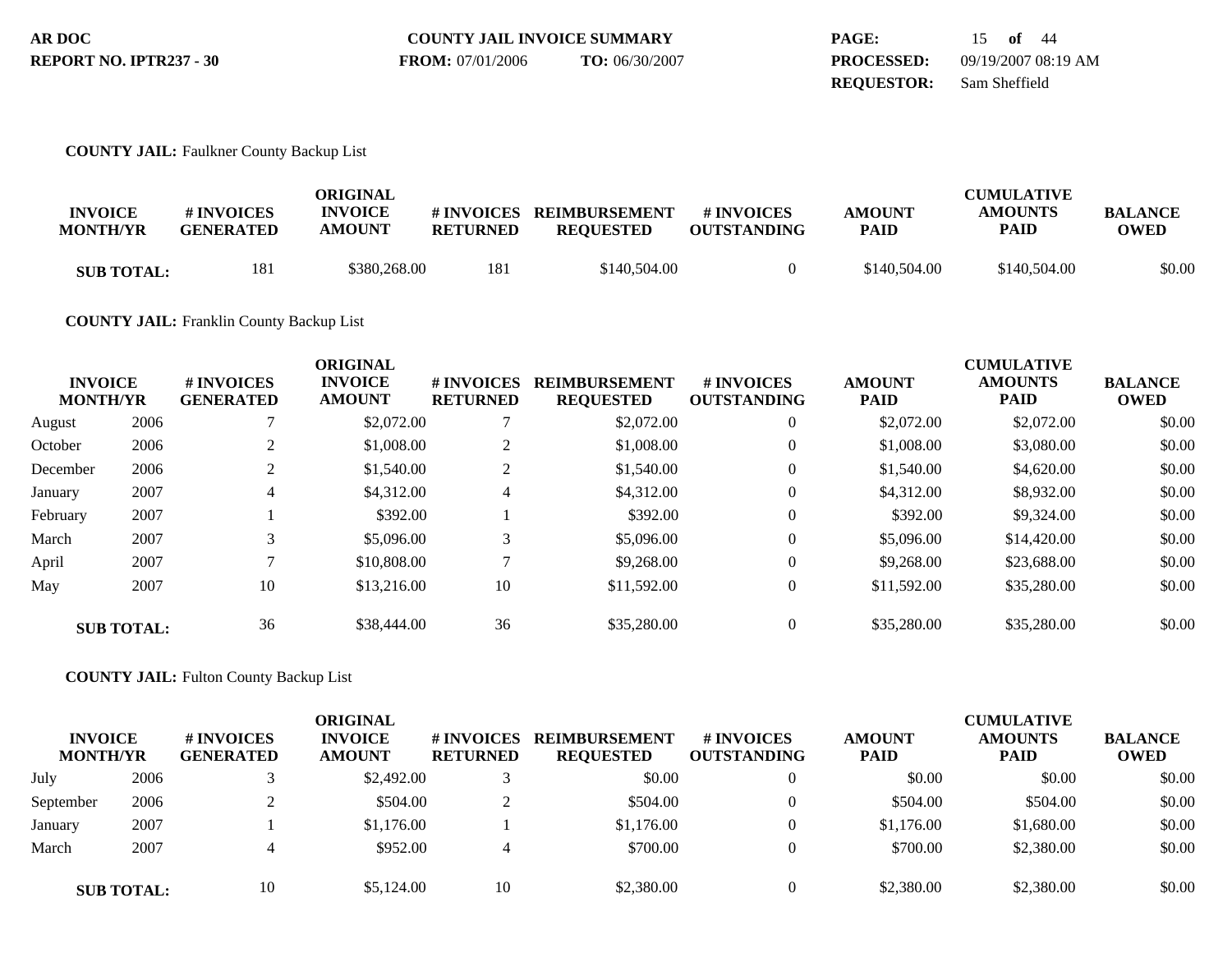#### **COUNTY JAIL INVOICE SUMMARY AR DOC PAGE:** 16 **of** 44 **PROCESSED:** 09/19/2007 08:19 AM **REPORT NO. IPTR237 - 30 FROM:** 07/01/2006 **TO:** 06/30/2007

**REQUESTOR:** Sam Sheffield

#### **COUNTY JAIL:** Garland County Backup List

| <b>INVOICE</b><br><b>MONTH/YR</b> |                   | # INVOICES<br><b>GENERATED</b> | <b>ORIGINAL</b><br><b>INVOICE</b><br><b>AMOUNT</b> | # INVOICES<br><b>RETURNED</b> | <b>REIMBURSEMENT</b><br><b>REQUESTED</b> | # INVOICES<br><b>OUTSTANDING</b> | <b>AMOUNT</b><br><b>PAID</b> | <b>CUMULATIVE</b><br><b>AMOUNTS</b><br><b>PAID</b> | <b>BALANCE</b><br><b>OWED</b> |
|-----------------------------------|-------------------|--------------------------------|----------------------------------------------------|-------------------------------|------------------------------------------|----------------------------------|------------------------------|----------------------------------------------------|-------------------------------|
| July                              | 2006              | 28                             | \$22,904.00                                        | 28                            | \$24,248.00                              | $\overline{0}$                   | \$24,248.00                  | \$24,248.00                                        | \$0.00                        |
| August                            | 2006              |                                | \$5,992.00                                         | $\overline{2}$                | \$3,024.00                               | $\mathbf{0}$                     | \$3,024.00                   | \$27,272.00                                        | \$0.00                        |
| September                         | 2006              |                                | \$4,956.00                                         | 2                             | \$4,956.00                               | $\overline{0}$                   | \$4,956.00                   | \$32,228.00                                        | \$0.00                        |
| October                           | 2006              | 18                             | \$18,816.00                                        | 18                            | \$19,740.00                              | $\overline{0}$                   | \$19,740.00                  | \$51,968.00                                        | \$0.00                        |
| November                          | 2006              | 8                              | \$5,404.00                                         | 8                             | \$5,712.00                               | $\mathbf{0}$                     | \$5,712.00                   | \$57,680.00                                        | \$0.00                        |
| December                          | 2006              |                                | \$2,016.00                                         |                               | \$2,016.00                               | $\overline{0}$                   | \$2,016.00                   | \$59,696.00                                        | \$0.00                        |
| January                           | 2007              | 8                              | \$12,852.00                                        | 8                             | \$7,308.00                               | $\overline{0}$                   | \$7,308.00                   | \$67,004.00                                        | \$0.00                        |
| February                          | 2007              | 11                             | \$12,460.00                                        | 11                            | \$13,048.00                              | $\overline{0}$                   | \$13,048.00                  | \$80,052.00                                        | \$0.00                        |
| March                             | 2007              | 11                             | \$15,176.00                                        | 11                            | \$14,000.00                              | $\overline{0}$                   | \$14,000.00                  | \$94,052.00                                        | \$0.00                        |
| April                             | 2007              | 19                             | \$69,916.00                                        | 19                            | \$18,452.00                              | $\theta$                         | \$18,452.00                  | \$112,504.00                                       | \$0.00                        |
| May                               | 2007              | 19                             | \$20,664.00                                        | 19                            | \$21,028.00                              | $\overline{0}$                   | \$21,028.00                  | \$133,532.00                                       | \$0.00                        |
| June                              | 2007              | 9                              | \$7,392.00                                         | 9                             | \$7,784.00                               | $\mathbf{0}$                     | \$7,784.00                   | \$141,316.00                                       | \$0.00                        |
|                                   | <b>SUB TOTAL:</b> | 136                            | \$198,548.00                                       | 136                           | \$141,316.00                             | $\overline{0}$                   | \$141,316.00                 | \$141,316.00                                       | \$0.00                        |

#### **COUNTY JAIL:** Grant County Backup List

| <b>INVOICE</b><br><b>MONTH/YR</b> |      | # INVOICES<br><b>GENERATED</b> | <b>ORIGINAL</b><br><b>INVOICE</b><br><b>AMOUNT</b> | <b>#INVOICES</b><br><b>RETURNED</b> | <b>REIMBURSEMENT</b><br><b>REQUESTED</b> | <b>#INVOICES</b><br><b>OUTSTANDING</b> | <b>AMOUNT</b><br><b>PAID</b> | <b>CUMULATIVE</b><br><b>AMOUNTS</b><br><b>PAID</b> | <b>BALANCE</b><br><b>OWED</b> |
|-----------------------------------|------|--------------------------------|----------------------------------------------------|-------------------------------------|------------------------------------------|----------------------------------------|------------------------------|----------------------------------------------------|-------------------------------|
| July                              | 2006 |                                | \$4,004.00                                         | $\sim$<br>∠                         | \$4,004.00                               |                                        | \$4,004.00                   | \$4,004.00                                         | \$0.00                        |
| September                         | 2006 |                                | \$952.00                                           | ∠                                   | \$616.00                                 |                                        | \$616.00                     | \$4,620.00                                         | \$0.00                        |
| October                           | 2006 |                                | \$756.00                                           | ∠                                   | \$168.00                                 |                                        | \$168.00                     | \$4,788.00                                         | \$0.00                        |
| November                          | 2006 |                                | \$56.00                                            |                                     | \$56.00                                  |                                        | \$56.00                      | \$4,844.00                                         | \$0.00                        |
| December                          | 2006 |                                | \$2,212.00                                         | $\sim$                              | \$2,212.00                               |                                        | \$2,212.00                   | \$7,056.00                                         | \$0.00                        |
| February                          | 2007 |                                | \$10,640.00                                        | 11                                  | \$5,096.00                               |                                        | \$5,096.00                   | \$12,152.00                                        | \$0.00                        |
| April                             | 2007 |                                | \$784.00                                           |                                     | \$784.00                                 |                                        | \$784.00                     | \$12,936.00                                        | \$0.00                        |
| May                               | 2007 |                                | \$2,800.00                                         |                                     | \$1,820.00                               |                                        | \$1,820.00                   | \$14,756.00                                        | \$0.00                        |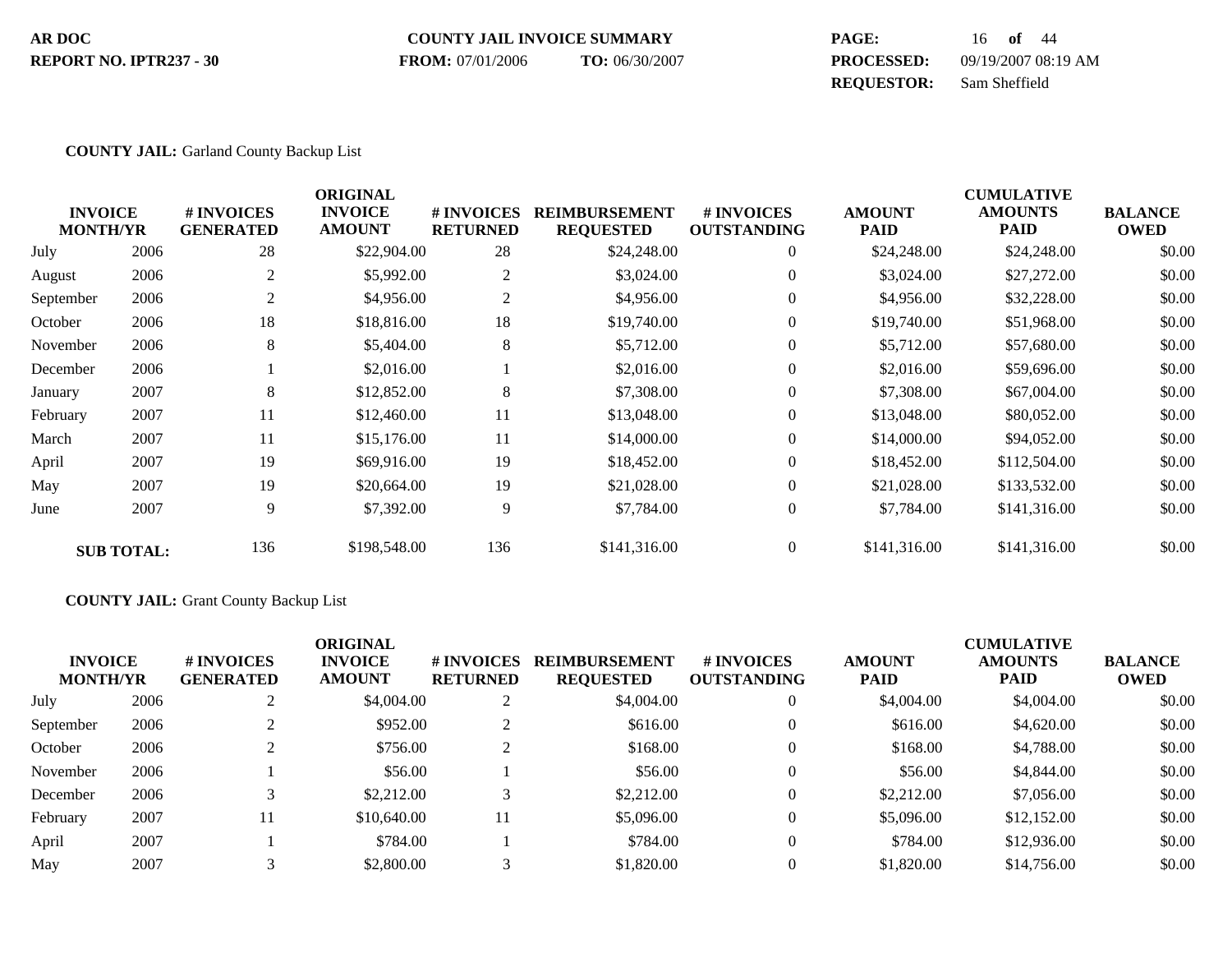| AR DOC                  | <b>COUNTY JAIL INVOICE SUMMARY</b> |                | <b>PAGE:</b>      | $of$ 44             |
|-------------------------|------------------------------------|----------------|-------------------|---------------------|
| REPORT NO. IPTR237 - 30 | <b>FROM:</b> 07/01/2006            | TO: 06/30/2007 | <b>PROCESSED:</b> | 09/19/2007 08:19 AM |
|                         |                                    |                | <b>REOUESTOR:</b> | Sam Sheffield       |

### **COUNTY JAIL:** Grant County Backup List

| <b>INVOICE</b><br><b>MONTH/YR</b> | # INVOICES<br><b>GENERATED</b> | ORIGINAL<br><b>INVOICE</b><br><b>AMOUNT</b> | # INVOICES<br><b>RETURNED</b> | <b>REIMBURSEMENT</b><br><b>REQUESTED</b> | # INVOICES<br><b>OUTSTANDING</b> | <b>AMOUNT</b><br><b>PAID</b> | <b>CUMULATIVE</b><br><b>AMOUNTS</b><br>PAID | <b>BALANCE</b><br><b>OWED</b> |
|-----------------------------------|--------------------------------|---------------------------------------------|-------------------------------|------------------------------------------|----------------------------------|------------------------------|---------------------------------------------|-------------------------------|
| <b>SUB TOTAL:</b>                 | 25<br>ري                       | \$22,204.00                                 | つち                            | \$14,756.00                              |                                  | \$14,756.00                  | \$14,756.00                                 | \$0.00                        |

**COUNTY JAIL:** Greene County Backup List

| <b>MONTH/YR</b> | <b>INVOICE</b>    | # INVOICES<br><b>GENERATED</b> | <b>ORIGINAL</b><br><b>INVOICE</b><br><b>AMOUNT</b> | # INVOICES<br><b>RETURNED</b> | <b>REIMBURSEMENT</b><br><b>REQUESTED</b> | <b># INVOICES</b><br><b>OUTSTANDING</b> | <b>AMOUNT</b><br><b>PAID</b> | <b>CUMULATIVE</b><br><b>AMOUNTS</b><br><b>PAID</b> | <b>BALANCE</b><br><b>OWED</b> |
|-----------------|-------------------|--------------------------------|----------------------------------------------------|-------------------------------|------------------------------------------|-----------------------------------------|------------------------------|----------------------------------------------------|-------------------------------|
| July            | 2006              | $\overline{c}$                 | \$1,036.00                                         | $\overline{c}$                | \$1,064.00                               | $\overline{0}$                          | \$1,064.00                   | \$1,064.00                                         | \$0.00                        |
| August          | 2006              | 8                              | \$2,744.00                                         | 8                             | \$2,744.00                               | $\overline{0}$                          | \$2,744.00                   | \$3,808.00                                         | \$0.00                        |
| September       | 2006              | 3                              | \$1,148.00                                         | 3                             | \$1,148.00                               | $\theta$                                | \$1,148.00                   | \$4,956.00                                         | \$0.00                        |
| October         | 2006              |                                | \$3,976.00                                         | 7                             | \$3,976.00                               | $\overline{0}$                          | \$3,976.00                   | \$8,932.00                                         | \$0.00                        |
| November        | 2006              | 4                              | \$1,120.00                                         | 4                             | \$1,120.00                               | $\overline{0}$                          | \$1,120.00                   | \$10,052.00                                        | \$0.00                        |
| December        | 2006              | 4                              | \$1,764.00                                         | 4                             | \$1,764.00                               | $\theta$                                | \$1,764.00                   | \$11,816.00                                        | \$0.00                        |
| January         | 2007              | 9                              | \$9,884.00                                         | 9                             | \$9,884.00                               | $\overline{0}$                          | \$9,884.00                   | \$21,700.00                                        | \$0.00                        |
| February        | 2007              | 10                             | \$10,388.00                                        | 10                            | \$10,696.00                              | $\theta$                                | \$10,696.00                  | \$32,396.00                                        | \$0.00                        |
| March           | 2007              | 8                              | \$9,184.00                                         | 8                             | \$8,932.00                               | $\theta$                                | \$8,932.00                   | \$41,328.00                                        | \$0.00                        |
| April           | 2007              | 5                              | \$5,488.00                                         | 5                             | \$5,488.00                               | $\overline{0}$                          | \$5,488.00                   | \$46,816.00                                        | \$0.00                        |
| May             | 2007              | 8                              | \$6,328.00                                         | 8                             | \$6,944.00                               | $\overline{0}$                          | \$6,944.00                   | \$53,760.00                                        | \$0.00                        |
| June            | 2007              | 9                              | \$5,012.00                                         | 9                             | \$4,844.00                               | $\overline{0}$                          | \$4,844.00                   | \$58,604.00                                        | \$0.00                        |
|                 | <b>SUB TOTAL:</b> | 77                             | \$58,072.00                                        | 77                            | \$58,604.00                              | $\Omega$                                | \$58,604.00                  | \$58,604.00                                        | \$0.00                        |

**COUNTY JAIL:** Hempstead County Backup List

|                                   |      | # INVOICES       | ORIGINAL<br><b>INVOICE</b> | # INVOICES      | <b>REIMBURSEMENT</b> | # INVOICES         | <b>AMOUNT</b> | <b>CUMULATIVE</b><br><b>AMOUNTS</b> | <b>BALANCE</b> |
|-----------------------------------|------|------------------|----------------------------|-----------------|----------------------|--------------------|---------------|-------------------------------------|----------------|
| <b>INVOICE</b><br><b>MONTH/YR</b> |      | <b>GENERATED</b> | <b>AMOUNT</b>              | <b>RETURNED</b> | <b>REOUESTED</b>     | <b>OUTSTANDING</b> | <b>PAID</b>   | <b>PAID</b>                         | <b>OWED</b>    |
| July                              | 2006 |                  | \$3,388.00                 |                 | \$3,388.00           |                    | \$3,388.00    | \$3,388,00                          | \$0.00         |
| August                            | 2006 |                  | \$2,576.00                 |                 | \$2,576.00           |                    | \$2,576.00    | \$5,964.00                          | \$0.00         |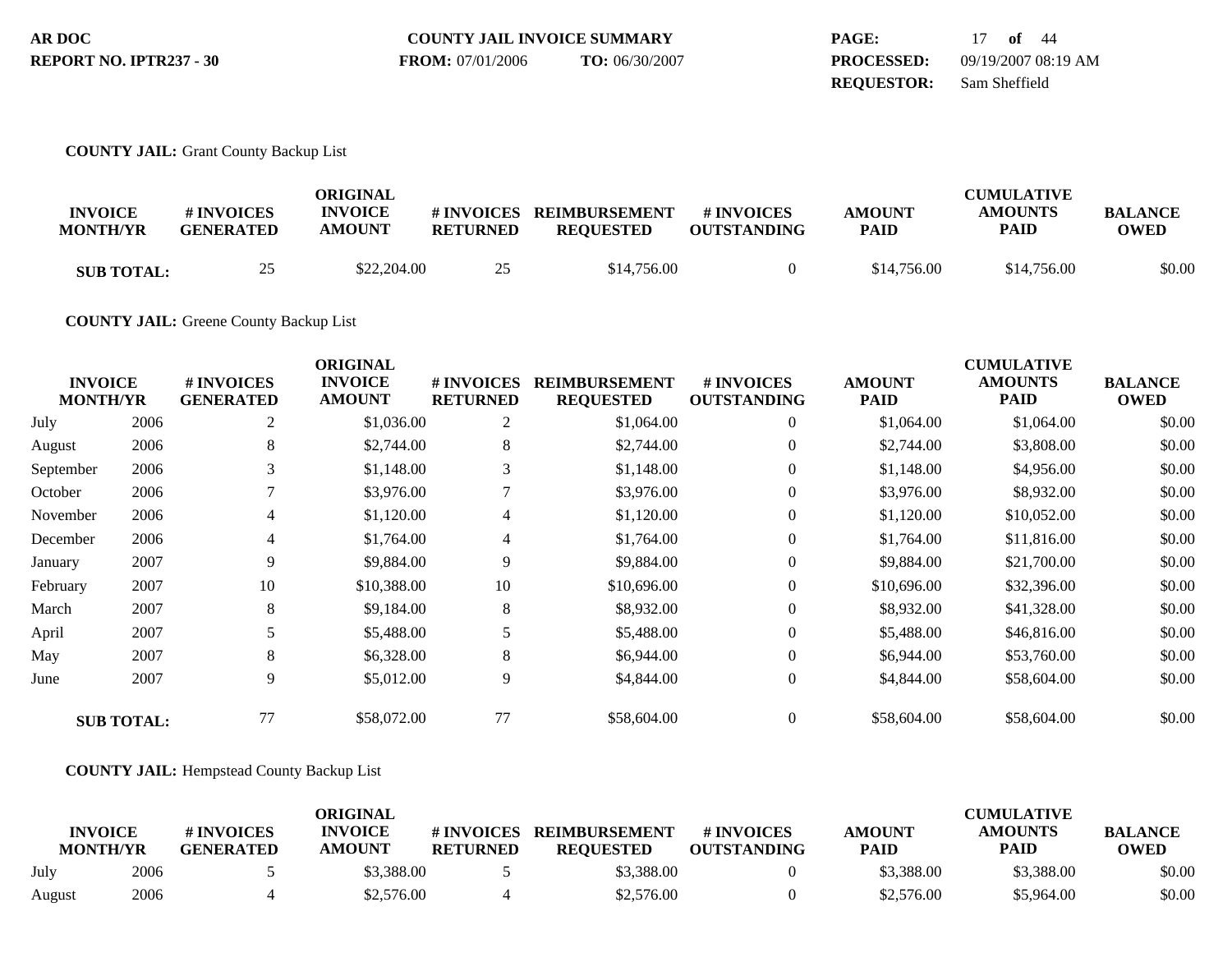#### **COUNTY JAIL INVOICE SUMMARY AR DOC PAGE:** 18 **of** 44 **PROCESSED:** 09/19/2007 08:19 AM **REQUESTOR:** Sam Sheffield **REPORT NO. IPTR237 - 30 FROM:** 07/01/2006 **TO:** 06/30/2007

#### **COUNTY JAIL:** Hempstead County Backup List

|           |                                   |                                | <b>ORIGINAL</b>                 |                                     |                                          |                                        |                              | <b>CUMULATIVE</b>             |                               |
|-----------|-----------------------------------|--------------------------------|---------------------------------|-------------------------------------|------------------------------------------|----------------------------------------|------------------------------|-------------------------------|-------------------------------|
|           | <b>INVOICE</b><br><b>MONTH/YR</b> | # INVOICES<br><b>GENERATED</b> | <b>INVOICE</b><br><b>AMOUNT</b> | <b>#INVOICES</b><br><b>RETURNED</b> | <b>REIMBURSEMENT</b><br><b>REQUESTED</b> | <b>#INVOICES</b><br><b>OUTSTANDING</b> | <b>AMOUNT</b><br><b>PAID</b> | <b>AMOUNTS</b><br><b>PAID</b> | <b>BALANCE</b><br><b>OWED</b> |
|           |                                   |                                |                                 |                                     |                                          |                                        |                              |                               |                               |
| September | 2006                              | 4                              | \$2,968.00                      | 4                                   | \$2,968.00                               | $\mathbf{0}$                           | \$2,968.00                   | \$8,932.00                    | \$0.00                        |
| October   | 2006                              | 4                              | \$2,940.00                      | 4                                   | \$2,940.00                               | $\mathbf{0}$                           | \$2,940.00                   | \$11,872.00                   | \$0.00                        |
| November  | 2006                              |                                | \$616.00                        |                                     | \$616.00                                 | $\mathbf{0}$                           | \$616.00                     | \$12,488.00                   | \$0.00                        |
| January   | 2007                              |                                | \$5,264.00                      | 5                                   | \$5,264.00                               | $\mathbf{0}$                           | \$5,264.00                   | \$17,752.00                   | \$0.00                        |
| February  | 2007                              | 6                              | \$7,532.00                      | 6                                   | \$6,440.00                               | $\mathbf{0}$                           | \$6,440.00                   | \$24,192.00                   | \$0.00                        |
| March     | 2007                              | 10                             | \$33,348.00                     | 10                                  | \$6,188.00                               | $\mathbf{0}$                           | \$6,188,00                   | \$30,380,00                   | \$0.00                        |
| April     | 2007                              |                                | \$6,748.00                      | $\mathcal{L}$                       | \$6,748.00                               | $\theta$                               | \$6,748.00                   | \$37,128.00                   | \$0.00                        |
| May       | 2007                              | 3                              | \$1,400.00                      | 3                                   | \$1,400.00                               | $\mathbf{0}$                           | \$1,400.00                   | \$38,528.00                   | \$0.00                        |
| June      | 2007                              | 3                              | \$4,620.00                      | 3                                   | \$4,620.00                               | $\mathbf{0}$                           | \$4,620.00                   | \$43,148.00                   | \$0.00                        |
|           | <b>SUB TOTAL:</b>                 | 52                             | \$71,400.00                     | 52                                  | \$43,148.00                              | $\mathbf{0}$                           | \$43,148.00                  | \$43,148.00                   | \$0.00                        |

**COUNTY JAIL:** Hot Spring County Backup List

|                 |                   |                  | <b>ORIGINAL</b> |                  |                      |                    |               | <b>CUMULATIVE</b> |                |
|-----------------|-------------------|------------------|-----------------|------------------|----------------------|--------------------|---------------|-------------------|----------------|
| <b>INVOICE</b>  |                   | <b>#INVOICES</b> | <b>INVOICE</b>  | # INVOICES       | <b>REIMBURSEMENT</b> | <b>#INVOICES</b>   | <b>AMOUNT</b> | <b>AMOUNTS</b>    | <b>BALANCE</b> |
| <b>MONTH/YR</b> |                   | <b>GENERATED</b> | <b>AMOUNT</b>   | <b>RETURNED</b>  | <b>REQUESTED</b>     | <b>OUTSTANDING</b> | <b>PAID</b>   | <b>PAID</b>       | <b>OWED</b>    |
| July            | 2006              | 8                | \$10,444.00     | 8                | \$10,780.00          | $\mathbf{0}$       | \$10,780.00   | \$10,780.00       | \$0.00         |
| August          | 2006              |                  | \$7,140.00      | 3                | \$4,396.00           | $\mathbf{0}$       | \$4,396.00    | \$15,176.00       | \$0.00         |
| September       | 2006              | 13               | \$18,872.00     | 13               | \$13,076.00          | $\theta$           | \$13,076.00   | \$28,252.00       | \$0.00         |
| October         | 2006              | 9                | \$30,856.00     | 9                | \$6,020.00           | $\theta$           | \$6,020.00    | \$34,272.00       | \$0.00         |
| December        | 2006              | 12               | \$20,804.00     | 12               | \$17,108.00          | $\mathbf{0}$       | \$17,108.00   | \$51,380.00       | \$0.00         |
| February        | 2007              | 6                | \$43,176.00     | 6                | \$3,724.00           | $\theta$           | \$3,724.00    | \$55,104.00       | \$0.00         |
| March           | 2007              |                  | \$56,140.00     | $\boldsymbol{0}$ | \$0.00               | $\mathbf{0}$       | \$0.00        | \$55,104.00       | \$0.00         |
| April           | 2007              | 4                | \$4,564.00      | $\overline{4}$   | \$4,564.00           | $\mathbf{0}$       | \$4,564.00    | \$59,668.00       | \$0.00         |
| May             | 2007              |                  | \$12,096.00     | $\boldsymbol{0}$ | \$0.00               | $\mathbf{0}$       | \$0.00        | \$59,668.00       | \$0.00         |
|                 | <b>SUB TOTAL:</b> | 65               | \$204,092.00    | 55               | \$59,668.00          | $\theta$           | \$59,668.00   | \$59,668.00       | \$0.00         |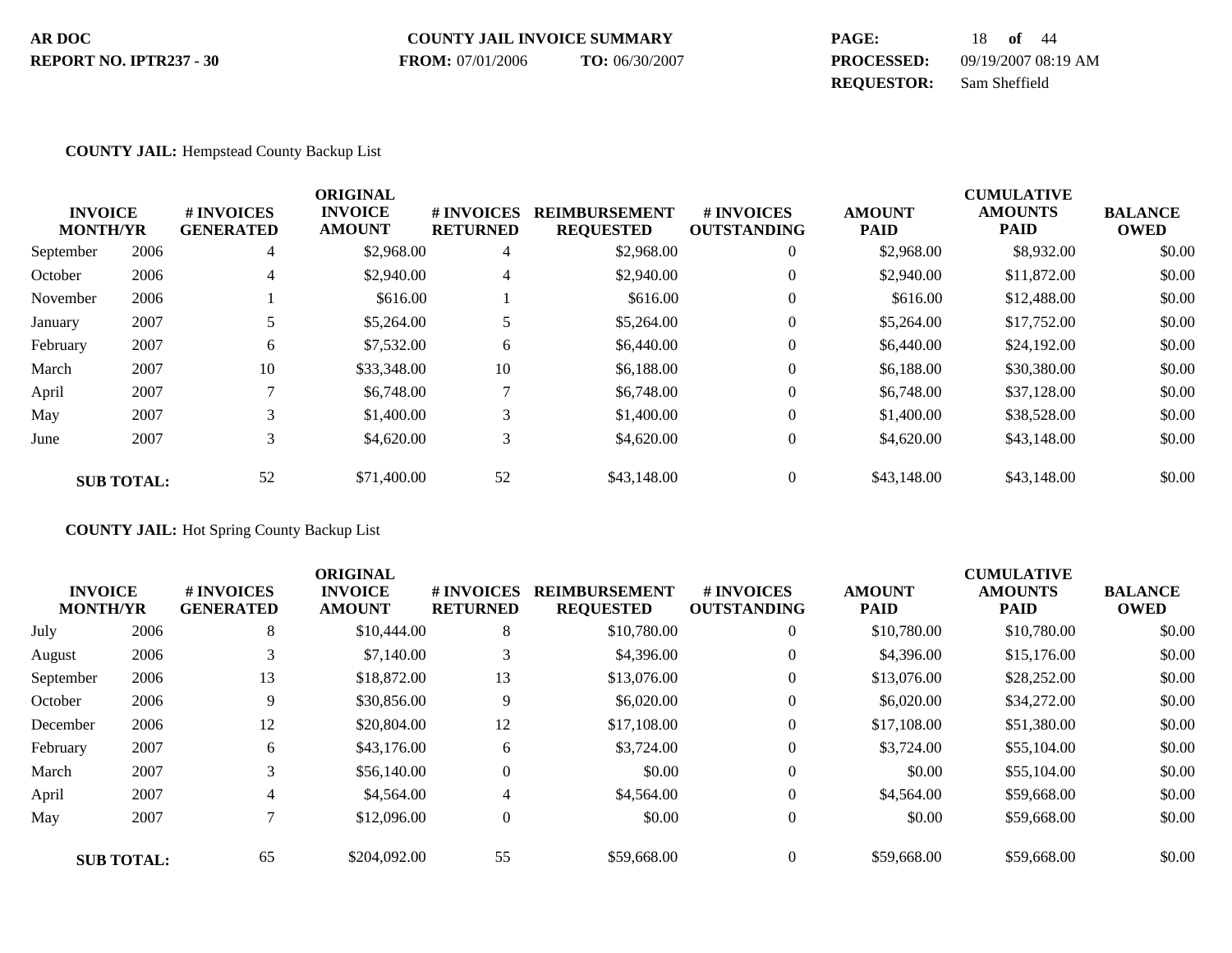#### **COUNTY JAIL INVOICE SUMMARY AR DOC PAGE:** 19 **of** 44 **PROCESSED:** 09/19/2007 08:19 AM **REPORT NO. IPTR237 - 30 FROM:** 07/01/2006 **TO:** 06/30/2007

**REQUESTOR:** Sam Sheffield

#### **COUNTY JAIL:** Howard County Backup List

|                                   |                   |                                       | <b>ORIGINAL</b>                 |                               |                                          |                                        |                       | <b>CUMULATIVE</b>      |                               |
|-----------------------------------|-------------------|---------------------------------------|---------------------------------|-------------------------------|------------------------------------------|----------------------------------------|-----------------------|------------------------|-------------------------------|
| <b>INVOICE</b><br><b>MONTH/YR</b> |                   | <b># INVOICES</b><br><b>GENERATED</b> | <b>INVOICE</b><br><b>AMOUNT</b> | # INVOICES<br><b>RETURNED</b> | <b>REIMBURSEMENT</b><br><b>REQUESTED</b> | <b>#INVOICES</b><br><b>OUTSTANDING</b> | <b>AMOUNT</b><br>PAID | <b>AMOUNTS</b><br>PAID | <b>BALANCE</b><br><b>OWED</b> |
| July                              | 2006              |                                       | \$7,924.00                      |                               | \$7,868.00                               | $\boldsymbol{0}$                       | \$7,868.00            | \$7,868.00             | \$0.00                        |
| August                            | 2006              |                                       | \$2,436.00                      |                               | \$2,016.00                               | $\mathbf{0}$                           | \$2,016.00            | \$9,884.00             | \$0.00                        |
| September                         | 2006              | 4                                     | \$2,772.00                      | 4                             | \$1,708.00                               | $\mathbf{0}$                           | \$1,708.00            | \$11,592.00            | \$0.00                        |
| October                           | 2006              | 17                                    | \$10,528.00                     | 17                            | \$10,752.00                              | $\mathbf{0}$                           | \$10,752.00           | \$22,344.00            | \$0.00                        |
| November                          | 2006              | 6                                     | \$2,716.00                      | 6                             | \$2,744.00                               | $\mathbf{0}$                           | \$2,744.00            | \$25,088.00            | \$0.00                        |
| December                          | 2006              | 6                                     | \$5,348.00                      | 6                             | \$5,348.00                               | $\mathbf{0}$                           | \$5,348.00            | \$30,436.00            | \$0.00                        |
| January                           | 2007              | 13                                    | \$13,692.00                     | 13                            | \$13,692.00                              | $\mathbf{0}$                           | \$13,692.00           | \$44,128.00            | \$0.00                        |
| February                          | 2007              |                                       | \$22,736.00                     | $\mathcal{I}$                 | \$7,252.00                               | $\Omega$                               | \$7,252.00            | \$51,380.00            | \$0.00                        |
| March                             | 2007              | 5                                     | \$3,164.00                      | 5                             | \$3,164.00                               | $\mathbf{0}$                           | \$3,164.00            | \$54,544.00            | \$0.00                        |
| May                               | 2007              |                                       | \$5,656.00                      | 7                             | \$5,656.00                               | $\Omega$                               | \$5,656.00            | \$60,200.00            | \$0.00                        |
| June                              | 2007              |                                       | \$924.00                        |                               | \$0.00                                   | $\mathbf{0}$                           | \$0.00                | \$60,200.00            | \$0.00                        |
|                                   | <b>SUB TOTAL:</b> | 80                                    | \$77,896.00                     | 80                            | \$60,200,00                              | $\mathbf{0}$                           | \$60,200.00           | \$60,200.00            | \$0.00                        |

**COUNTY JAIL:** Independence County Backup List

|                 |      |                  | <b>ORIGINAL</b> |                 |                      |                    |               | <b>CUMULATIVE</b> |                |
|-----------------|------|------------------|-----------------|-----------------|----------------------|--------------------|---------------|-------------------|----------------|
| <b>INVOICE</b>  |      | # INVOICES       | <b>INVOICE</b>  | # INVOICES      | <b>REIMBURSEMENT</b> | <b>#INVOICES</b>   | <b>AMOUNT</b> | <b>AMOUNTS</b>    | <b>BALANCE</b> |
| <b>MONTH/YR</b> |      | <b>GENERATED</b> | <b>AMOUNT</b>   | <b>RETURNED</b> | <b>REQUESTED</b>     | <b>OUTSTANDING</b> | <b>PAID</b>   | <b>PAID</b>       | <b>OWED</b>    |
| July            | 2006 | 6                | \$7,196.00      | 6               | \$4,788.00           | $\overline{0}$     | \$4,788.00    | \$4,788.00        | \$0.00         |
| August          | 2006 |                  | \$2,268.00      | 3               | \$1,596.00           | $\mathbf{0}$       | \$1,596.00    | \$6,384.00        | \$0.00         |
| September       | 2006 | 6                | \$4,312.00      | 6               | \$4,312.00           | $\theta$           | \$4,312.00    | \$10,696.00       | \$0.00         |
| October         | 2006 |                  | \$2,212.00      | 3               | \$2,212.00           | $\theta$           | \$2,212.00    | \$12,908.00       | \$0.00         |
| November        | 2006 |                  | \$2,996.00      | 5               | \$2,996.00           | $\theta$           | \$2,996.00    | \$15,904.00       | \$0.00         |
| January         | 2007 |                  | \$7,392.00      |                 | \$7,392.00           | $\theta$           | \$7,392.00    | \$23,296.00       | \$0.00         |
| February        | 2007 | 4                | \$4,116.00      | 4               | \$4,116.00           | $\theta$           | \$4,116.00    | \$27,412.00       | \$0.00         |
| March           | 2007 |                  | \$3,668.00      | 5               | \$3,668.00           | $\mathbf{0}$       | \$3,668.00    | \$31,080.00       | \$0.00         |
| April           | 2007 | $\overline{2}$   | \$476.00        | $\overline{c}$  | \$420.00             | $\theta$           | \$420.00      | \$31,500.00       | \$0.00         |
| May             | 2007 | 4                | \$3,612.00      | $\overline{4}$  | \$3,612.00           | $\theta$           | \$3,612.00    | \$35,112.00       | \$0.00         |
| June            | 2007 | 10               | \$6,440.00      | 10              | \$6,216.00           | $\theta$           | \$6,216.00    | \$41,328.00       | \$0.00         |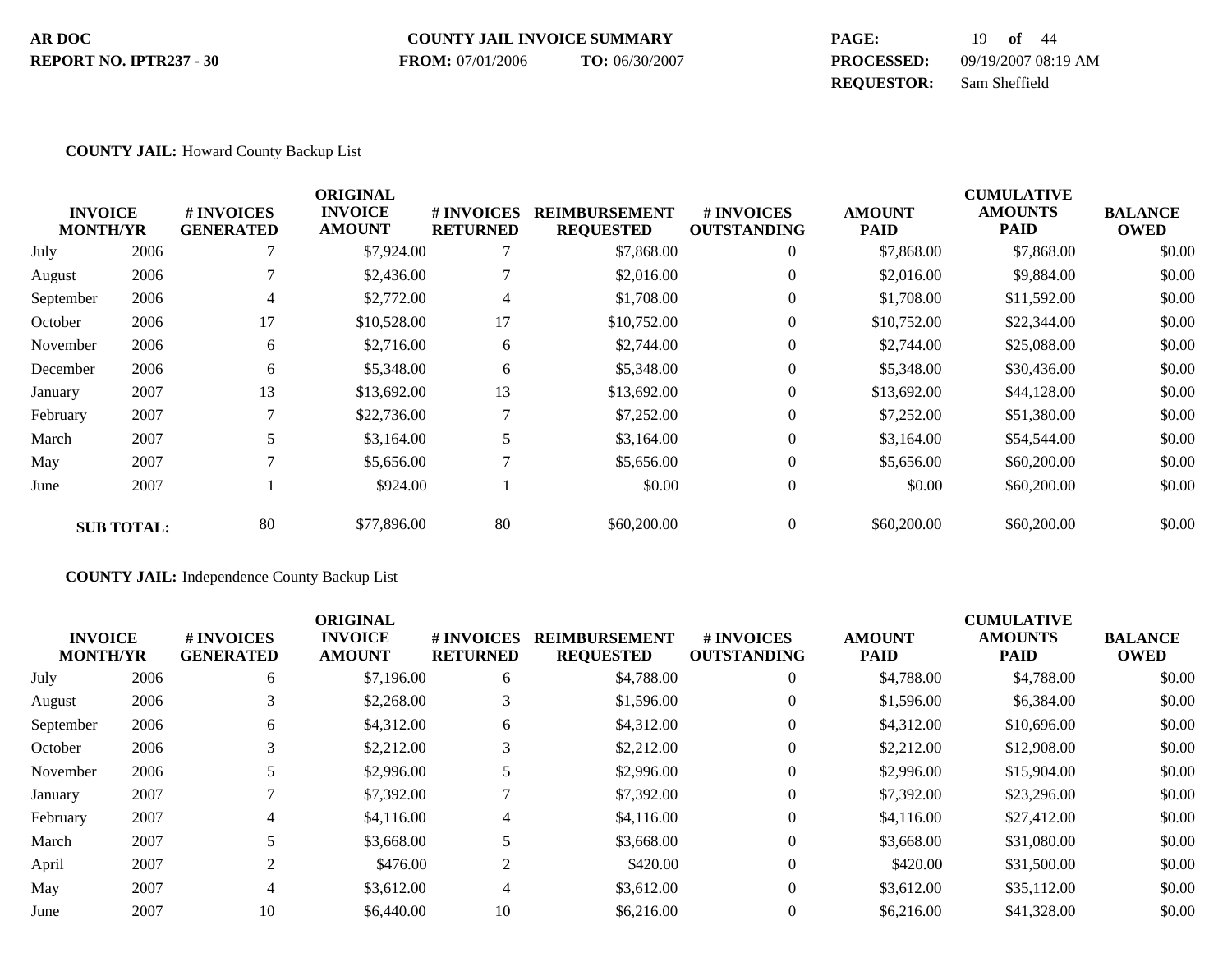| AR DOC                  | <b>COUNTY JAIL INVOICE SUMMARY</b> |                | <b>PAGE:</b>      | 20 of 44            |
|-------------------------|------------------------------------|----------------|-------------------|---------------------|
| REPORT NO. IPTR237 - 30 | <b>FROM:</b> 07/01/2006            | TO: 06/30/2007 | <b>PROCESSED:</b> | 09/19/2007 08:19 AM |
|                         |                                    |                | <b>REOUESTOR:</b> | Sam Sheffield       |

### **COUNTY JAIL:** Independence County Backup List

| <b>INVOICE</b><br><b>MONTH/YR</b> | # INVOICES<br><b>GENERATED</b> | ORIGINAL<br><b>INVOICE</b><br><b>AMOUNT</b> | <b>RETURNED</b> | #INVOICES REIMBURSEMENT<br><b>REOUESTED</b> | # INVOICES<br><b>OUTSTANDING</b> | <b>AMOUNT</b><br><b>PAID</b> | <b>CUMULATIVE</b><br><b>AMOUNTS</b><br><b>PAID</b> | <b>BALANCE</b><br><b>OWED</b> |
|-----------------------------------|--------------------------------|---------------------------------------------|-----------------|---------------------------------------------|----------------------------------|------------------------------|----------------------------------------------------|-------------------------------|
| <b>SUB TOTAL:</b>                 | 55                             | \$44,688,00                                 | 55              | \$41,328.00                                 |                                  | \$41,328.00                  | \$41,328.00                                        | \$0.00                        |

## **COUNTY JAIL:** Izard County Backup List

| <b>INVOICE</b><br><b>MONTH/YR</b> |                   | # INVOICES<br><b>GENERATED</b> | <b>ORIGINAL</b><br><b>INVOICE</b><br><b>AMOUNT</b> | # INVOICES<br><b>RETURNED</b> | <b>REIMBURSEMENT</b><br><b>REQUESTED</b> | # INVOICES<br><b>OUTSTANDING</b> | <b>AMOUNT</b><br><b>PAID</b> | <b>CUMULATIVE</b><br><b>AMOUNTS</b><br><b>PAID</b> | <b>BALANCE</b><br><b>OWED</b> |
|-----------------------------------|-------------------|--------------------------------|----------------------------------------------------|-------------------------------|------------------------------------------|----------------------------------|------------------------------|----------------------------------------------------|-------------------------------|
| August                            | 2006              | ◠                              | \$1,540.00                                         | 2                             | \$840.00                                 | $\overline{0}$                   | \$840.00                     | \$840.00                                           | \$0.00                        |
| September                         | 2006              |                                | \$1,204.00                                         |                               | \$1,092.00                               | $\overline{0}$                   | \$1,092.00                   | \$1,932.00                                         | \$0.00                        |
| November                          | 2006              | ↑                              | \$952.00                                           | $\overline{2}$                | \$952.00                                 | $\theta$                         | \$952.00                     | \$2,884.00                                         | \$0.00                        |
| December                          | 2006              |                                | \$588.00                                           |                               | \$112.00                                 | $\theta$                         | \$112.00                     | \$2,996.00                                         | \$0.00                        |
| January                           | 2007              |                                | \$1,176.00                                         |                               | \$1,176.00                               | $\theta$                         | \$1,176.00                   | \$4,172.00                                         | \$0.00                        |
| March                             | 2007              |                                | \$1,008.00                                         |                               | \$1,008.00                               | $\theta$                         | \$1,008.00                   | \$5,180.00                                         | \$0.00                        |
| May                               | 2007              |                                | \$252.00                                           |                               | \$28.00                                  | $\mathbf{0}$                     | \$28.00                      | \$5,208.00                                         | \$0.00                        |
| June                              | 2007              |                                | \$2,828.00                                         |                               | \$2,772.00                               | $\mathbf{0}$                     | \$2,772.00                   | \$7,980.00                                         | \$0.00                        |
|                                   | <b>SUB TOTAL:</b> | 16                             | \$9,548.00                                         | 16                            | \$7,980.00                               | $\Omega$                         | \$7,980.00                   | \$7,980.00                                         | \$0.00                        |

**COUNTY JAIL:** Jackson County Backup List

| <b>INVOICE</b><br><b>MONTH/YR</b> |      | # INVOICES<br><b>GENERATED</b> | ORIGINAL<br><b>INVOICE</b><br><b>AMOUNT</b> | # INVOICES<br><b>RETURNED</b> | <b>REIMBURSEMENT</b><br><b>REQUESTED</b> | <b># INVOICES</b><br><b>OUTSTANDING</b> | <b>AMOUNT</b><br><b>PAID</b> | <b>CUMULATIVE</b><br><b>AMOUNTS</b><br><b>PAID</b> | <b>BALANCE</b><br><b>OWED</b> |
|-----------------------------------|------|--------------------------------|---------------------------------------------|-------------------------------|------------------------------------------|-----------------------------------------|------------------------------|----------------------------------------------------|-------------------------------|
| July                              | 2006 | 10                             | \$4,032.00                                  | 10                            | \$4,032.00                               |                                         | \$4,032.00                   | \$4,032.00                                         | \$0.00                        |
| August                            | 2006 |                                | \$1,232.00                                  | ◠                             | \$1,232.00                               |                                         | \$1,232.00                   | \$5,264.00                                         | \$0.00                        |
| September                         | 2006 |                                | \$1,288.00                                  |                               | \$1,288.00                               |                                         | \$1,288.00                   | \$6,552.00                                         | \$0.00                        |
| October                           | 2006 | h                              | \$2,800.00                                  | h                             | \$2,800.00                               |                                         | \$2,800.00                   | \$9,352.00                                         | \$0.00                        |
| November                          | 2006 |                                | \$1,624.00                                  |                               | \$1,624.00                               |                                         | \$1,624.00                   | \$10,976.00                                        | \$0.00                        |
| December                          | 2006 | h                              | \$1,456.00                                  |                               | \$1,456.00                               |                                         | \$1,456.00                   | \$12,432.00                                        | \$0.00                        |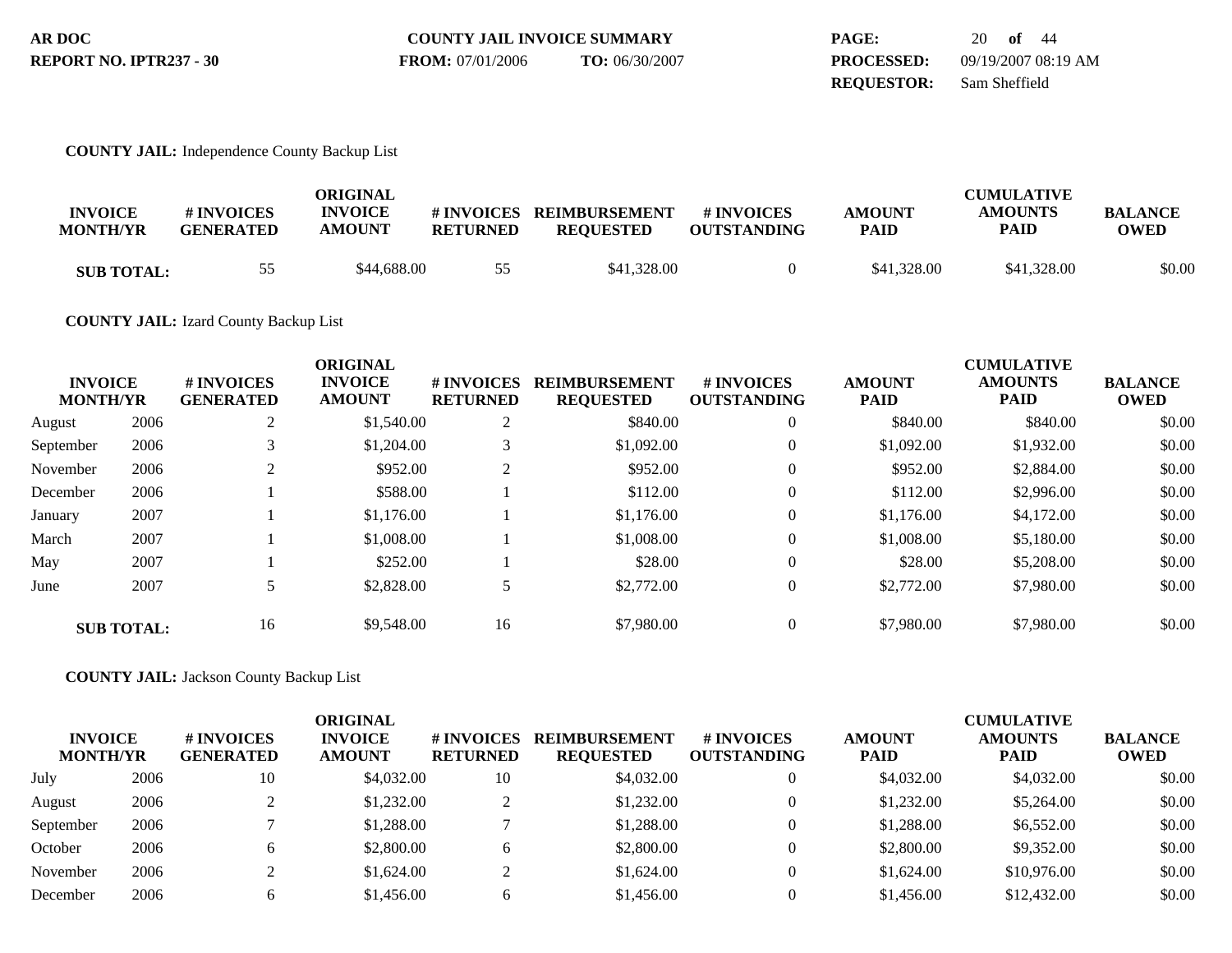| AR DOC                  | <b>COUNTY JAIL INVOICE SUMMARY</b> |                | PAGE:             | 21 of $44$          |
|-------------------------|------------------------------------|----------------|-------------------|---------------------|
| REPORT NO. IPTR237 - 30 | <b>FROM:</b> 07/01/2006            | TO: 06/30/2007 | <b>PROCESSED:</b> | 09/19/2007 08:19 AM |
|                         |                                    |                | <b>REOUESTOR:</b> | Sam Sheffield       |

### **COUNTY JAIL:** Jackson County Backup List

| <b>INVOICE</b><br><b>MONTH/YR</b><br>2007<br>January |                   | <b>#INVOICES</b><br><b>GENERATED</b> | <b>ORIGINAL</b><br><b>INVOICE</b><br><b>AMOUNT</b> | # INVOICES<br><b>RETURNED</b> | <b>REIMBURSEMENT</b><br><b>REQUESTED</b> | # INVOICES<br><b>OUTSTANDING</b> | <b>AMOUNT</b><br><b>PAID</b> | <b>CUMULATIVE</b><br><b>AMOUNTS</b><br><b>PAID</b> | <b>BALANCE</b><br><b>OWED</b> |
|------------------------------------------------------|-------------------|--------------------------------------|----------------------------------------------------|-------------------------------|------------------------------------------|----------------------------------|------------------------------|----------------------------------------------------|-------------------------------|
|                                                      |                   |                                      | \$3,220.00                                         |                               | \$3,220.00                               | $\mathbf{0}$                     | \$3,220.00                   | \$15,652.00                                        | \$0.00                        |
| February                                             | 2007              | 13                                   | \$6,888.00                                         | 13                            | \$6,888.00                               | $\theta$                         | \$6,888.00                   | \$22,540.00                                        | \$0.00                        |
| March                                                | 2007              | 6                                    | \$1,736.00                                         | 6                             | \$1,736.00                               | $\theta$                         | \$1,736.00                   | \$24,276.00                                        | \$0.00                        |
| April                                                | 2007              |                                      | \$10,724.00                                        | 3                             | \$924.00                                 | $\theta$                         | \$924.00                     | \$25,200.00                                        | \$0.00                        |
| May                                                  | 2007              | 10                                   | \$35,644.00                                        | 10                            | \$5,124.00                               | $\theta$                         | \$5,124.00                   | \$30,324.00                                        | \$0.00                        |
| June                                                 | 2007              | 4                                    | \$2,212.00                                         | 4                             | \$2,212.00                               | $\Omega$                         | \$2,212.00                   | \$32,536.00                                        | \$0.00                        |
|                                                      | <b>SUB TOTAL:</b> | 76                                   | \$72,856.00                                        | 76                            | \$32,536.00                              | $\Omega$                         | \$32,536.00                  | \$32,536.00                                        | \$0.00                        |

## **COUNTY JAIL:** Jefferson County Backup List

| <b>INVOICE</b><br><b>MONTH/YR</b> |                   | <b>#INVOICES</b><br><b>GENERATED</b> | <b>ORIGINAL</b><br><b>INVOICE</b><br><b>AMOUNT</b> | # INVOICES<br><b>RETURNED</b> | <b>REIMBURSEMENT</b><br><b>REQUESTED</b> | # INVOICES<br><b>OUTSTANDING</b> | <b>AMOUNT</b><br><b>PAID</b> | <b>CUMULATIVE</b><br><b>AMOUNTS</b><br><b>PAID</b> | <b>BALANCE</b><br><b>OWED</b> |
|-----------------------------------|-------------------|--------------------------------------|----------------------------------------------------|-------------------------------|------------------------------------------|----------------------------------|------------------------------|----------------------------------------------------|-------------------------------|
| July                              | 2006              | 4                                    | \$4,228.00                                         | 4                             | \$308.00                                 | $\overline{0}$                   | \$308.00                     | \$308.00                                           | \$0.00                        |
| August                            | 2006              | 8                                    | \$26,740.00                                        | $\,8\,$                       | \$4,228.00                               | $\overline{0}$                   | \$4,228.00                   | \$4,536.00                                         | \$0.00                        |
| September                         | 2006              | 15                                   | \$8,036.00                                         | 15                            | \$7,056.00                               | $\overline{0}$                   | \$7,056.00                   | \$11,592.00                                        | \$0.00                        |
| October                           | 2006              | 11                                   | \$11,284.00                                        | 11                            | \$10,472.00                              | $\overline{0}$                   | \$10,472.00                  | \$22,064.00                                        | \$0.00                        |
| November                          | 2006              | 17                                   | \$54,880.00                                        | 17                            | \$10,556.00                              | $\theta$                         | \$10,556.00                  | \$32,620.00                                        | \$0.00                        |
| December                          | 2006              | $\overline{2}$                       | \$1,736.00                                         | $\overline{0}$                | \$0.00                                   | $\theta$                         | \$0.00                       | \$32,620.00                                        | \$0.00                        |
| January                           | 2007              | 12                                   | \$15,008.00                                        | 12                            | \$14,392.00                              | $\overline{0}$                   | \$14,392.00                  | \$47,012.00                                        | \$0.00                        |
| February                          | 2007              | 18                                   | \$20,804.00                                        | 18                            | \$20,804.00                              | $\theta$                         | \$20,804.00                  | \$67,816.00                                        | \$0.00                        |
| March                             | 2007              | 10                                   | \$10,724.00                                        | 10                            | \$9,212.00                               | $\overline{0}$                   | \$9,212.00                   | \$77,028.00                                        | \$0.00                        |
| April                             | 2007              | 10                                   | \$8,456.00                                         | 10                            | \$8,680.00                               | $\overline{0}$                   | \$8,680.00                   | \$85,708.00                                        | \$0.00                        |
| May                               | 2007              | 19                                   | \$8,652.00                                         | 19                            | \$8,176.00                               | $\theta$                         | \$8,176.00                   | \$93,884.00                                        | \$0.00                        |
| June                              | 2007              | 7                                    | \$7,084.00                                         | 7                             | \$7,084.00                               | $\mathbf{0}$                     | \$7,084.00                   | \$100,968.00                                       | \$0.00                        |
|                                   | <b>SUB TOTAL:</b> | 133                                  | \$177,632.00                                       | 131                           | \$100,968.00                             | $\theta$                         | \$100,968.00                 | \$100,968.00                                       | \$0.00                        |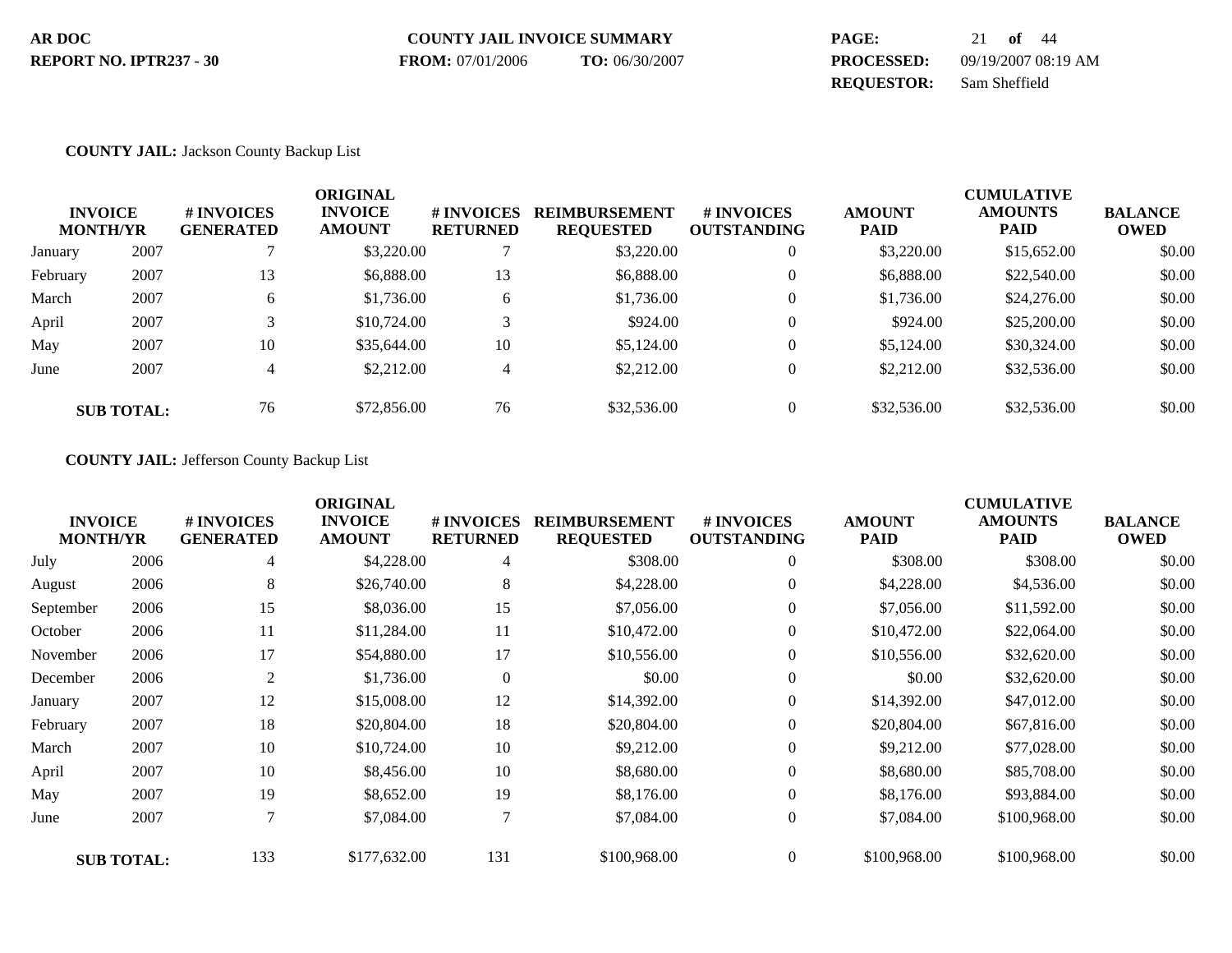| AR DOC                  | <b>COUNTY JAIL INVOICE SUMMARY</b> |                | PAGE:             | 22 of 44            |
|-------------------------|------------------------------------|----------------|-------------------|---------------------|
| REPORT NO. IPTR237 - 30 | <b>FROM:</b> 07/01/2006            | TO: 06/30/2007 | <b>PROCESSED:</b> | 09/19/2007 08:19 AM |
|                         |                                    |                | <b>REOUESTOR:</b> | Sam Sheffield       |

### **COUNTY JAIL:** Johnson County Backup List

|                 |                   |                  | <b>ORIGINAL</b> |                 |                      |                    |               | <b>CUMULATIVE</b> |                |
|-----------------|-------------------|------------------|-----------------|-----------------|----------------------|--------------------|---------------|-------------------|----------------|
| <b>INVOICE</b>  |                   | # INVOICES       | <b>INVOICE</b>  | # INVOICES      | <b>REIMBURSEMENT</b> | <b>#INVOICES</b>   | <b>AMOUNT</b> | <b>AMOUNTS</b>    | <b>BALANCE</b> |
| <b>MONTH/YR</b> |                   | <b>GENERATED</b> | <b>AMOUNT</b>   | <b>RETURNED</b> | <b>REQUESTED</b>     | <b>OUTSTANDING</b> | <b>PAID</b>   | <b>PAID</b>       | <b>OWED</b>    |
| July            | 2006              | 6                | \$8,260.00      | 6               | \$6,832.00           | $\overline{0}$     | \$6,832.00    | \$6,832.00        | \$0.00         |
| August          | 2006              | 4                | \$1,484.00      | 4               | \$1,764.00           | $\overline{0}$     | \$1,764.00    | \$8,596.00        | \$0.00         |
| September       | 2006              | 5                | \$1,176.00      | 5               | \$1,428.00           | $\overline{0}$     | \$1,428.00    | \$10,024.00       | \$0.00         |
| October         | 2006              |                  | \$15,624.00     | $\overline{2}$  | \$1,064.00           | $\overline{0}$     | \$1,064.00    | \$11,088.00       | \$0.00         |
| November        | 2006              | 8                | \$32,592.00     | 8               | \$5,600.00           | $\overline{0}$     | \$5,600.00    | \$16,688.00       | \$0.00         |
| January         | 2007              | 4                | \$10,332.00     | 4               | \$2,324.00           | $\Omega$           | \$2,324.00    | \$19,012.00       | \$0.00         |
| March           | 2007              | 11               | \$9,408.00      | 11              | \$7,056.00           | $\Omega$           | \$7,056.00    | \$26,068.00       | \$0.00         |
| April           | 2007              | $\mathfrak{D}$   | \$2,492.00      | $\overline{c}$  | \$1,512.00           | $\overline{0}$     | \$1,512.00    | \$27,580.00       | \$0.00         |
|                 | <b>SUB TOTAL:</b> | 42               | \$81,368.00     | 42              | \$27,580.00          | $\Omega$           | \$27,580.00   | \$27,580.00       | \$0.00         |

#### **COUNTY JAIL:** Jonesboro

|       | <b>INVOICE</b><br><b>MONTH/YR</b> | # INVOICES<br><b>GENERATED</b> | <b>ORIGINAL</b><br><b>INVOICE</b><br><b>AMOUNT</b> | # INVOICES<br><b>RETURNED</b> | <b>REIMBURSEMENT</b><br><b>REOUESTED</b> | # INVOICES<br><b>OUTSTANDING</b> | <b>AMOUNT</b><br><b>PAID</b> | <b>CUMULATIVE</b><br><b>AMOUNTS</b><br><b>PAID</b> | <b>BALANCE</b><br><b>OWED</b> |
|-------|-----------------------------------|--------------------------------|----------------------------------------------------|-------------------------------|------------------------------------------|----------------------------------|------------------------------|----------------------------------------------------|-------------------------------|
| April | 2007                              |                                | \$1,988.00                                         |                               | \$0.00                                   |                                  | \$0.00                       | \$0.00                                             | \$0.00                        |
|       | <b>SUB TOTAL:</b>                 |                                | \$1,988.00                                         |                               | \$0.00                                   |                                  | \$0.00                       | \$0.00                                             | \$0.00                        |

**COUNTY JAIL:** Lafayette County Backup List

| <b>INVOICE</b><br><b>MONTH/YR</b> |      | # INVOICES<br><b>GENERATED</b> | <b>ORIGINAL</b><br><b>INVOICE</b><br><b>AMOUNT</b> | # INVOICES<br><b>RETURNED</b> | <b>REIMBURSEMENT</b><br><b>REQUESTED</b> | <b># INVOICES</b><br><b>OUTSTANDING</b> | <b>AMOUNT</b><br><b>PAID</b> | <b>CUMULATIVE</b><br><b>AMOUNTS</b><br><b>PAID</b> | <b>BALANCE</b><br><b>OWED</b> |
|-----------------------------------|------|--------------------------------|----------------------------------------------------|-------------------------------|------------------------------------------|-----------------------------------------|------------------------------|----------------------------------------------------|-------------------------------|
| July                              | 2006 |                                | \$4,116.00                                         |                               | \$4,116.00                               |                                         | \$4,116.00                   | \$4,116.00                                         | \$0.00                        |
| August                            | 2006 |                                | \$3,556.00                                         |                               | \$3,556.00                               |                                         | \$3,556.00                   | \$7,672.00                                         | \$0.00                        |
| October                           | 2006 |                                | \$2,716.00                                         |                               | \$2,716.00                               |                                         | \$2,716.00                   | \$10,388.00                                        | \$0.00                        |
| November                          | 2006 |                                | \$6,776.00                                         |                               | \$6,776.00                               |                                         | \$6,776.00                   | \$17,164.00                                        | \$0.00                        |
| January                           | 2007 |                                | \$224.00                                           |                               | \$224.00                                 |                                         | \$224.00                     | \$17,388,00                                        | \$0.00                        |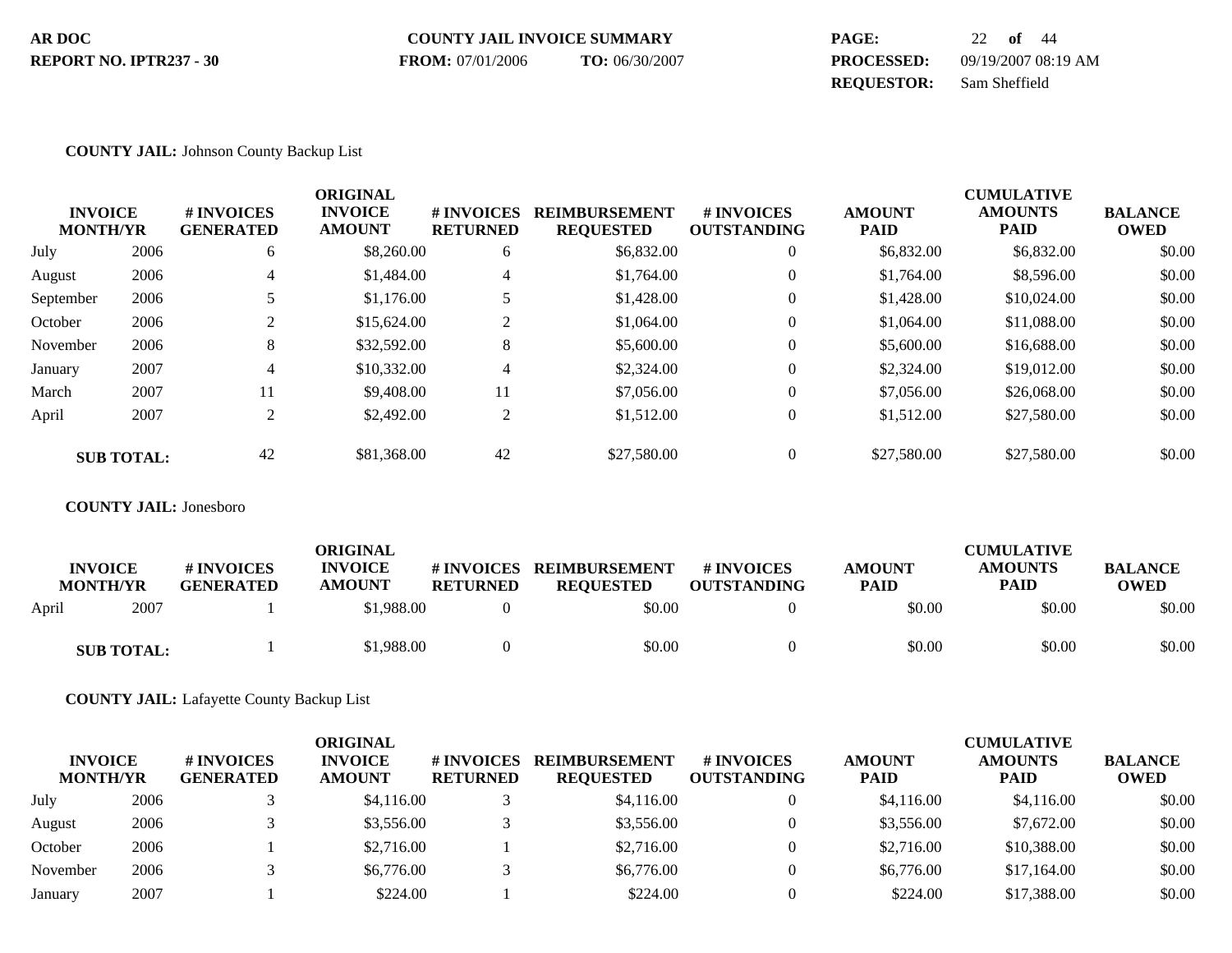| AR DOC                  | <b>COUNTY JAIL INVOICE SUMMARY</b> |                | <b>PAGE:</b>      | 23 of 44            |
|-------------------------|------------------------------------|----------------|-------------------|---------------------|
| REPORT NO. IPTR237 - 30 | <b>FROM:</b> 07/01/2006            | TO: 06/30/2007 | <b>PROCESSED:</b> | 09/19/2007 08:19 AM |
|                         |                                    |                | <b>REOUESTOR:</b> | Sam Sheffield       |

## **COUNTY JAIL:** Lafayette County Backup List

| <b>INVOICE</b><br><b>MONTH/YR</b> |                   | # INVOICES<br><b>GENERATED</b> | ORIGINAL<br><b>INVOICE</b><br><b>AMOUNT</b> | # INVOICES<br><b>RETURNED</b> | <b>REIMBURSEMENT</b><br><b>REQUESTED</b> | <b>#INVOICES</b><br><b>OUTSTANDING</b> | <b>AMOUNT</b><br><b>PAID</b> | <b>CUMULATIVE</b><br><b>AMOUNTS</b><br><b>PAID</b> | <b>BALANCE</b><br><b>OWED</b> |
|-----------------------------------|-------------------|--------------------------------|---------------------------------------------|-------------------------------|------------------------------------------|----------------------------------------|------------------------------|----------------------------------------------------|-------------------------------|
| March                             | 2007              |                                | \$476.00                                    |                               | \$476.00                                 | $\theta$                               | \$476.00                     | \$17,864.00                                        | \$0.00                        |
| April                             | 2007              |                                | \$1,428.00                                  | ◠<br>∠                        | \$1,428.00                               | 0                                      | \$1,428.00                   | \$19,292.00                                        | \$0.00                        |
| May                               | 2007              |                                | \$1,176.00                                  |                               | \$1,176.00                               | $\theta$                               | \$1,176.00                   | \$20,468.00                                        | \$0.00                        |
| June                              | 2007              |                                | \$644.00                                    | ◠<br>∠                        | \$644.00                                 | $\Omega$                               | \$644.00                     | \$21,112.00                                        | \$0.00                        |
|                                   | <b>SUB TOTAL:</b> | 17                             | \$21,112.00                                 | 17                            | \$21,112.00                              | $\Omega$                               | \$21,112.00                  | \$21,112.00                                        | \$0.00                        |

**COUNTY JAIL:** Lawrence County Backup List

|                                   |                   |                                | <b>ORIGINAL</b>                 |                               |                                          |                                        |                              | <b>CUMULATIVE</b>             |                               |
|-----------------------------------|-------------------|--------------------------------|---------------------------------|-------------------------------|------------------------------------------|----------------------------------------|------------------------------|-------------------------------|-------------------------------|
| <b>INVOICE</b><br><b>MONTH/YR</b> |                   | # INVOICES<br><b>GENERATED</b> | <b>INVOICE</b><br><b>AMOUNT</b> | # INVOICES<br><b>RETURNED</b> | <b>REIMBURSEMENT</b><br><b>REQUESTED</b> | <b>#INVOICES</b><br><b>OUTSTANDING</b> | <b>AMOUNT</b><br><b>PAID</b> | <b>AMOUNTS</b><br><b>PAID</b> | <b>BALANCE</b><br><b>OWED</b> |
| August                            | 2006              | $\bigcap$                      | \$896.00                        | $\bigcap$<br>Z                | \$896.00                                 | $\mathbf{0}$                           | \$896.00                     | \$896.00                      | \$0.00                        |
| September                         | 2006              |                                | \$980.00                        |                               | \$980.00                                 | $\overline{0}$                         | \$980.00                     | \$1,876.00                    | \$0.00                        |
| October                           | 2006              |                                | \$840.00                        |                               | \$840.00                                 | $\Omega$                               | \$840.00                     | \$2,716.00                    | \$0.00                        |
| January                           | 2007              | 6                              | \$5,992.00                      | 6                             | \$5,992.00                               | $\theta$                               | \$5,992.00                   | \$8,708.00                    | \$0.00                        |
| February                          | 2007              |                                | \$4,844.00                      | 3                             | \$4,844.00                               | $\theta$                               | \$4,844.00                   | \$13,552.00                   | \$0.00                        |
| April                             | 2007              |                                | \$2,184.00                      | ◠<br>∠                        | \$2,184.00                               | $\theta$                               | \$2,184.00                   | \$15,736.00                   | \$0.00                        |
| May                               | 2007              | 2                              | \$17,472.00                     | $\bigcap$<br>∠                | \$448.00                                 | $\mathbf{0}$                           | \$448.00                     | \$16,184.00                   | \$0.00                        |
| June                              | 2007              |                                | \$7,028.00                      |                               | \$7,028.00                               | $\theta$                               | \$7,028.00                   | \$23,212.00                   | \$0.00                        |
|                                   | <b>SUB TOTAL:</b> | 24                             | \$40,236.00                     | 24                            | \$23,212.00                              | $\theta$                               | \$23,212.00                  | \$23,212.00                   | \$0.00                        |

**COUNTY JAIL:** Lee County Backup List

|                                   |      |                                | <b>ORIGINAL</b>                 |                               |                                   |                                  |                              | <b>CUMULATIVE</b>             |                               |
|-----------------------------------|------|--------------------------------|---------------------------------|-------------------------------|-----------------------------------|----------------------------------|------------------------------|-------------------------------|-------------------------------|
| <b>INVOICE</b><br><b>MONTH/YR</b> |      | # INVOICES<br><b>GENERATED</b> | <b>INVOICE</b><br><b>AMOUNT</b> | # INVOICES<br><b>RETURNED</b> | REIMBURSEMENT<br><b>REQUESTED</b> | # INVOICES<br><b>OUTSTANDING</b> | <b>AMOUNT</b><br><b>PAID</b> | <b>AMOUNTS</b><br><b>PAID</b> | <b>BALANCE</b><br><b>OWED</b> |
| November                          | 2006 |                                | \$364.00                        |                               | \$364.00                          |                                  | \$364.00                     | \$364.00                      | \$0.00                        |
| January                           | 2007 |                                | \$700.00                        |                               | \$700.00                          |                                  | \$700.00                     | \$1.064.00                    | \$0.00                        |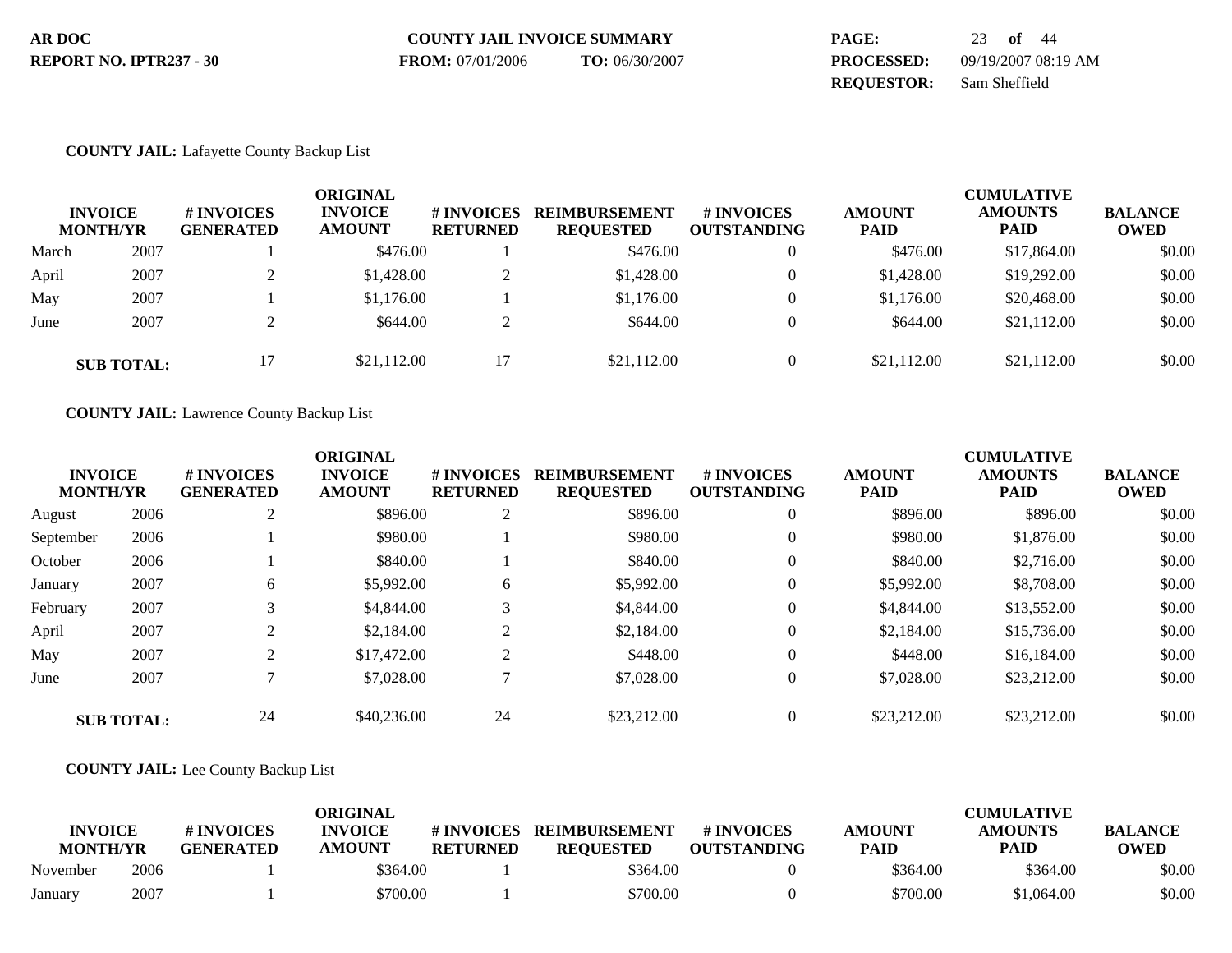| AR DOC                  | <b>COUNTY JAIL INVOICE SUMMARY</b> |                | <b>PAGE:</b>      | 24 <b>of</b> 44     |
|-------------------------|------------------------------------|----------------|-------------------|---------------------|
| REPORT NO. IPTR237 - 30 | <b>FROM:</b> 07/01/2006            | TO: 06/30/2007 | <b>PROCESSED:</b> | 09/19/2007 08:19 AM |
|                         |                                    |                | <b>REOUESTOR:</b> | Sam Sheffield       |

### **COUNTY JAIL:** Lee County Backup List

| <b>INVOICE</b><br><b>MONTH/YR</b> |                   | # INVOICES<br><b>GENERATED</b> | <b>ORIGINAL</b><br><b>INVOICE</b><br><b>AMOUNT</b> | # INVOICES<br><b>RETURNED</b> | <b>REIMBURSEMENT</b><br><b>REQUESTED</b> | <b>#INVOICES</b><br><b>OUTSTANDING</b> | <b>AMOUNT</b><br><b>PAID</b> | <b>CUMULATIVE</b><br><b>AMOUNTS</b><br><b>PAID</b> | <b>BALANCE</b><br><b>OWED</b> |
|-----------------------------------|-------------------|--------------------------------|----------------------------------------------------|-------------------------------|------------------------------------------|----------------------------------------|------------------------------|----------------------------------------------------|-------------------------------|
| February                          | 2007              |                                | \$56.00                                            |                               | \$56.00                                  | $\overline{0}$                         | \$56.00                      | \$1,120.00                                         | \$0.00                        |
| April                             | 2007              |                                | \$308.00                                           |                               | \$308.00                                 |                                        | \$308.00                     | \$1,428.00                                         | \$0.00                        |
| May                               | 2007              | 6                              | \$6,972.00                                         | O                             | \$5,292.00                               |                                        | \$5,292.00                   | \$6,720.00                                         | \$0.00                        |
| June                              | 2007              |                                | \$532.00                                           | ◠<br>∠                        | \$532.00                                 |                                        | \$532.00                     | \$7,252.00                                         | \$0.00                        |
|                                   | <b>SUB TOTAL:</b> | 12                             | \$8,932.00                                         | 12                            | \$7,252.00                               |                                        | \$7,252.00                   | \$7,252.00                                         | \$0.00                        |

**COUNTY JAIL:** Lincoln County Backup List

| <b>INVOICE</b><br><b>MONTH/YR</b> |                   | # INVOICES<br><b>GENERATED</b> | <b>ORIGINAL</b><br><b>INVOICE</b><br><b>AMOUNT</b> | <b>#INVOICES</b><br><b>RETURNED</b> | <b>REIMBURSEMENT</b><br><b>REOUESTED</b> | # INVOICES<br><b>OUTSTANDING</b> | <b>AMOUNT</b><br><b>PAID</b> | <b>CUMULATIVE</b><br><b>AMOUNTS</b><br><b>PAID</b> | <b>BALANCE</b><br><b>OWED</b> |
|-----------------------------------|-------------------|--------------------------------|----------------------------------------------------|-------------------------------------|------------------------------------------|----------------------------------|------------------------------|----------------------------------------------------|-------------------------------|
| January                           | 2007              |                                | \$5,992.00                                         |                                     | \$5,992.00                               |                                  | \$5,992.00                   | \$5,992.00                                         | \$0.00                        |
| March                             | 2007              |                                | \$2,464.00                                         | ∠                                   | \$2,464.00                               |                                  | \$2,464.00                   | \$8,456.00                                         | \$0.00                        |
| May                               | 2007              |                                | \$3,360.00                                         |                                     | \$3,360.00                               |                                  | \$3,360.00                   | \$11,816.00                                        | \$0.00                        |
|                                   | <b>SUB TOTAL:</b> | 10                             | \$11,816.00                                        | 10                                  | \$11,816.00                              |                                  | \$11,816.00                  | \$11,816.00                                        | \$0.00                        |

**COUNTY JAIL:** Little River County Backup List

| <b>INVOICE</b><br><b>MONTH/YR</b> |      | <b>#INVOICES</b><br><b>GENERATED</b> | ORIGINAL<br><b>INVOICE</b><br><b>AMOUNT</b> | # INVOICES<br><b>RETURNED</b> | <b>REIMBURSEMENT</b><br><b>REQUESTED</b> | <b>#INVOICES</b><br><b>OUTSTANDING</b> | <b>AMOUNT</b><br><b>PAID</b> | <b>CUMULATIVE</b><br><b>AMOUNTS</b><br><b>PAID</b> | <b>BALANCE</b><br><b>OWED</b> |
|-----------------------------------|------|--------------------------------------|---------------------------------------------|-------------------------------|------------------------------------------|----------------------------------------|------------------------------|----------------------------------------------------|-------------------------------|
| July                              | 2006 |                                      | \$6,496.00                                  |                               | \$6,496.00                               |                                        | \$6,496.00                   | \$6,496.00                                         | \$0.00                        |
| August                            | 2006 |                                      | \$560.00                                    |                               | \$560.00                                 |                                        | \$560.00                     | \$7,056.00                                         | \$0.00                        |
| September                         | 2006 |                                      | \$13,048.00                                 |                               | \$952.00                                 |                                        | \$952.00                     | \$8,008.00                                         | \$0.00                        |
| October                           | 2006 |                                      | \$3,612.00                                  |                               | \$3,612.00                               |                                        | \$3,612.00                   | \$11,620.00                                        | \$0.00                        |
| November                          | 2006 |                                      | \$2,184.00                                  |                               | \$560.00                                 |                                        | \$560.00                     | \$12,180.00                                        | \$0.00                        |
| December                          | 2006 | 4                                    | \$4,116.00                                  |                               | \$4,116.00                               |                                        | \$4,116.00                   | \$16,296.00                                        | \$0.00                        |
| January                           | 2007 |                                      | \$420.00                                    |                               | \$420.00                                 |                                        | \$420.00                     | \$16,716.00                                        | \$0.00                        |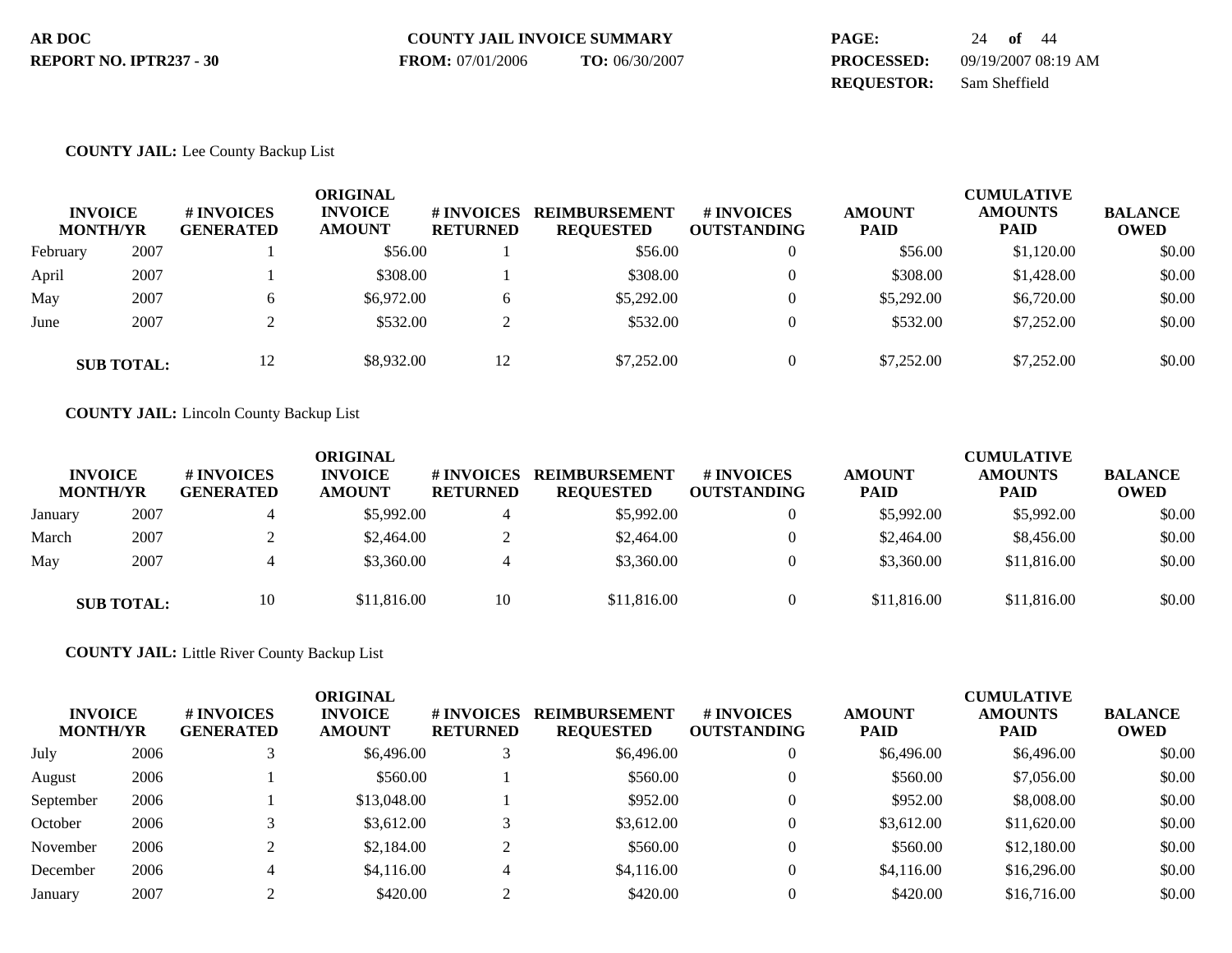| AR DOC                  | <b>COUNTY JAIL INVOICE SUMMARY</b> |                | PAGE:             | 25 of 44            |
|-------------------------|------------------------------------|----------------|-------------------|---------------------|
| REPORT NO. IPTR237 - 30 | <b>FROM:</b> 07/01/2006            | TO: 06/30/2007 | <b>PROCESSED:</b> | 09/19/2007 08:19 AM |
|                         |                                    |                | <b>REOUESTOR:</b> | Sam Sheffield       |

### **COUNTY JAIL:** Little River County Backup List

| <b>INVOICE</b><br><b>MONTH/YR</b> |                   | # INVOICES<br><b>GENERATED</b> | <b>ORIGINAL</b><br><b>INVOICE</b><br><b>AMOUNT</b> | # INVOICES<br><b>RETURNED</b> | <b>REIMBURSEMENT</b><br><b>REQUESTED</b> | <b>#INVOICES</b><br><b>OUTSTANDING</b> | <b>AMOUNT</b><br><b>PAID</b> | <b>CUMULATIVE</b><br><b>AMOUNTS</b><br><b>PAID</b> | <b>BALANCE</b><br><b>OWED</b> |
|-----------------------------------|-------------------|--------------------------------|----------------------------------------------------|-------------------------------|------------------------------------------|----------------------------------------|------------------------------|----------------------------------------------------|-------------------------------|
| February                          | 2007              | 4                              | \$6,776.00                                         | 4                             | \$3,248,00                               | 0                                      | \$3,248.00                   | \$19,964.00                                        | \$0.00                        |
| March                             | 2007              |                                | \$1,960.00                                         |                               | \$1,960.00                               |                                        | \$1,960.00                   | \$21,924.00                                        | \$0.00                        |
| April                             | 2007              |                                | \$4,928.00                                         |                               | \$4,928,00                               |                                        | \$4,928.00                   | \$26,852.00                                        | \$0.00                        |
| May                               | 2007              |                                | \$5,768.00                                         | $\overline{4}$                | \$5,012.00                               |                                        | \$5,012.00                   | \$31,864.00                                        | \$0.00                        |
|                                   | <b>SUB TOTAL:</b> | 30                             | \$49,868.00                                        | 30                            | \$31,864.00                              |                                        | \$31,864.00                  | \$31,864.00                                        | \$0.00                        |

### **COUNTY JAIL:** Logan County Backup List

| <b>INVOICE</b><br><b>MONTH/YR</b> |                   | <b># INVOICES</b><br><b>GENERATED</b> | <b>ORIGINAL</b><br><b>INVOICE</b><br><b>AMOUNT</b> | # INVOICES<br><b>RETURNED</b> | <b>REIMBURSEMENT</b><br><b>REQUESTED</b> | <b>#INVOICES</b><br><b>OUTSTANDING</b> | <b>AMOUNT</b><br><b>PAID</b> | <b>CUMULATIVE</b><br><b>AMOUNTS</b><br><b>PAID</b> | <b>BALANCE</b><br>OWED |
|-----------------------------------|-------------------|---------------------------------------|----------------------------------------------------|-------------------------------|------------------------------------------|----------------------------------------|------------------------------|----------------------------------------------------|------------------------|
| July                              | 2006              | 2                                     | \$1,568.00                                         | 2                             | \$1,568.00                               | $\boldsymbol{0}$                       | \$1,568.00                   | \$1,568.00                                         | \$0.00                 |
| September                         | 2006              | 4                                     | \$3,108.00                                         | 4                             | \$3,108.00                               | $\overline{0}$                         | \$3,108.00                   | \$4,676.00                                         | \$0.00                 |
| October                           | 2006              | 4                                     | \$14,868,00                                        | 4                             | \$1.652.00                               | $\theta$                               | \$1,652.00                   | \$6,328.00                                         | \$0.00                 |
| January                           | 2007              |                                       | \$1,344.00                                         |                               | \$1,344.00                               | $\mathbf{0}$                           | \$1,344.00                   | \$7,672.00                                         | \$0.00                 |
| March                             | 2007              |                                       | \$140.00                                           | $\sqrt{2}$<br>∠               | \$140.00                                 | $\Omega$                               | \$140.00                     | \$7,812.00                                         | \$0.00                 |
| April                             | 2007              | 4                                     | \$3,500.00                                         | 4                             | \$3,500.00                               | $\theta$                               | \$3,500.00                   | \$11,312.00                                        | \$0.00                 |
| May                               | 2007              |                                       | \$980.00                                           |                               | \$980.00                                 | $\theta$                               | \$980.00                     | \$12,292.00                                        | \$0.00                 |
|                                   | <b>SUB TOTAL:</b> | 18                                    | \$25,508.00                                        | 18                            | \$12,292.00                              | 0                                      | \$12,292.00                  | \$12,292.00                                        | \$0.00                 |

### **COUNTY JAIL:** Lonoke City Jail

| <b>INVOICE</b><br><b>MONTH/YR</b> |      | # INVOICES<br><b>GENERATED</b> | ORIGINAL<br><b>INVOICE</b><br><b>AMOUNT</b> | # INVOICES<br><b>RETURNED</b> | <b>REIMBURSEMENT</b><br><b>REQUESTED</b> | # INVOICES<br><b>OUTSTANDING</b> | <b>AMOUNT</b><br><b>PAID</b> | <b>CUMULATIVE</b><br><b>AMOUNTS</b><br>PAID | <b>BALANCE</b><br><b>OWED</b> |
|-----------------------------------|------|--------------------------------|---------------------------------------------|-------------------------------|------------------------------------------|----------------------------------|------------------------------|---------------------------------------------|-------------------------------|
| April                             | 2007 |                                | \$756.00                                    |                               | \$616.00                                 |                                  | \$616.00                     | \$616.00                                    | \$0.00                        |
| May                               | 2007 |                                | \$3,220.00                                  |                               | \$3,220.00                               |                                  | \$3,220.00                   | \$3,836.00                                  | \$0.00                        |
| June                              | 2007 |                                | \$1,456.00                                  |                               | \$0.00                                   |                                  | \$0.00                       | \$3,836.00                                  | \$0.00                        |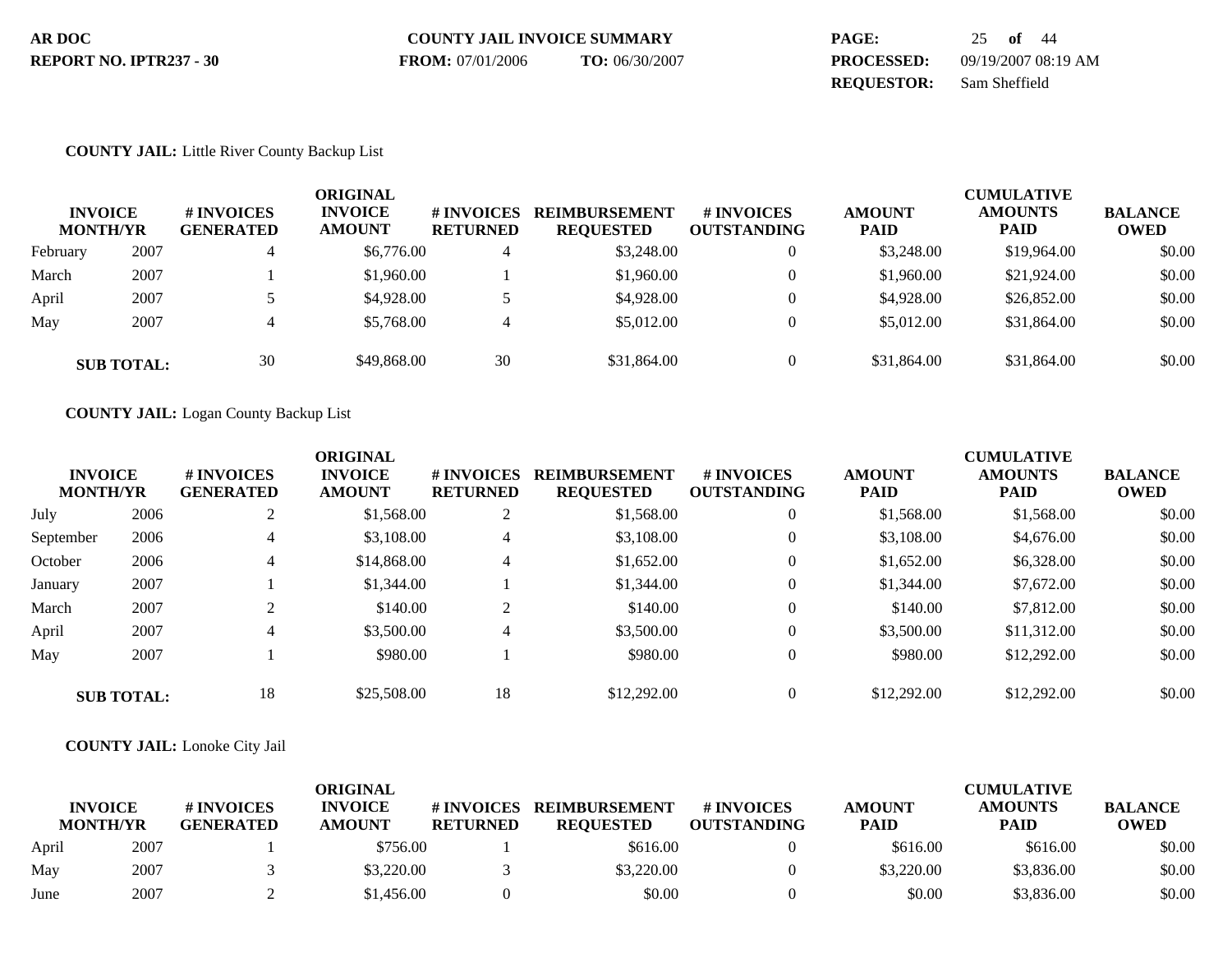| AR DOC                  | <b>COUNTY JAIL INVOICE SUMMARY</b> |                | <b>PAGE:</b>      | 26 of 44            |
|-------------------------|------------------------------------|----------------|-------------------|---------------------|
| REPORT NO. IPTR237 - 30 | <b>FROM:</b> 07/01/2006            | TO: 06/30/2007 | <b>PROCESSED:</b> | 09/19/2007 08:19 AM |
|                         |                                    |                | <b>REOUESTOR:</b> | Sam Sheffield       |

### **COUNTY JAIL:** Lonoke City Jail

| <b>INVOICE</b><br><b>MONTH/YR</b> | # INVOICES<br><b>GENERATED</b> | ORIGINAL<br><b>INVOICE</b><br><b>AMOUNT</b> | # INVOICES<br><b>RETURNED</b> | <b>REIMBURSEMENT</b><br><b>REOUESTED</b> | # INVOICES<br><b>OUTSTANDING</b> | <b>AMOUNT</b><br><b>PAID</b> | <b>CUMULATIVE</b><br><b>AMOUNTS</b><br><b>PAID</b> | <b>BALANCE</b><br>OWED |
|-----------------------------------|--------------------------------|---------------------------------------------|-------------------------------|------------------------------------------|----------------------------------|------------------------------|----------------------------------------------------|------------------------|
| <b>SUB TOTAL:</b>                 | h.                             | \$5,432.00                                  |                               | \$3,836.00                               |                                  | \$3,836.00                   | \$3,836.00                                         | \$0.00                 |

**COUNTY JAIL:** Lonoke County Backup List

|                                   |                   |                                | <b>ORIGINAL</b>                 |                               |                                          |                                  |                              | <b>CUMULATIVE</b>             |                               |
|-----------------------------------|-------------------|--------------------------------|---------------------------------|-------------------------------|------------------------------------------|----------------------------------|------------------------------|-------------------------------|-------------------------------|
| <b>INVOICE</b><br><b>MONTH/YR</b> |                   | # INVOICES<br><b>GENERATED</b> | <b>INVOICE</b><br><b>AMOUNT</b> | # INVOICES<br><b>RETURNED</b> | <b>REIMBURSEMENT</b><br><b>REQUESTED</b> | # INVOICES<br><b>OUTSTANDING</b> | <b>AMOUNT</b><br><b>PAID</b> | <b>AMOUNTS</b><br><b>PAID</b> | <b>BALANCE</b><br><b>OWED</b> |
| July                              | 2006              | 17                             | \$5,544.00                      | 17                            | \$5,544.00                               | $\overline{0}$                   | \$5,544.00                   | \$5,544.00                    | \$0.00                        |
| August                            | 2006              | 11                             | \$5,040.00                      | 11                            | \$5,040.00                               | $\overline{0}$                   | \$5,040.00                   | \$10,584.00                   | \$0.00                        |
| September                         | 2006              | 14                             | \$19,264.00                     | 14                            | \$8,512.00                               | $\overline{0}$                   | \$8,512.00                   | \$19,096.00                   | \$0.00                        |
| October                           | 2006              | 8                              | \$3,668.00                      | 8                             | \$3,136.00                               | $\overline{0}$                   | \$3,136.00                   | \$22,232.00                   | \$0.00                        |
| November                          | 2006              | 13                             | \$10,640.00                     | 13                            | \$9,996.00                               | $\overline{0}$                   | \$9,996.00                   | \$32,228.00                   | \$0.00                        |
| December                          | 2006              | 8                              | \$5,460.00                      | $\,8\,$                       | \$4,536.00                               | $\theta$                         | \$4,536.00                   | \$36,764.00                   | \$0.00                        |
| January                           | 2007              | 3                              | \$532.00                        | 3                             | \$532.00                                 | $\mathbf{0}$                     | \$532.00                     | \$37,296.00                   | \$0.00                        |
| February                          | 2007              | 4                              | \$2,268.00                      | 4                             | \$2,352.00                               | $\overline{0}$                   | \$2,352.00                   | \$39,648.00                   | \$0.00                        |
| March                             | 2007              | 14                             | \$11,536.00                     | 14                            | \$8,932.00                               | $\theta$                         | \$8,932.00                   | \$48,580.00                   | \$0.00                        |
| April                             | 2007              | 6                              | \$11,956.00                     | 6                             | \$2,548.00                               | $\theta$                         | \$2,548.00                   | \$51,128.00                   | \$0.00                        |
| May                               | 2007              | 12                             | \$11,144.00                     | 12                            | \$7,588.00                               | $\overline{0}$                   | \$7,588.00                   | \$58,716.00                   | \$0.00                        |
| June                              | 2007              |                                | \$1,344.00                      | $\boldsymbol{0}$              | \$0.00                                   | $\theta$                         | \$0.00                       | \$58,716.00                   | \$0.00                        |
|                                   | <b>SUB TOTAL:</b> | 111                            | \$88,396.00                     | 110                           | \$58,716.00                              | $\theta$                         | \$58,716.00                  | \$58,716.00                   | \$0.00                        |

### **COUNTY JAIL:** Madison County Backup List

|                                   |      |                                | ORIGINAL                        |                               |                                          |                                  |                              | <b>CUMULATIVE</b>             |                               |
|-----------------------------------|------|--------------------------------|---------------------------------|-------------------------------|------------------------------------------|----------------------------------|------------------------------|-------------------------------|-------------------------------|
| <b>INVOICE</b><br><b>MONTH/YR</b> |      | # INVOICES<br><b>GENERATED</b> | <b>INVOICE</b><br><b>AMOUNT</b> | # INVOICES<br><b>RETURNED</b> | <b>REIMBURSEMENT</b><br><b>REQUESTED</b> | # INVOICES<br><b>OUTSTANDING</b> | <b>AMOUNT</b><br><b>PAID</b> | <b>AMOUNTS</b><br><b>PAID</b> | <b>BALANCE</b><br><b>OWED</b> |
| July                              | 2006 |                                | \$840.00                        |                               | \$840.00                                 |                                  | \$840.00                     | \$840.00                      | \$0.00                        |
| August                            | 2006 |                                | \$56.00                         |                               | \$56.00                                  |                                  | \$56.00                      | \$896.00                      | \$0.00                        |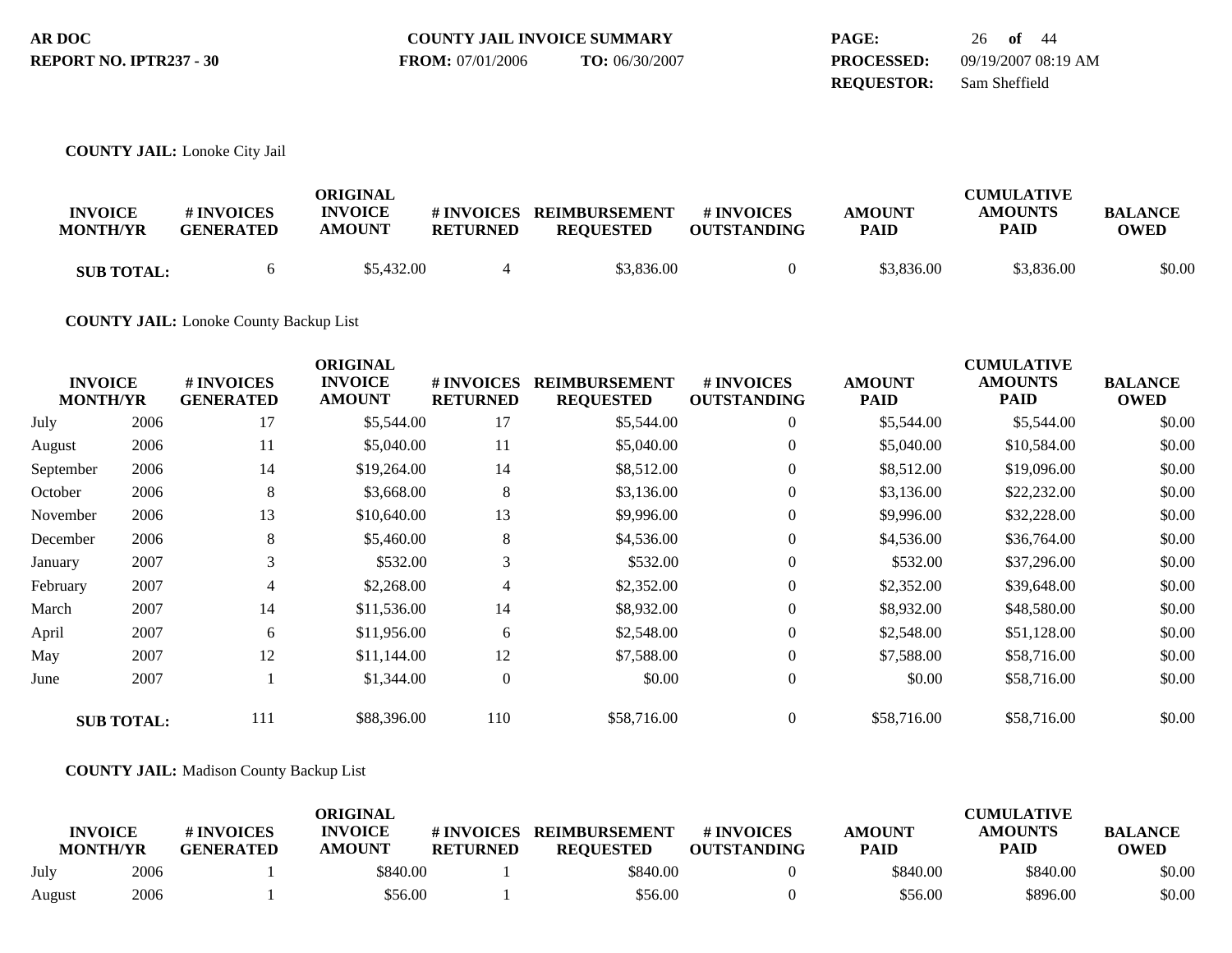| AR DOC                  | <b>COUNTY JAIL INVOICE SUMMARY</b> |                         | PAGE:             | 27 <b>of</b> 44     |
|-------------------------|------------------------------------|-------------------------|-------------------|---------------------|
| REPORT NO. IPTR237 - 30 | <b>FROM:</b> 07/01/2006            | <b>TO:</b> $06/30/2007$ | <b>PROCESSED:</b> | 09/19/2007 08:19 AM |
|                         |                                    |                         | <b>REOUESTOR:</b> | Sam Sheffield       |

### **COUNTY JAIL:** Madison County Backup List

| <b>INVOICE</b><br><b>MONTH/YR</b> |                   | # INVOICES<br><b>GENERATED</b> | <b>ORIGINAL</b><br><b>INVOICE</b><br><b>AMOUNT</b> | # INVOICES<br><b>RETURNED</b> | <b>REIMBURSEMENT</b><br><b>REQUESTED</b> | # INVOICES<br><b>OUTSTANDING</b> | <b>AMOUNT</b><br><b>PAID</b> | <b>CUMULATIVE</b><br><b>AMOUNTS</b><br><b>PAID</b> | <b>BALANCE</b><br><b>OWED</b> |
|-----------------------------------|-------------------|--------------------------------|----------------------------------------------------|-------------------------------|------------------------------------------|----------------------------------|------------------------------|----------------------------------------------------|-------------------------------|
| October                           | 2006              | ∠                              | \$532.00                                           | $\bigcap$<br>∠                | \$532.00                                 | $\theta$                         | \$532.00                     | \$1,428.00                                         | \$0.00                        |
| January                           | 2007              |                                | \$168.00                                           |                               | \$168.00                                 | $\theta$                         | \$168.00                     | \$1,596.00                                         | \$0.00                        |
| April                             | 2007              |                                | \$5,656.00                                         | 4                             | \$5,656.00                               | $\Omega$                         | \$5,656.00                   | \$7,252,00                                         | \$0.00                        |
| May                               | 2007              |                                | \$644.00                                           |                               | \$0.00                                   | $\mathbf{0}$                     | \$0.00                       | \$7,252.00                                         | \$0.00                        |
|                                   | <b>SUB TOTAL:</b> | 10                             | \$7,896.00                                         | 10                            | \$7,252.00                               | $\theta$                         | \$7,252,00                   | \$7,252.00                                         | \$0.00                        |

### **COUNTY JAIL:** Marion County Backup List

|                 |                   |                  | <b>ORIGINAL</b> |                 |                      |                    |               | <b>CUMULATIVE</b> |                |
|-----------------|-------------------|------------------|-----------------|-----------------|----------------------|--------------------|---------------|-------------------|----------------|
| <b>INVOICE</b>  |                   | # INVOICES       | <b>INVOICE</b>  | # INVOICES      | <b>REIMBURSEMENT</b> | <b>#INVOICES</b>   | <b>AMOUNT</b> | <b>AMOUNTS</b>    | <b>BALANCE</b> |
| <b>MONTH/YR</b> |                   | <b>GENERATED</b> | <b>AMOUNT</b>   | <b>RETURNED</b> | <b>REQUESTED</b>     | <b>OUTSTANDING</b> | <b>PAID</b>   | <b>PAID</b>       | <b>OWED</b>    |
| July            | 2006              | ി<br>∠           | \$1,120.00      | 2               | \$952.00             | $\mathbf{0}$       | \$952.00      | \$952.00          | \$0.00         |
| August          | 2006              |                  | \$196.00        |                 | \$196.00             | $\mathbf{0}$       | \$196.00      | \$1,148.00        | \$0.00         |
| November        | 2006              |                  | \$2,044.00      | 3               | \$1,456.00           | $\mathbf{0}$       | \$1,456.00    | \$2,604.00        | \$0.00         |
| December        | 2006              |                  | \$1,652.00      | $\bigcap$<br>∠  | \$84.00              | $\mathbf{0}$       | \$84.00       | \$2,688.00        | \$0.00         |
| January         | 2007              |                  | \$644.00        |                 | \$28.00              | $\theta$           | \$28.00       | \$2,716.00        | \$0.00         |
| March           | 2007              | 4                | \$7,476.00      | 4               | \$112.00             | $\mathbf{0}$       | \$112.00      | \$2,828.00        | \$0.00         |
| May             | 2007              |                  | \$728.00        |                 | \$28.00              | $\theta$           | \$28.00       | \$2,856.00        | \$0.00         |
| June            | 2007              | 4                | \$3,612.00      | 4               | \$1,624.00           | $\mathbf{0}$       | \$1,624.00    | \$4,480.00        | \$0.00         |
|                 | <b>SUB TOTAL:</b> | 18               | \$17,472.00     | 18              | \$4,480.00           | $\mathbf{0}$       | \$4,480.00    | \$4,480.00        | \$0.00         |

### **COUNTY JAIL:** McGehee City Jail

|                 |      |                  | ORIGINAL       |                 |                  |                    |               | <b>CUMULATIVE</b> |                |
|-----------------|------|------------------|----------------|-----------------|------------------|--------------------|---------------|-------------------|----------------|
| <b>INVOICE</b>  |      | # INVOICES       | <b>INVOICE</b> | # INVOICES      | REIMBURSEMENT    | # INVOICES         | <b>AMOUNT</b> | <b>AMOUNTS</b>    | <b>BALANCE</b> |
| <b>MONTH/YR</b> |      | <b>GENERATED</b> | <b>AMOUNT</b>  | <b>RETURNED</b> | <b>REQUESTED</b> | <b>OUTSTANDING</b> | <b>PAID</b>   | PAID              | OWED           |
| September       | 2006 |                  | \$2,576.00     |                 | \$2,576.00       |                    | \$2,576.00    | \$2,576.00        | \$0.00         |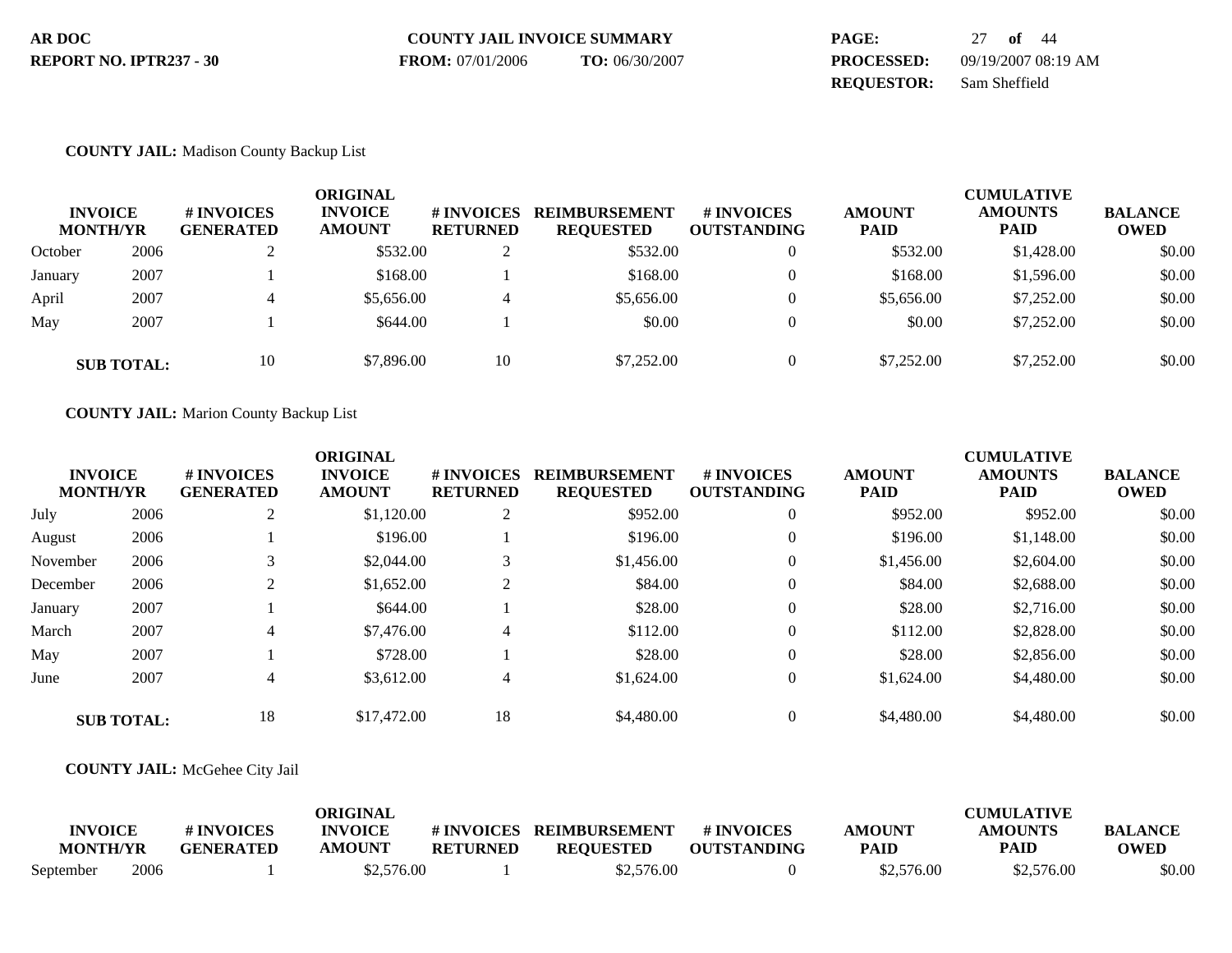| AR DOC                  | <b>COUNTY JAIL INVOICE SUMMARY</b> |                | PAGE:             | 28 of 44            |
|-------------------------|------------------------------------|----------------|-------------------|---------------------|
| REPORT NO. IPTR237 - 30 | <b>FROM:</b> 07/01/2006            | TO: 06/30/2007 | <b>PROCESSED:</b> | 09/19/2007 08:19 AM |
|                         |                                    |                | <b>REOUESTOR:</b> | Sam Sheffield       |

### **COUNTY JAIL:** McGehee City Jail

| <b>INVOICE</b><br><b>MONTH/YR</b> | # INVOICES<br><b>GENERATED</b> | ORIGINAL<br><b>INVOICE</b><br><b>AMOUNT</b> | # INVOICES<br><b>RETURNED</b> | <b>REIMBURSEMENT</b><br><b>REQUESTED</b> | # INVOICES<br><b>OUTSTANDING</b> | <b>AMOUNT</b><br><b>PAID</b> | <b>CUMULATIVE</b><br><b>AMOUNTS</b><br><b>PAID</b> | <b>BALANCE</b><br>OWED |
|-----------------------------------|--------------------------------|---------------------------------------------|-------------------------------|------------------------------------------|----------------------------------|------------------------------|----------------------------------------------------|------------------------|
| <b>SUB TOTAL:</b>                 |                                | \$2,576.00                                  |                               | \$2,576.00                               |                                  | \$2,576.00                   | \$2,576.00                                         | \$0.00                 |

## **COUNTY JAIL:** Miller County Backup List

| <b>INVOICE</b><br><b>MONTH/YR</b> |                   | <b>ORIGINAL</b><br><b>INVOICE</b><br># INVOICES<br><b>AMOUNT</b><br><b>GENERATED</b> |              | <b>REIMBURSEMENT</b><br># INVOICES<br><b>RETURNED</b><br><b>REQUESTED</b> |              | # INVOICES<br><b>AMOUNT</b><br><b>OUTSTANDING</b><br><b>PAID</b> |              | <b>CUMULATIVE</b><br><b>AMOUNTS</b><br>PAID | <b>BALANCE</b><br><b>OWED</b> |
|-----------------------------------|-------------------|--------------------------------------------------------------------------------------|--------------|---------------------------------------------------------------------------|--------------|------------------------------------------------------------------|--------------|---------------------------------------------|-------------------------------|
| July                              | 2006              | 23                                                                                   | \$28,896.00  | 23                                                                        | \$28,532.00  | $\overline{0}$                                                   | \$28,532.00  | \$28,532.00                                 | \$0.00                        |
| August                            | 2006              | 19                                                                                   | \$15,092.00  | 19                                                                        | \$16,380.00  | $\overline{0}$                                                   | \$16,380.00  | \$44,912.00                                 | \$0.00                        |
| September                         | 2006              | 20                                                                                   | \$37,436.00  | 20                                                                        | \$37,436.00  | $\overline{0}$                                                   | \$37,436.00  | \$82,348.00                                 | \$0.00                        |
| October                           | 2006              | 8                                                                                    | \$6,076.00   | 8                                                                         | \$6,132.00   | $\overline{0}$                                                   | \$6,132.00   | \$88,480.00                                 | \$0.00                        |
| November                          | 2006              | 21                                                                                   | \$15,988.00  | 20                                                                        | \$15,512.00  | $\overline{0}$                                                   | \$15,512.00  | \$103,992.00                                | \$0.00                        |
| December                          | 2006              | 4                                                                                    | \$3,332.00   | 4                                                                         | \$3,332.00   | $\Omega$                                                         | \$3,332.00   | \$107,324.00                                | \$0.00                        |
| January                           | 2007              | 36                                                                                   | \$53,256.00  | 36                                                                        | \$53,256.00  | $\overline{0}$                                                   | \$53,256.00  | \$160,580.00                                | \$0.00                        |
| February                          | 2007              | 10                                                                                   | \$15,512.00  | 10                                                                        | \$17,892.00  | $\overline{0}$                                                   | \$17,892.00  | \$178,472.00                                | \$0.00                        |
| March                             | 2007              | 19                                                                                   | \$25,648.00  | 19                                                                        | \$25,060.00  | $\Omega$                                                         | \$25,060.00  | \$203,532.00                                | \$0.00                        |
| April                             | 2007              | 23                                                                                   | \$26,348.00  | 23                                                                        | \$26,348.00  | $\Omega$                                                         | \$26,348.00  | \$229,880.00                                | \$0.00                        |
| May                               | 2007              | 10                                                                                   | \$9,884.00   | 10                                                                        | \$9,296.00   | $\overline{0}$                                                   | \$9,296.00   | \$239,176.00                                | \$0.00                        |
| June                              | 2007              | 3                                                                                    | \$4,900.00   | 3                                                                         | \$4,900.00   | $\mathbf{0}$                                                     | \$4,900.00   | \$244,076.00                                | \$0.00                        |
|                                   | <b>SUB TOTAL:</b> | 196                                                                                  | \$242,368.00 | 195                                                                       | \$244,076.00 | $\Omega$                                                         | \$244,076.00 | \$244,076.00                                | \$0.00                        |

## **COUNTY JAIL:** Mississippi County Backup List

|                                   |      |                                | <b>ORIGINAL</b>                 |                               |                                          |                                  |                              | <b>CUMULATIVE</b>             |                        |
|-----------------------------------|------|--------------------------------|---------------------------------|-------------------------------|------------------------------------------|----------------------------------|------------------------------|-------------------------------|------------------------|
| <b>INVOICE</b><br><b>MONTH/YR</b> |      | # INVOICES<br><b>GENERATED</b> | <b>INVOICE</b><br><b>AMOUNT</b> | # INVOICES<br><b>RETURNED</b> | <b>REIMBURSEMENT</b><br><b>REQUESTED</b> | # INVOICES<br><b>OUTSTANDING</b> | <b>AMOUNT</b><br><b>PAID</b> | <b>AMOUNTS</b><br><b>PAID</b> | <b>BALANCE</b><br>OWED |
| July                              | 2006 | 25                             | \$49,644.00                     | 25                            | \$14,336.00                              |                                  | \$14,336.00                  | \$14,336.00                   | \$0.00                 |
| August                            | 2006 | 10                             | \$4.060.00                      | 10                            | \$3,892.00                               |                                  | \$3.892.00                   | \$18,228,00                   | \$0.00                 |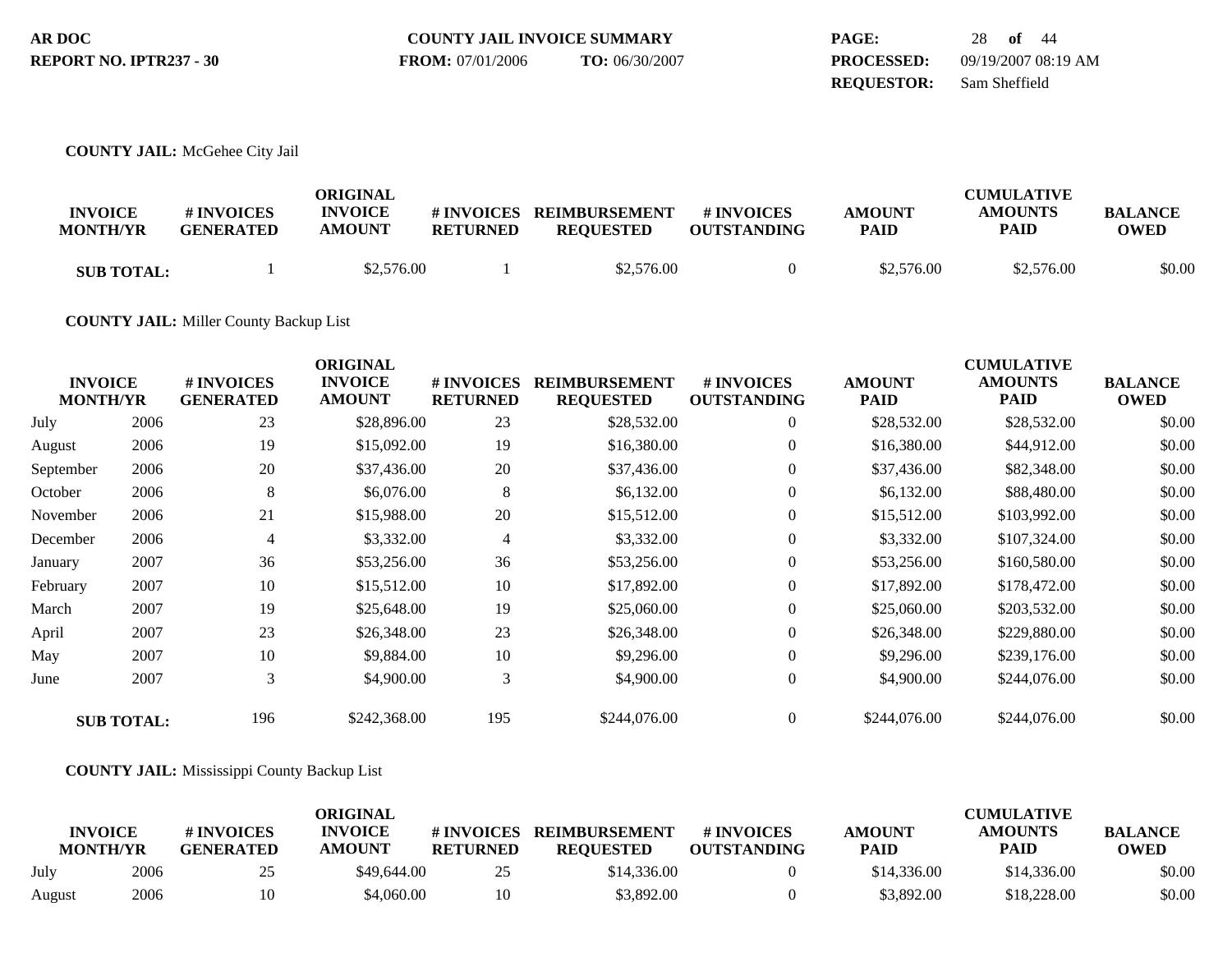#### **COUNTY JAIL INVOICE SUMMARY AR DOC PAGE:** 29 **of** 44 **PROCESSED:** 09/19/2007 08:19 AM **REPORT NO. IPTR237 - 30 FROM:** 07/01/2006 **TO:** 06/30/2007

**REQUESTOR:** Sam Sheffield

#### **COUNTY JAIL:** Mississippi County Backup List

|           |                                   |                                | <b>ORIGINAL</b>                 |                                      |                                          |                                  |                              | <b>CUMULATIVE</b>             |                               |
|-----------|-----------------------------------|--------------------------------|---------------------------------|--------------------------------------|------------------------------------------|----------------------------------|------------------------------|-------------------------------|-------------------------------|
|           | <b>INVOICE</b><br><b>MONTH/YR</b> | # INVOICES<br><b>GENERATED</b> | <b>INVOICE</b><br><b>AMOUNT</b> | <b># INVOICES</b><br><b>RETURNED</b> | <b>REIMBURSEMENT</b><br><b>REQUESTED</b> | # INVOICES<br><b>OUTSTANDING</b> | <b>AMOUNT</b><br><b>PAID</b> | <b>AMOUNTS</b><br><b>PAID</b> | <b>BALANCE</b><br><b>OWED</b> |
| September | 2006                              | 19                             | \$17,528.00                     | 19                                   | \$15,708.00                              | $\overline{0}$                   | \$15,708.00                  | \$33,936.00                   | \$0.00                        |
| October   | 2006                              | 23                             | \$44,352.00                     | 23                                   | \$13,664.00                              | $\overline{0}$                   | \$13,664.00                  | \$47,600.00                   | \$0.00                        |
| November  | 2006                              | 11                             | \$4,816.00                      | 11                                   | \$5,050.00                               | $\overline{0}$                   | \$5,050.00                   | \$52,650.00                   | \$0.00                        |
| December  | 2006                              | 15                             | \$7,896.00                      | 15                                   | \$8,036.00                               | $\overline{0}$                   | \$8,036.00                   | \$60,686.00                   | \$0.00                        |
| January   | 2007                              | 11                             | \$5,628.00                      | 11                                   | \$5,992.00                               | $\mathbf{0}$                     | \$5,992.00                   | \$66,678.00                   | \$0.00                        |
| February  | 2007                              | 12                             | \$9,716.00                      | 12                                   | \$9,268.00                               | $\overline{0}$                   | \$9,268.00                   | \$75,946.00                   | \$0.00                        |
| March     | 2007                              | 22                             | \$13,468.00                     | 22                                   | \$12,740.00                              | $\overline{0}$                   | \$12,740.00                  | \$88,686.00                   | \$0.00                        |
| April     | 2007                              | 5                              | \$5,264.00                      | 5                                    | \$5,264.00                               | $\overline{0}$                   | \$5,264.00                   | \$93,950.00                   | \$0.00                        |
| May       | 2007                              | 19                             | \$13,132.00                     | 19                                   | \$13,328.00                              | $\overline{0}$                   | \$13,328.00                  | \$107,278.00                  | \$0.00                        |
| June      | 2007                              |                                | \$3,808.00                      | $\mathcal{L}$                        | \$2,380.00                               | $\overline{0}$                   | \$2,380.00                   | \$109,658.00                  | \$0.00                        |
|           | <b>SUB TOTAL:</b>                 | 179                            | \$179,312.00                    | 179                                  | \$109,658.00                             | $\theta$                         | \$109,658.00                 | \$109,658.00                  | \$0.00                        |

**COUNTY JAIL:** Monroe County Backup List

| <b>INVOICE</b><br><b>MONTH/YR</b> |                   | <b># INVOICES</b><br><b>GENERATED</b> | <b>ORIGINAL</b><br><b>INVOICE</b><br><b>AMOUNT</b> | # INVOICES<br><b>RETURNED</b> | <b>REIMBURSEMENT</b><br><b>REQUESTED</b> | # INVOICES<br><b>OUTSTANDING</b> | <b>AMOUNT</b><br><b>PAID</b> | <b>CUMULATIVE</b><br><b>AMOUNTS</b><br><b>PAID</b> | <b>BALANCE</b><br><b>OWED</b> |
|-----------------------------------|-------------------|---------------------------------------|----------------------------------------------------|-------------------------------|------------------------------------------|----------------------------------|------------------------------|----------------------------------------------------|-------------------------------|
| July                              | 2006              |                                       | \$49,364.00                                        |                               | \$168.00                                 | $\theta$                         | \$168.00                     | \$168.00                                           | \$0.00                        |
| September                         | 2006              |                                       | \$2,044.00                                         |                               | \$560.00                                 |                                  | \$560.00                     | \$728.00                                           | \$0.00                        |
| November                          | 2006              |                                       | \$2,212.00                                         |                               | \$1,232.00                               | $\theta$                         | \$1,232.00                   | \$1,960.00                                         | \$0.00                        |
| March                             | 2007              | 4                                     | \$1,316.00                                         | 4                             | \$1,316.00                               | $\overline{0}$                   | \$1,316.00                   | \$3,276.00                                         | \$0.00                        |
| April                             | 2007              |                                       | \$924.00                                           |                               | \$112.00                                 |                                  | \$112.00                     | \$3,388.00                                         | \$0.00                        |
| May                               | 2007              |                                       | \$476.00                                           | ∠                             | \$252.00                                 |                                  | \$252.00                     | \$3,640.00                                         | \$0.00                        |
|                                   | <b>SUB TOTAL:</b> | 17                                    | \$56,336.00                                        |                               | \$3,640.00                               |                                  | \$3,640.00                   | \$3,640.00                                         | \$0.00                        |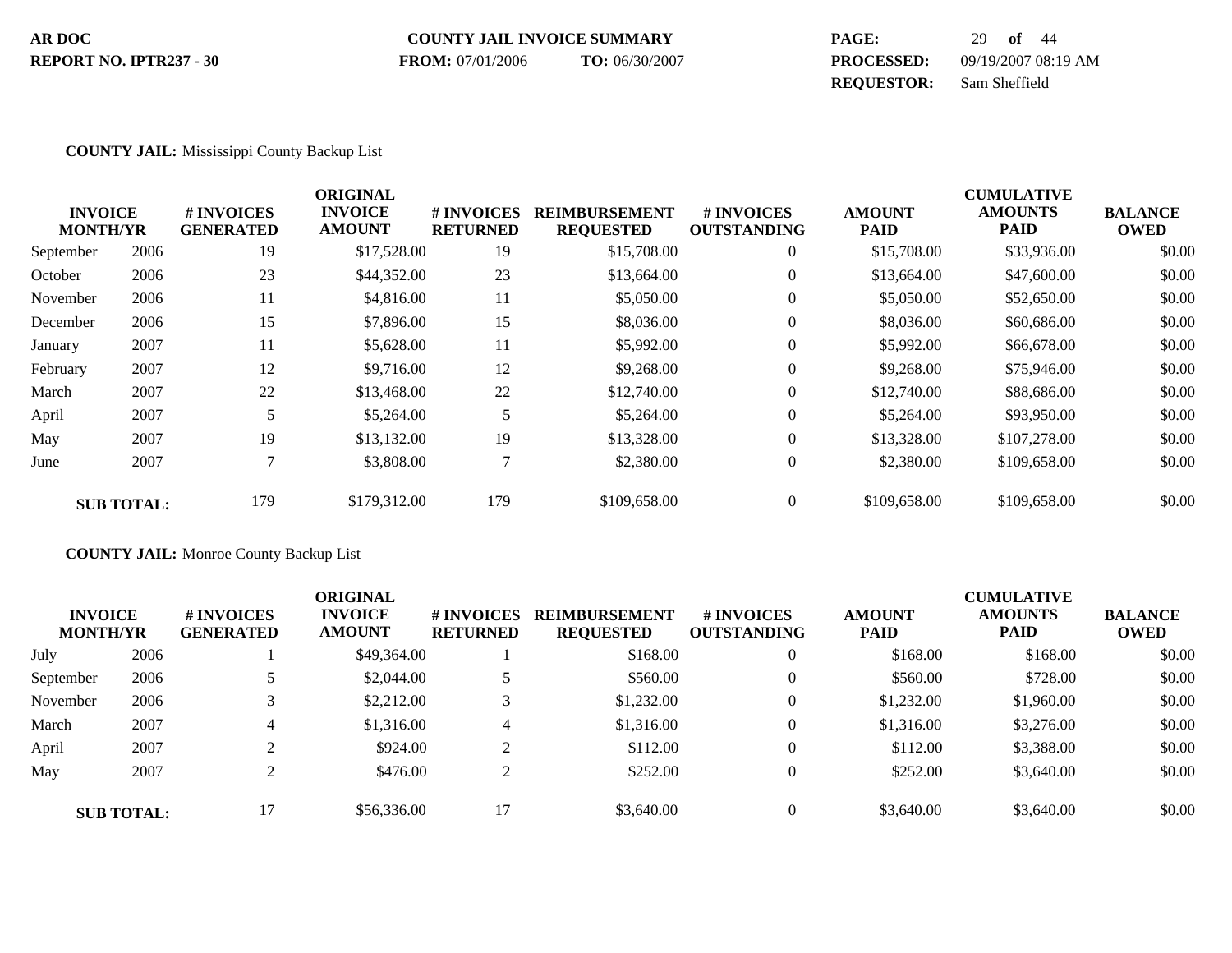| AR DOC                  | <b>COUNTY JAIL INVOICE SUMMARY</b> |                | PAGE:             | 30 of $44$          |
|-------------------------|------------------------------------|----------------|-------------------|---------------------|
| REPORT NO. IPTR237 - 30 | <b>FROM:</b> 07/01/2006            | TO: 06/30/2007 | <b>PROCESSED:</b> | 09/19/2007 08:19 AM |
|                         |                                    |                | <b>REOUESTOR:</b> | Sam Sheffield       |

### **COUNTY JAIL:** Montgomery County Backup List

| <b>INVOICE</b><br><b>MONTH/YR</b> |                   | <b># INVOICES</b><br><b>GENERATED</b> | <b>ORIGINAL</b><br><b>INVOICE</b><br><b>AMOUNT</b> | # INVOICES<br><b>RETURNED</b> | <b>REIMBURSEMENT</b><br><b>REQUESTED</b> | <b># INVOICES</b><br><b>OUTSTANDING</b> | <b>AMOUNT</b><br><b>PAID</b> | <b>CUMULATIVE</b><br><b>AMOUNTS</b><br><b>PAID</b> | <b>BALANCE</b><br><b>OWED</b> |
|-----------------------------------|-------------------|---------------------------------------|----------------------------------------------------|-------------------------------|------------------------------------------|-----------------------------------------|------------------------------|----------------------------------------------------|-------------------------------|
| July                              | 2006              |                                       | \$3,248.00                                         |                               | \$3,248.00                               | $\boldsymbol{0}$                        | \$3,248.00                   | \$3,248.00                                         | \$0.00                        |
| August                            | 2006              |                                       | \$29,876.00                                        | ◠<br>∠                        | \$0.00                                   | $\mathbf{0}$                            | \$0.00                       | \$3,248.00                                         | \$0.00                        |
| November                          | 2006              |                                       | \$560.00                                           |                               | \$560.00                                 | $\overline{0}$                          | \$560.00                     | \$3,808.00                                         | \$0.00                        |
| February                          | 2007              |                                       | \$168.00                                           |                               | \$168.00                                 | $\mathbf{0}$                            | \$168.00                     | \$3,976.00                                         | \$0.00                        |
| April                             | 2007              |                                       | \$224.00                                           |                               | \$224.00                                 | $\overline{0}$                          | \$224.00                     | \$4,200.00                                         | \$0.00                        |
| May                               | 2007              | 4                                     | \$672.00                                           | 4                             | \$672.00                                 | $\overline{0}$                          | \$672.00                     | \$4,872.00                                         | \$0.00                        |
|                                   | <b>SUB TOTAL:</b> | 10                                    | \$34,748.00                                        | 10                            | \$4,872.00                               | $\overline{0}$                          | \$4,872.00                   | \$4,872.00                                         | \$0.00                        |

#### **COUNTY JAIL:** Nashville

| <b>INVOICE</b><br><b>MONTH/YR</b> | # INVOICES<br><b>GENERATED</b> | <b>ORIGINAL</b><br><b>INVOICE</b><br><b>AMOUNT</b> | # INVOICES<br><b>RETURNED</b> | <b>REIMBURSEMENT</b><br><b>REOUESTED</b> | <b>#INVOICES</b><br><b>OUTSTANDING</b> | <b>AMOUNT</b><br><b>PAID</b> | <b>CUMULATIVE</b><br><b>AMOUNTS</b><br><b>PAID</b> | <b>BALANCE</b><br><b>OWED</b> |
|-----------------------------------|--------------------------------|----------------------------------------------------|-------------------------------|------------------------------------------|----------------------------------------|------------------------------|----------------------------------------------------|-------------------------------|
| 2007<br>January                   |                                | \$11,564.00                                        |                               | \$0.00                                   |                                        | \$0.00                       | \$0.00                                             | \$0.00                        |
| <b>SUB TOTAL:</b>                 |                                | \$11,564.00                                        |                               | \$0.00                                   |                                        | \$0.00                       | \$0.00                                             | \$0.00                        |

## **COUNTY JAIL:** Nevada County Backup List

| <b>INVOICE</b><br><b>MONTH/YR</b> |      | # INVOICES<br><b>GENERATED</b> | ORIGINAL<br><b>INVOICE</b><br><b>AMOUNT</b> | # INVOICES<br><b>RETURNED</b> | <b>REIMBURSEMENT</b><br><b>REQUESTED</b> | # INVOICES<br><b>OUTSTANDING</b> | <b>AMOUNT</b><br><b>PAID</b> | <b>CUMULATIVE</b><br><b>AMOUNTS</b><br><b>PAID</b> | <b>BALANCE</b><br><b>OWED</b> |
|-----------------------------------|------|--------------------------------|---------------------------------------------|-------------------------------|------------------------------------------|----------------------------------|------------------------------|----------------------------------------------------|-------------------------------|
| August                            | 2006 |                                | \$868.00                                    |                               | \$868.00                                 |                                  | \$868.00                     | \$868.00                                           | \$0.00                        |
| September                         | 2006 |                                | \$252.00                                    |                               | \$252.00                                 |                                  | \$252.00                     | \$1,120.00                                         | \$0.00                        |
| October                           | 2006 |                                | \$168.00                                    |                               | \$168.00                                 |                                  | \$168.00                     | \$1,288.00                                         | \$0.00                        |
| November                          | 2006 |                                | \$616.00                                    |                               | \$616.00                                 |                                  | \$616.00                     | \$1,904.00                                         | \$0.00                        |
| January                           | 2007 | 4                              | \$2,072.00                                  | 4                             | \$2,072.00                               |                                  | \$2,072.00                   | \$3,976.00                                         | \$0.00                        |
| March                             | 2007 |                                | \$532.00                                    | $\sim$                        | \$532.00                                 |                                  | \$532.00                     | \$4,508.00                                         | \$0.00                        |
| May                               | 2007 |                                | \$644.00                                    |                               | \$644.00                                 |                                  | \$644.00                     | \$5,152.00                                         | \$0.00                        |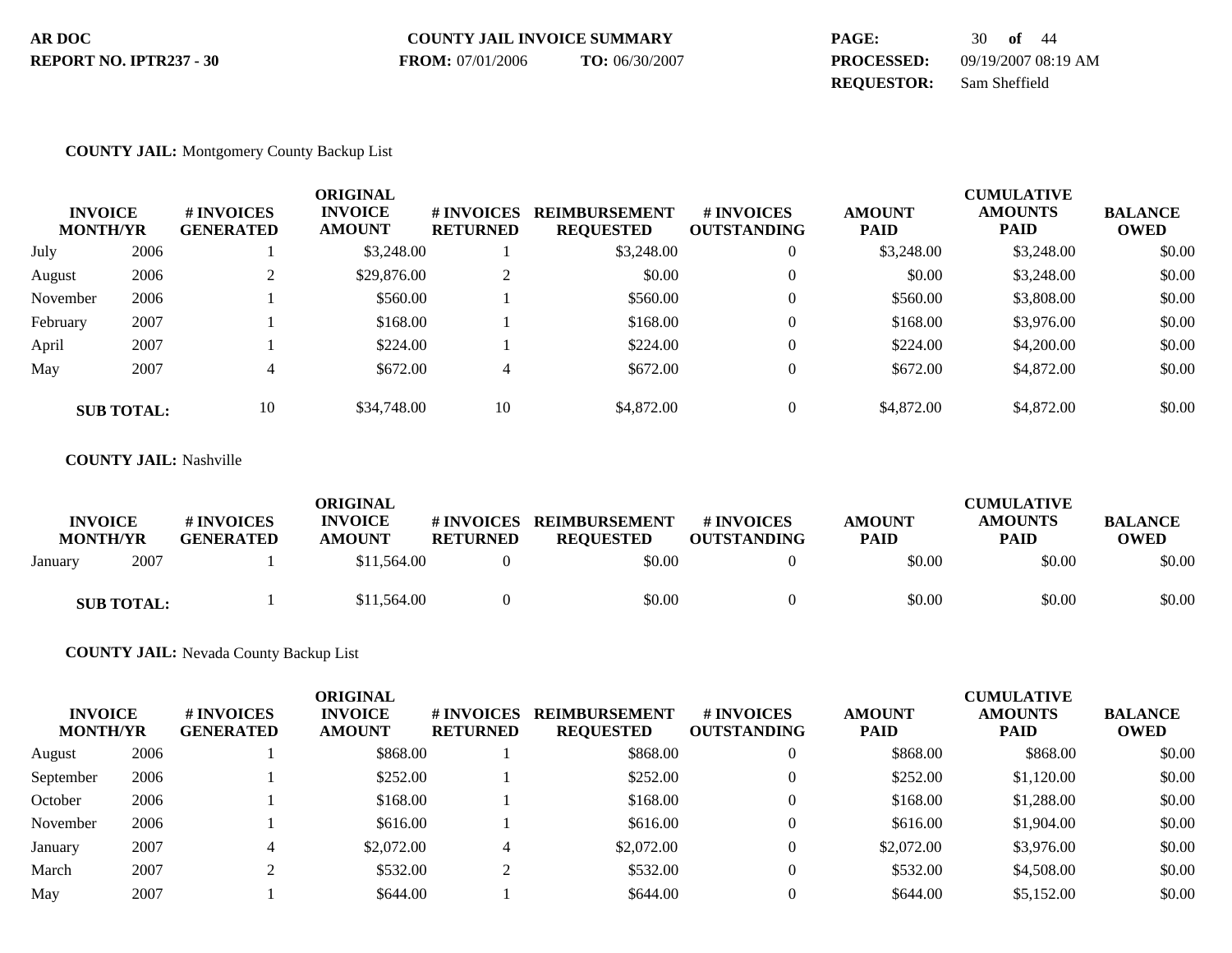| AR DOC                  | <b>COUNTY JAIL INVOICE SUMMARY</b> |                | PAGE:             | 31 of 44            |
|-------------------------|------------------------------------|----------------|-------------------|---------------------|
| REPORT NO. IPTR237 - 30 | <b>FROM:</b> 07/01/2006            | TO: 06/30/2007 | <b>PROCESSED:</b> | 09/19/2007 08:19 AM |
|                         |                                    |                | <b>REOUESTOR:</b> | Sam Sheffield       |

### **COUNTY JAIL:** Nevada County Backup List

|                                   |                   |                                | <b>ORIGINAL</b>                 |                               |                                          |                                        |                              | <b>CUMULATIVE</b>             |                               |
|-----------------------------------|-------------------|--------------------------------|---------------------------------|-------------------------------|------------------------------------------|----------------------------------------|------------------------------|-------------------------------|-------------------------------|
| <b>INVOICE</b><br><b>MONTH/YR</b> |                   | # INVOICES<br><b>GENERATED</b> | <b>INVOICE</b><br><b>AMOUNT</b> | # INVOICES<br><b>RETURNED</b> | <b>REIMBURSEMENT</b><br><b>REQUESTED</b> | <b>#INVOICES</b><br><b>OUTSTANDING</b> | <b>AMOUNT</b><br><b>PAID</b> | <b>AMOUNTS</b><br><b>PAID</b> | <b>BALANCE</b><br><b>OWED</b> |
| June                              | 2007              |                                | \$1,596.00                      |                               | \$1,596.00                               |                                        | \$1,596.00                   | \$6,748.00                    | \$0.00                        |
|                                   | <b>SUB TOTAL:</b> | 13.                            | \$6,748.00                      | 13                            | \$6,748.00                               |                                        | \$6,748.00                   | \$6,748.00                    | \$0.00                        |

**COUNTY JAIL:** Newton County Backup List

| <b>INVOICE</b><br><b>MONTH/YR</b> |                   | <b>#INVOICES</b><br><b>GENERATED</b> | ORIGINAL<br><b>INVOICE</b><br><b>AMOUNT</b> | <b># INVOICES</b><br><b>RETURNED</b> | <b>REIMBURSEMENT</b><br><b>REQUESTED</b> | <b># INVOICES</b><br><b>OUTSTANDING</b> | <b>AMOUNT</b><br><b>PAID</b> | <b>CUMULATIVE</b><br><b>AMOUNTS</b><br><b>PAID</b> | <b>BALANCE</b><br><b>OWED</b> |
|-----------------------------------|-------------------|--------------------------------------|---------------------------------------------|--------------------------------------|------------------------------------------|-----------------------------------------|------------------------------|----------------------------------------------------|-------------------------------|
| July                              | 2006              |                                      | \$924.00                                    |                                      | \$924.00                                 |                                         | \$924.00                     | \$924.00                                           | \$0.00                        |
| November                          | 2006              |                                      | \$2,156.00                                  |                                      | \$0.00                                   |                                         | \$0.00                       | \$924.00                                           | \$0.00                        |
| April                             | 2007              |                                      | \$1,624.00                                  |                                      | \$1,624.00                               |                                         | \$1,624.00                   | \$2,548.00                                         | \$0.00                        |
| June                              | 2007              |                                      | \$2,072.00                                  | ◠                                    | \$2,072.00                               | $\Omega$                                | \$2,072.00                   | \$4,620.00                                         | \$0.00                        |
|                                   | <b>SUB TOTAL:</b> | b                                    | \$6,776.00                                  | O                                    | \$4,620.00                               | $\Omega$                                | \$4,620.00                   | \$4,620.00                                         | \$0.00                        |

## **COUNTY JAIL:** Ouachita County Backup List

| <b>INVOICE</b><br><b>MONTH/YR</b> |      | # INVOICES<br><b>GENERATED</b> | <b>ORIGINAL</b><br><b>INVOICE</b><br><b>AMOUNT</b> | # INVOICES<br><b>RETURNED</b> | <b>REIMBURSEMENT</b><br><b>REQUESTED</b> | # INVOICES<br><b>OUTSTANDING</b> | <b>AMOUNT</b><br><b>PAID</b> | <b>CUMULATIVE</b><br><b>AMOUNTS</b><br><b>PAID</b> | <b>BALANCE</b><br><b>OWED</b> |
|-----------------------------------|------|--------------------------------|----------------------------------------------------|-------------------------------|------------------------------------------|----------------------------------|------------------------------|----------------------------------------------------|-------------------------------|
| July                              | 2006 | 6                              | \$6,860.00                                         |                               | \$2,856.00                               | $\overline{0}$                   | \$2,856.00                   | \$2,856.00                                         | \$0.00                        |
| August                            | 2006 | 12                             | \$6,440.00                                         | 0                             | \$0.00                                   | $\Omega$                         | \$0.00                       | \$2,856.00                                         | \$0.00                        |
| September                         | 2006 | 14                             | \$7,924.00                                         | 14                            | \$7,924.00                               | $\theta$                         | \$7,924.00                   | \$10,780.00                                        | \$0.00                        |
| November                          | 2006 | 11                             | \$8,904.00                                         | 11                            | \$2,632.00                               | $\Omega$                         | \$2,632.00                   | \$13,412.00                                        | \$0.00                        |
| December                          | 2006 | 4                              | \$3,248.00                                         | 4                             | \$0.00                                   | $\overline{0}$                   | \$0.00                       | \$13,412.00                                        | \$0.00                        |
| January                           | 2007 |                                | \$6,972.00                                         |                               | \$3,780.00                               | $\theta$                         | \$3,780.00                   | \$17,192.00                                        | \$0.00                        |
| February                          | 2007 | 6                              | \$9,744.00                                         | 6                             | \$3,360.00                               | $\Omega$                         | \$3,360.00                   | \$20,552.00                                        | \$0.00                        |
| March                             | 2007 | 6                              | \$7,672.00                                         | 6                             | \$1,820.00                               | $\mathbf{0}$                     | \$1,820.00                   | \$22,372.00                                        | \$0.00                        |
| April                             | 2007 |                                | \$2,800.00                                         | 0                             | \$0.00                                   |                                  | \$0.00                       | \$22,372.00                                        | \$0.00                        |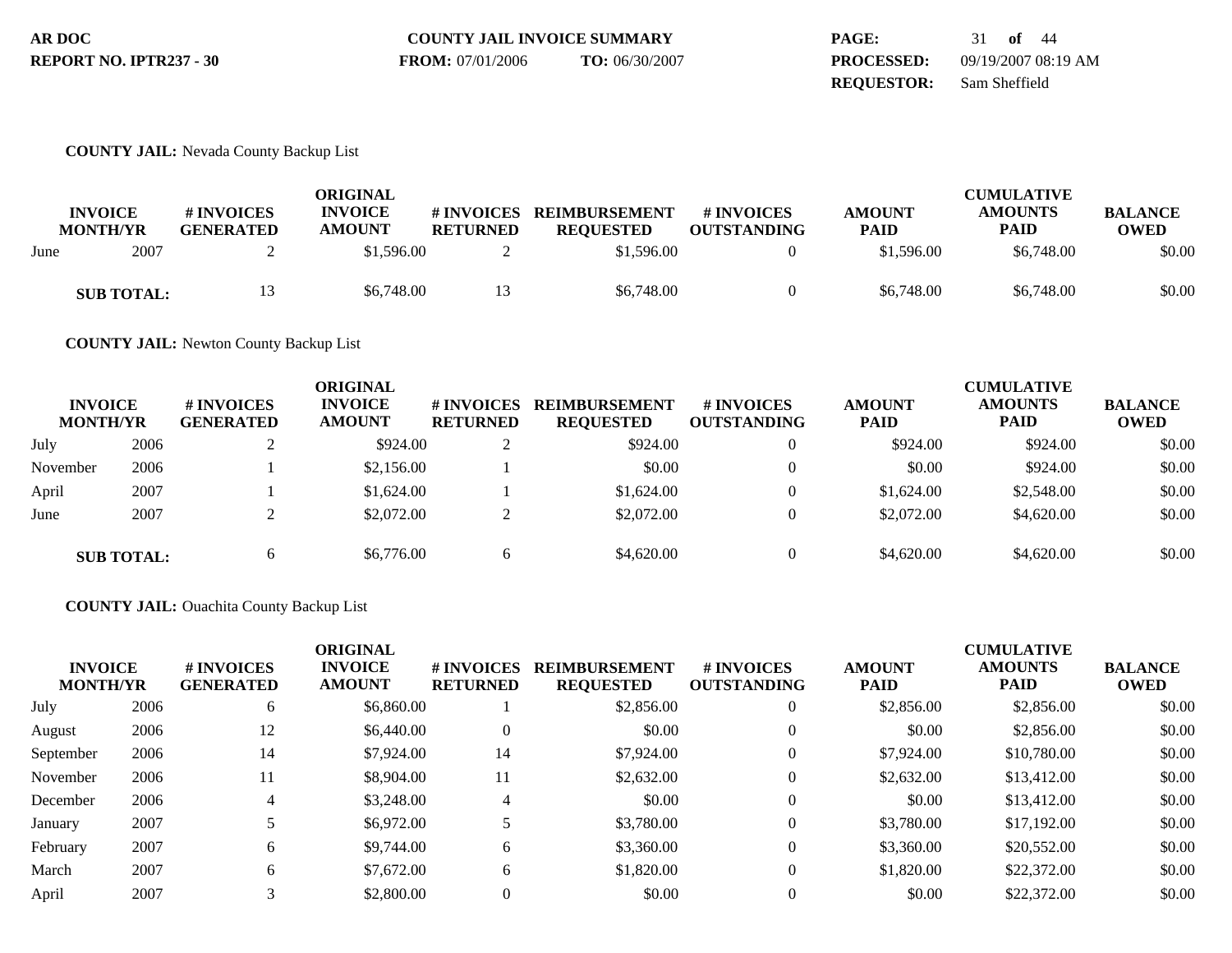| AR DOC                  | <b>COUNTY JAIL INVOICE SUMMARY</b> |                | <b>PAGE:</b>      | 32 <b>of</b> 44     |
|-------------------------|------------------------------------|----------------|-------------------|---------------------|
| REPORT NO. IPTR237 - 30 | <b>FROM:</b> 07/01/2006            | TO: 06/30/2007 | <b>PROCESSED:</b> | 09/19/2007 08:19 AM |
|                         |                                    |                | <b>REOUESTOR:</b> | Sam Sheffield       |

### **COUNTY JAIL:** Ouachita County Backup List

| <b>INVOICE</b><br><b>MONTH/YR</b> |                   | # INVOICES<br><b>GENERATED</b> | ORIGINAL<br><b>INVOICE</b><br><b>AMOUNT</b> |    | <b>REIMBURSEMENT</b><br># INVOICES<br># INVOICES<br><b>RETURNED</b><br><b>REQUESTED</b><br><b>OUTSTANDING</b> |  | <b>AMOUNT</b><br><b>PAID</b> | <b>CUMULATIVE</b><br><b>AMOUNTS</b><br><b>PAID</b> | <b>BALANCE</b><br><b>OWED</b> |  |
|-----------------------------------|-------------------|--------------------------------|---------------------------------------------|----|---------------------------------------------------------------------------------------------------------------|--|------------------------------|----------------------------------------------------|-------------------------------|--|
| May                               | 2007              |                                | \$280.00                                    |    | \$0.00                                                                                                        |  | \$0.00                       | \$22,372.00                                        | \$0.00                        |  |
| June                              | 2007              |                                | \$3,136.00                                  |    | \$3,136.00                                                                                                    |  | \$3,136.00                   | \$25,508.00                                        | \$0.00                        |  |
|                                   | <b>SUB TOTAL:</b> | 72                             | \$63,980.00                                 | 51 | \$25,508.00                                                                                                   |  | \$25,508.00                  | \$25,508.00                                        | \$0.00                        |  |

**COUNTY JAIL:** Perry County Backup List

| <b>INVOICE</b><br><b>MONTH/YR</b> |                   | ORIGINAL<br><b>INVOICE</b><br># INVOICES<br># INVOICES<br><b>AMOUNT</b><br><b>RETURNED</b><br><b>GENERATED</b> |            |   | <b>REIMBURSEMENT</b><br><b>REQUESTED</b> | # INVOICES<br><b>OUTSTANDING</b> | <b>AMOUNT</b><br><b>PAID</b> | <b>CUMULATIVE</b><br><b>AMOUNTS</b><br><b>PAID</b> | <b>BALANCE</b><br><b>OWED</b> |
|-----------------------------------|-------------------|----------------------------------------------------------------------------------------------------------------|------------|---|------------------------------------------|----------------------------------|------------------------------|----------------------------------------------------|-------------------------------|
| October                           | 2006              |                                                                                                                | \$1,680.00 |   | \$1,680.00                               |                                  | \$1,680.00                   | \$1,680.00                                         | \$0.00                        |
| March                             | 2007              |                                                                                                                | \$1,064.00 |   | \$1,064.00                               |                                  | \$1,064.00                   | \$2,744.00                                         | \$0.00                        |
| June                              | 2007              |                                                                                                                | \$1,652.00 | 0 | \$0.00                                   | $\Omega$                         | \$0.00                       | \$2,744.00                                         | \$0.00                        |
|                                   | <b>SUB TOTAL:</b> | 4                                                                                                              | \$4,396.00 |   | \$2,744.00                               |                                  | \$2,744.00                   | \$2,744.00                                         | \$0.00                        |

## **COUNTY JAIL:** Phillips County Backup List

| <b>INVOICE</b><br><b>MONTH/YR</b> |                   | # INVOICES<br><b>GENERATED</b> | <b>ORIGINAL</b><br><b>INVOICE</b><br><b>AMOUNT</b> | # INVOICES<br><b>RETURNED</b> | <b>REIMBURSEMENT</b><br><b>REQUESTED</b> | # INVOICES<br><b>OUTSTANDING</b> | <b>AMOUNT</b><br><b>PAID</b> | <b>CUMULATIVE</b><br><b>AMOUNTS</b><br>PAID | <b>BALANCE</b><br><b>OWED</b> |
|-----------------------------------|-------------------|--------------------------------|----------------------------------------------------|-------------------------------|------------------------------------------|----------------------------------|------------------------------|---------------------------------------------|-------------------------------|
| July                              | 2006              | 4                              | \$6,496.00                                         | 4                             | \$6,496.00                               | $\overline{0}$                   | \$6,496.00                   | \$6,496.00                                  | \$0.00                        |
| August                            | 2006              |                                | \$5,656.00                                         | 3                             | \$4,340.00                               | $\mathbf{0}$                     | \$4,340.00                   | \$10,836.00                                 | \$0.00                        |
| December                          | 2006              | 8                              | \$10,276.00                                        | 8                             | \$10,276.00                              | $\theta$                         | \$10,276.00                  | \$21,112.00                                 | \$0.00                        |
| January                           | 2007              |                                | \$1,568.00                                         | ◠<br>∠                        | \$1,568.00                               | $\overline{0}$                   | \$1,568.00                   | \$22,680.00                                 | \$0.00                        |
| March                             | 2007              | 6                              | \$8,288,00                                         | 6                             | \$7,896.00                               | $\theta$                         | \$7,896.00                   | \$30,576.00                                 | \$0.00                        |
| April                             | 2007              |                                | \$1,232.00                                         |                               | \$1,232.00                               | $\overline{0}$                   | \$1,232.00                   | \$31,808.00                                 | \$0.00                        |
| June                              | 2007              | 3                              | \$1,652.00                                         | 3                             | \$1,652.00                               | $\theta$                         | \$1,652.00                   | \$33,460.00                                 | \$0.00                        |
|                                   | <b>SUB TOTAL:</b> | 27                             | \$35,168,00                                        | 27                            | \$33,460.00                              | $\Omega$                         | \$33,460.00                  | \$33,460.00                                 | \$0.00                        |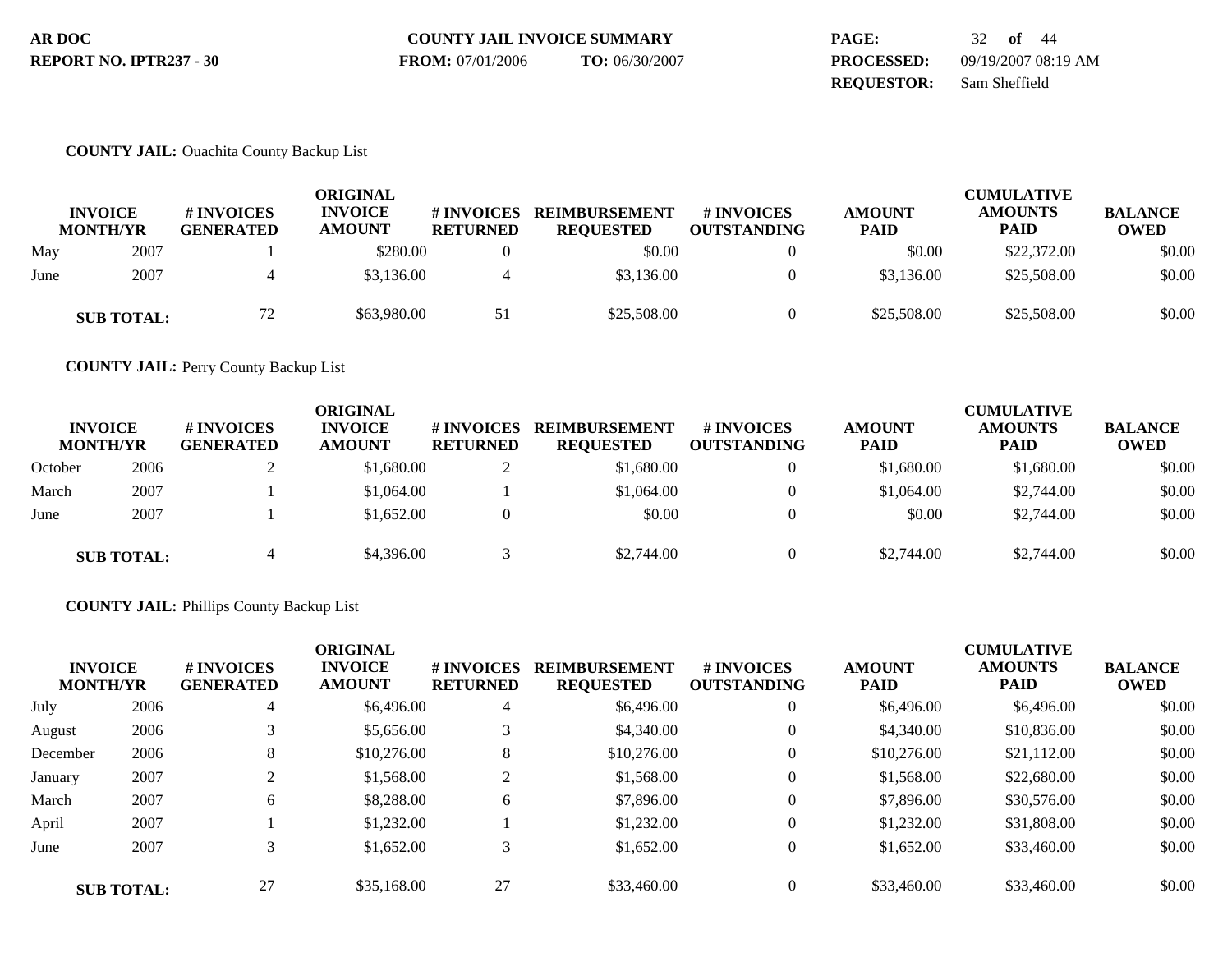| AR DOC                  | <b>COUNTY JAIL INVOICE SUMMARY</b> |                | <b>PAGE:</b>      | 33 <b>of</b> 44     |
|-------------------------|------------------------------------|----------------|-------------------|---------------------|
| REPORT NO. IPTR237 - 30 | <b>FROM:</b> 07/01/2006            | TO: 06/30/2007 | <b>PROCESSED:</b> | 09/19/2007 08:19 AM |
|                         |                                    |                | <b>REOUESTOR:</b> | Sam Sheffield       |

### **COUNTY JAIL:** Pike County Backup List

|                 |                   |                  | <b>ORIGINAL</b> |                 |                      |                    |               | <b>CUMULATIVE</b> |                |
|-----------------|-------------------|------------------|-----------------|-----------------|----------------------|--------------------|---------------|-------------------|----------------|
| <b>INVOICE</b>  |                   | # INVOICES       | <b>INVOICE</b>  | # INVOICES      | <b>REIMBURSEMENT</b> | <b>#INVOICES</b>   | <b>AMOUNT</b> | <b>AMOUNTS</b>    | <b>BALANCE</b> |
| <b>MONTH/YR</b> |                   | <b>GENERATED</b> | <b>AMOUNT</b>   | <b>RETURNED</b> | <b>REQUESTED</b>     | <b>OUTSTANDING</b> | <b>PAID</b>   | <b>PAID</b>       | <b>OWED</b>    |
| July            | 2006              | $\overline{c}$   | \$448.00        | $\overline{2}$  | \$0.00               | $\mathbf{0}$       | \$0.00        | \$0.00            | \$0.00         |
| August          | 2006              | $\overline{c}$   | \$1,092.00      | 2               | \$0.00               | $\mathbf{0}$       | \$0.00        | \$0.00            | \$0.00         |
| September       | 2006              | 4                | \$3,332.00      | 4               | \$3,220.00           | $\mathbf{0}$       | \$3,220.00    | \$3,220.00        | \$0.00         |
| October         | 2006              |                  | \$1,512.00      |                 | \$1,036.00           | $\mathbf{0}$       | \$1,036.00    | \$4,256.00        | \$0.00         |
| December        | 2006              | 3                | \$2,548.00      | 3               | \$1,960.00           | $\mathbf{0}$       | \$1,960.00    | \$6,216.00        | \$0.00         |
| January         | 2007              | 3                | \$2,604.00      | 3               | \$1,736.00           | $\mathbf{0}$       | \$1,736.00    | \$7,952.00        | \$0.00         |
| March           | 2007              |                  | \$2,044.00      |                 | \$0.00               | $\Omega$           | \$0.00        | \$7,952.00        | \$0.00         |
| May             | 2007              | $\mathfrak{D}$   | \$2,044.00      | $\overline{c}$  | \$0.00               | $\theta$           | \$0.00        | \$7,952.00        | \$0.00         |
| June            | 2007              | 3                | \$980.00        | 3               | \$980.00             | $\mathbf{0}$       | \$980.00      | \$8,932.00        | \$0.00         |
|                 | <b>SUB TOTAL:</b> | 21               | \$16,604.00     | 21              | \$8,932.00           | $\Omega$           | \$8,932.00    | \$8,932.00        | \$0.00         |

**COUNTY JAIL:** Poinsett County Backup List

|                                   |                                | <b>ORIGINAL</b>                 |                                     |                                                                                                                                                                      |                                         |                              | <b>CUMULATIVE</b>             |                               |
|-----------------------------------|--------------------------------|---------------------------------|-------------------------------------|----------------------------------------------------------------------------------------------------------------------------------------------------------------------|-----------------------------------------|------------------------------|-------------------------------|-------------------------------|
| <b>INVOICE</b><br><b>MONTH/YR</b> | # INVOICES<br><b>GENERATED</b> | <b>INVOICE</b><br><b>AMOUNT</b> | <b>#INVOICES</b><br><b>RETURNED</b> | <b>REIMBURSEMENT</b><br><b>REQUESTED</b>                                                                                                                             | <b># INVOICES</b><br><b>OUTSTANDING</b> | <b>AMOUNT</b><br><b>PAID</b> | <b>AMOUNTS</b><br><b>PAID</b> | <b>BALANCE</b><br><b>OWED</b> |
| 2006                              | 11                             |                                 | 11                                  | \$11,704.00                                                                                                                                                          | $\mathbf{0}$                            | \$11,704.00                  | \$11,704.00                   | \$0.00                        |
| 2006                              |                                |                                 |                                     | \$84.00                                                                                                                                                              | $\theta$                                | \$84.00                      | \$11,788.00                   | \$0.00                        |
| 2006                              |                                |                                 | 3                                   | \$1,428.00                                                                                                                                                           | $\theta$                                | \$1,428.00                   | \$13,216.00                   | \$0.00                        |
| 2006                              | 4                              |                                 | $\overline{4}$                      | \$3,416.00                                                                                                                                                           | $\mathbf{0}$                            | \$3,416.00                   | \$16,632.00                   | \$0.00                        |
| 2006                              | 9                              |                                 | 9                                   | \$8,148.00                                                                                                                                                           | $\mathbf{0}$                            | \$8,148.00                   | \$24,780.00                   | \$0.00                        |
| 2006                              |                                |                                 |                                     | \$896.00                                                                                                                                                             | $\Omega$                                | \$896.00                     | \$25,676.00                   | \$0.00                        |
| 2007                              | 16                             |                                 | 16                                  | \$14,700.00                                                                                                                                                          | $\theta$                                | \$14,700.00                  | \$40,376.00                   | \$0.00                        |
| 2007                              |                                |                                 | 5                                   | \$7,644.00                                                                                                                                                           | $\mathbf{0}$                            | \$7,644.00                   | \$48,020.00                   | \$0.00                        |
| 2007                              | 12                             |                                 | 12                                  | \$15,064.00                                                                                                                                                          | $\Omega$                                | \$15,064.00                  | \$63,084.00                   | \$0.00                        |
| 2007                              | 4                              |                                 | $\overline{4}$                      | \$1,652.00                                                                                                                                                           | $\theta$                                | \$1,652.00                   | \$64,736.00                   | \$0.00                        |
| 2007                              | 11                             |                                 | 11                                  | \$9,576.00                                                                                                                                                           | $\Omega$                                | \$9,576.00                   | \$74,312.00                   | \$0.00                        |
| 2007                              | 6                              |                                 | 6                                   | \$4,228.00                                                                                                                                                           | $\Omega$                                | \$4,228.00                   | \$78,540.00                   | \$0.00                        |
|                                   |                                |                                 |                                     | \$11,704.00<br>\$84.00<br>\$1,428.00<br>\$3,416.00<br>\$31,584.00<br>\$896.00<br>\$14,700.00<br>\$7,644.00<br>\$15,708.00<br>\$4,788.00<br>\$19,236.00<br>\$4,228.00 |                                         |                              |                               |                               |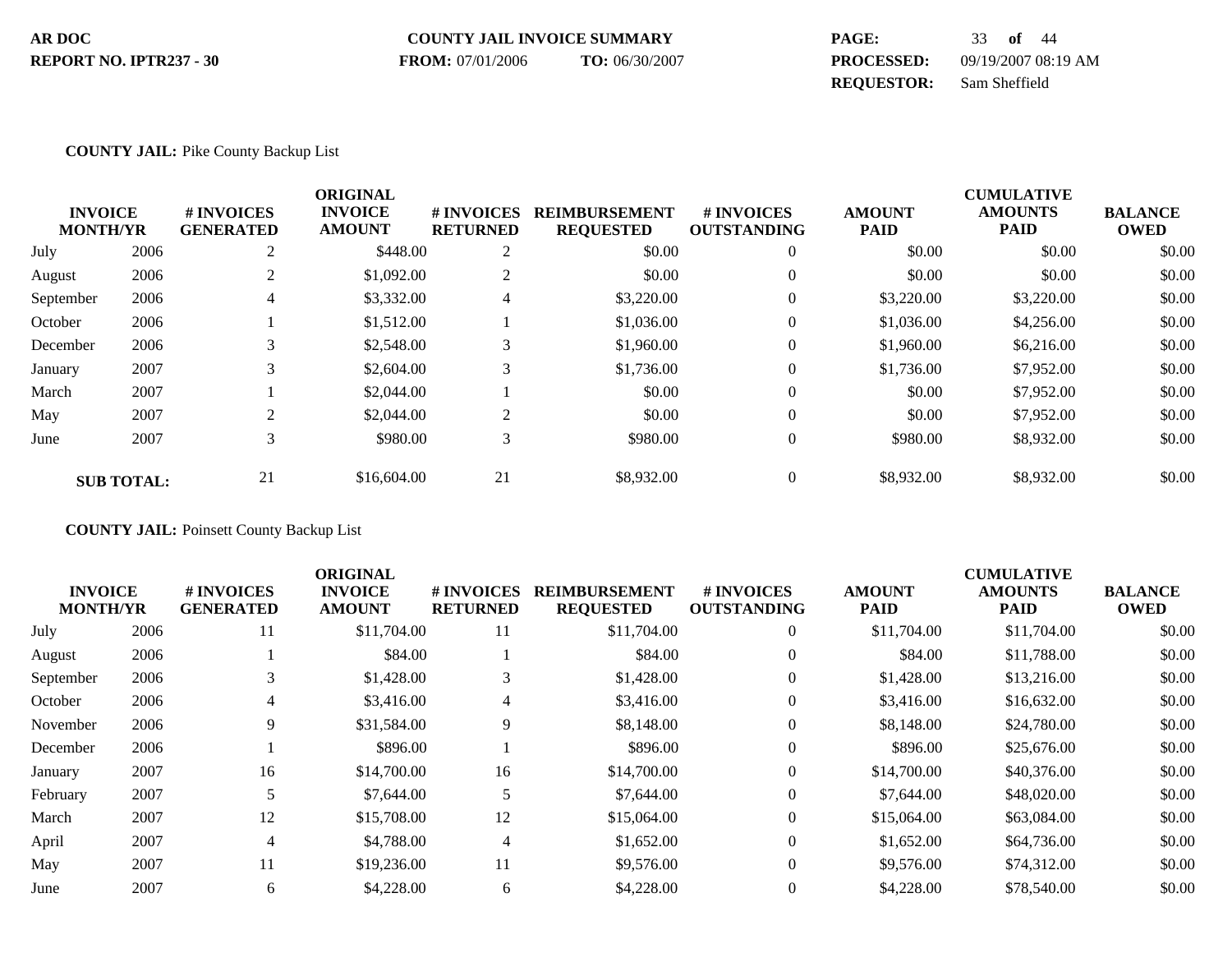| AR DOC                  | <b>COUNTY JAIL INVOICE SUMMARY</b> |                | <b>PAGE:</b>      | 34 <b>of</b> 44     |
|-------------------------|------------------------------------|----------------|-------------------|---------------------|
| REPORT NO. IPTR237 - 30 | <b>FROM:</b> 07/01/2006            | TO: 06/30/2007 | <b>PROCESSED:</b> | 09/19/2007 08:19 AM |
|                         |                                    |                | <b>REOUESTOR:</b> | Sam Sheffield       |

### **COUNTY JAIL:** Poinsett County Backup List

| <b>INVOICE</b><br><b>MONTH/YR</b> | # INVOICES<br><b>GENERATED</b> | ORIGINAL<br><b>INVOICE</b><br><b>AMOUNT</b> | <b>RETURNED</b> | #INVOICES REIMBURSEMENT<br><b>REOUESTED</b> | # INVOICES<br><b>OUTSTANDING</b> | <b>AMOUNT</b><br><b>PAID</b> | <b>CUMULATIVE</b><br><b>AMOUNTS</b><br>PAID | <b>BALANCE</b><br><b>OWED</b> |
|-----------------------------------|--------------------------------|---------------------------------------------|-----------------|---------------------------------------------|----------------------------------|------------------------------|---------------------------------------------|-------------------------------|
| <b>SUB TOTAL:</b>                 | 83                             | \$115,416.00                                | 83              | \$78,540.00                                 |                                  | \$78,540.00                  | \$78,540.00                                 | \$0.00                        |

## **COUNTY JAIL:** Polk County Backup List

| <b>INVOICE</b><br><b>MONTH/YR</b> |                   | # INVOICES<br><b>GENERATED</b> | <b>ORIGINAL</b><br><b>INVOICE</b><br><b>AMOUNT</b> | # INVOICES<br><b>RETURNED</b> | <b>REIMBURSEMENT</b><br><b>REQUESTED</b> | <b>#INVOICES</b><br><b>OUTSTANDING</b> | <b>AMOUNT</b><br><b>PAID</b> | <b>CUMULATIVE</b><br><b>AMOUNTS</b><br><b>PAID</b> | <b>BALANCE</b><br><b>OWED</b> |
|-----------------------------------|-------------------|--------------------------------|----------------------------------------------------|-------------------------------|------------------------------------------|----------------------------------------|------------------------------|----------------------------------------------------|-------------------------------|
| July                              | 2006              |                                | \$5,992.00                                         | 3                             | \$5,992.00                               | $\overline{0}$                         | \$5,992.00                   | \$5,992.00                                         | \$0.00                        |
| August                            | 2006              |                                | \$2,436.00                                         | 2                             | \$2,436.00                               | $\mathbf{0}$                           | \$2,436.00                   | \$8,428.00                                         | \$0.00                        |
| October                           | 2006              |                                | \$1,148.00                                         | 3                             | \$700.00                                 | $\theta$                               | \$700.00                     | \$9,128.00                                         | \$0.00                        |
| November                          | 2006              | 9                              | \$6,496.00                                         | 9                             | \$6,496.00                               | $\theta$                               | \$6,496.00                   | \$15,624.00                                        | \$0.00                        |
| January                           | 2007              |                                | \$840.00                                           |                               | \$840.00                                 | $\Omega$                               | \$840.00                     | \$16,464.00                                        | \$0.00                        |
| February                          | 2007              | 3                              | \$5,376.00                                         | 3                             | \$5,432.00                               | $\Omega$                               | \$5,432.00                   | \$21,896.00                                        | \$0.00                        |
| March                             | 2007              |                                | \$280.00                                           |                               | \$280.00                                 | $\Omega$                               | \$280.00                     | \$22,176.00                                        | \$0.00                        |
| April                             | 2007              | 6                              | \$4,536.00                                         | 6                             | \$4,536.00                               | $\overline{0}$                         | \$4,536.00                   | \$26,712.00                                        | \$0.00                        |
|                                   | <b>SUB TOTAL:</b> | 28                             | \$27,104.00                                        | 28                            | \$26,712.00                              | $\Omega$                               | \$26,712.00                  | \$26,712.00                                        | \$0.00                        |

**COUNTY JAIL:** Pope County Backup List

| <b>INVOICE</b><br><b>MONTH/YR</b> |      | # INVOICES<br><b>GENERATED</b> | ORIGINAL<br><b>INVOICE</b><br><b>AMOUNT</b> | # INVOICES<br><b>RETURNED</b> | <b>REIMBURSEMENT</b><br><b>REQUESTED</b> | # INVOICES<br><b>OUTSTANDING</b> | <b>AMOUNT</b><br><b>PAID</b> | <b>CUMULATIVE</b><br><b>AMOUNTS</b><br><b>PAID</b> | <b>BALANCE</b><br><b>OWED</b> |
|-----------------------------------|------|--------------------------------|---------------------------------------------|-------------------------------|------------------------------------------|----------------------------------|------------------------------|----------------------------------------------------|-------------------------------|
| July                              | 2006 | O                              | \$10,164.00                                 |                               | \$3,612.00                               |                                  | \$3,612.00                   | \$3,612.00                                         | \$0.00                        |
| August                            | 2006 |                                | \$4,228.00                                  |                               | \$3,836.00                               |                                  | \$3,836.00                   | \$7,448.00                                         | \$0.00                        |
| September                         | 2006 |                                | \$11,984.00                                 |                               | \$10,920.00                              |                                  | \$10,920.00                  | \$18,368.00                                        | \$0.00                        |
| October                           | 2006 | 12                             | \$8,876.00                                  | 12                            | \$7,924.00                               |                                  | \$7,924.00                   | \$26,292.00                                        | \$0.00                        |
| November                          | 2006 | 10                             | \$10,976.00                                 | 10                            | \$10,556.00                              |                                  | \$10,556.00                  | \$36,848.00                                        | \$0.00                        |
| December                          | 2006 |                                | \$7,028.00                                  | $\sim$                        | \$1,064.00                               |                                  | \$1,064.00                   | \$37,912.00                                        | \$0.00                        |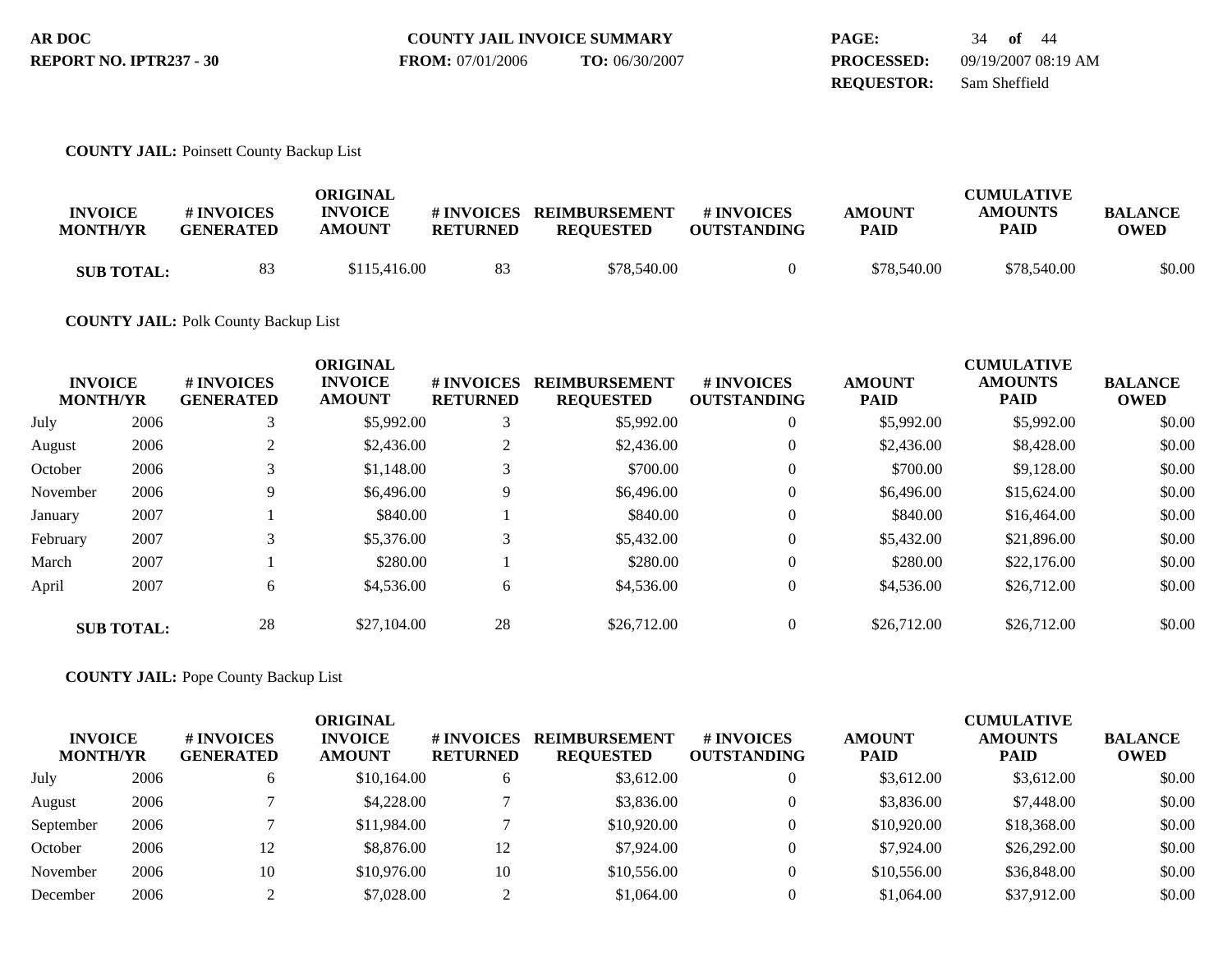| AR DOC                  | <b>COUNTY JAIL INVOICE SUMMARY</b> |                | <b>PAGE:</b>      | 35 <b>of</b> 44     |
|-------------------------|------------------------------------|----------------|-------------------|---------------------|
| REPORT NO. IPTR237 - 30 | <b>FROM:</b> 07/01/2006            | TO: 06/30/2007 | <b>PROCESSED:</b> | 09/19/2007 08:19 AM |
|                         |                                    |                | <b>REOUESTOR:</b> | Sam Sheffield       |

### **COUNTY JAIL:** Pope County Backup List

|         | <b>INVOICE</b><br><b>MONTH/YR</b> | # INVOICES<br><b>GENERATED</b> | <b>ORIGINAL</b><br><b>INVOICE</b><br><b>AMOUNT</b> | # INVOICES<br><b>RETURNED</b> | <b>REIMBURSEMENT</b><br><b>REQUESTED</b> | <b>#INVOICES</b><br><b>OUTSTANDING</b> | <b>AMOUNT</b><br><b>PAID</b> | <b>CUMULATIVE</b><br><b>AMOUNTS</b><br><b>PAID</b> | <b>BALANCE</b><br><b>OWED</b> |
|---------|-----------------------------------|--------------------------------|----------------------------------------------------|-------------------------------|------------------------------------------|----------------------------------------|------------------------------|----------------------------------------------------|-------------------------------|
| January | 2007                              | 16                             | \$16,324.00                                        | 16                            | \$16,324.00                              | $\overline{0}$                         | \$16,324.00                  | \$54,236.00                                        | \$0.00                        |
| March   | 2007                              | 12                             | \$12,852.00                                        | 12                            | \$12,852.00                              | $\mathbf{0}$                           | \$12,852.00                  | \$67,088.00                                        | \$0.00                        |
| April   | 2007                              | 25                             | \$20,076.00                                        | 25                            | \$20,076.00                              | $\mathbf{0}$                           | \$20,076.00                  | \$87,164.00                                        | \$0.00                        |
| May     | 2007                              |                                | \$8,652.00                                         | 9                             | \$8,652.00                               | $\mathbf{0}$                           | \$8,652.00                   | \$95,816.00                                        | \$0.00                        |
| June    | 2007                              |                                | \$252.00                                           |                               | \$252.00                                 | $\Omega$                               | \$252.00                     | \$96,068.00                                        | \$0.00                        |
|         | <b>SUB TOTAL:</b>                 | 107                            | \$111,412.00                                       | 107                           | \$96,068.00                              | $\mathbf{0}$                           | \$96,068.00                  | \$96,068,00                                        | \$0.00                        |

## **COUNTY JAIL:** Prairie County Backup List

| <b>INVOICE</b><br><b>MONTH/YR</b> |                   | <b># INVOICES</b><br><b>GENERATED</b> | <b>ORIGINAL</b><br><b>INVOICE</b><br><b>AMOUNT</b> | <b>#INVOICES</b><br><b>RETURNED</b> | <b>REIMBURSEMENT</b><br><b>REQUESTED</b> | <b>#INVOICES</b><br><b>OUTSTANDING</b> | <b>AMOUNT</b><br><b>PAID</b> | <b>CUMULATIVE</b><br><b>AMOUNTS</b><br><b>PAID</b> | <b>BALANCE</b><br><b>OWED</b> |
|-----------------------------------|-------------------|---------------------------------------|----------------------------------------------------|-------------------------------------|------------------------------------------|----------------------------------------|------------------------------|----------------------------------------------------|-------------------------------|
| August                            | 2006              |                                       | \$812.00                                           | $\sim$<br>∠                         | \$812.00                                 | $\mathbf{0}$                           | \$812.00                     | \$812.00                                           | \$0.00                        |
| September                         | 2006              |                                       | \$2,016.00                                         | $\sim$<br>∠                         | \$2,016.00                               | $\overline{0}$                         | \$2,016.00                   | \$2,828.00                                         | \$0.00                        |
| December                          | 2006              |                                       | \$1,484.00                                         | $\sim$<br>∠                         | \$1,484.00                               | $\theta$                               | \$1,484.00                   | \$4,312.00                                         | \$0.00                        |
| January                           | 2007              |                                       | \$1,568.00                                         | $\sim$<br>∠                         | \$308.00                                 | $\theta$                               | \$308.00                     | \$4,620.00                                         | \$0.00                        |
| February                          | 2007              |                                       | \$2,128,00                                         | 3                                   | \$2,044.00                               | $\theta$                               | \$2,044.00                   | \$6,664.00                                         | \$0.00                        |
| April                             | 2007              |                                       | \$952.00                                           |                                     | \$952.00                                 | $\overline{0}$                         | \$952.00                     | \$7,616.00                                         | \$0.00                        |
|                                   | <b>SUB TOTAL:</b> | 12                                    | \$8,960,00                                         | 12                                  | \$7,616.00                               | $\Omega$                               | \$7,616.00                   | \$7,616.00                                         | \$0.00                        |

### **COUNTY JAIL:** Pulaski County Backup List

| <b>INVOICE</b><br><b>MONTH/YR</b> |      | # INVOICES<br><b>GENERATED</b> | ORIGINAL<br><b>INVOICE</b><br><b>AMOUNT</b> | # INVOICES<br><b>RETURNED</b> | <b>REIMBURSEMENT</b><br><b>REQUESTED</b> | <b>#INVOICES</b><br><b>OUTSTANDING</b> | <b>AMOUNT</b><br><b>PAID</b> | <b>CUMULATIVE</b><br><b>AMOUNTS</b><br><b>PAID</b> | <b>BALANCE</b><br><b>OWED</b> |
|-----------------------------------|------|--------------------------------|---------------------------------------------|-------------------------------|------------------------------------------|----------------------------------------|------------------------------|----------------------------------------------------|-------------------------------|
| July                              | 2006 | 106                            | \$225,232.00                                | 106                           | \$151,424.00                             |                                        | \$151,424.00                 | \$151,424.00                                       | \$0.00                        |
| August                            | 2006 | 111                            | \$193,032.00                                | 111                           | \$110,376.00                             |                                        | \$110,376.00                 | \$261,800.00                                       | \$0.00                        |
| September                         | 2006 | 112                            | \$145,208.00                                | 112                           | \$134,792.00                             |                                        | \$134,792.00                 | \$396,592.00                                       | \$0.00                        |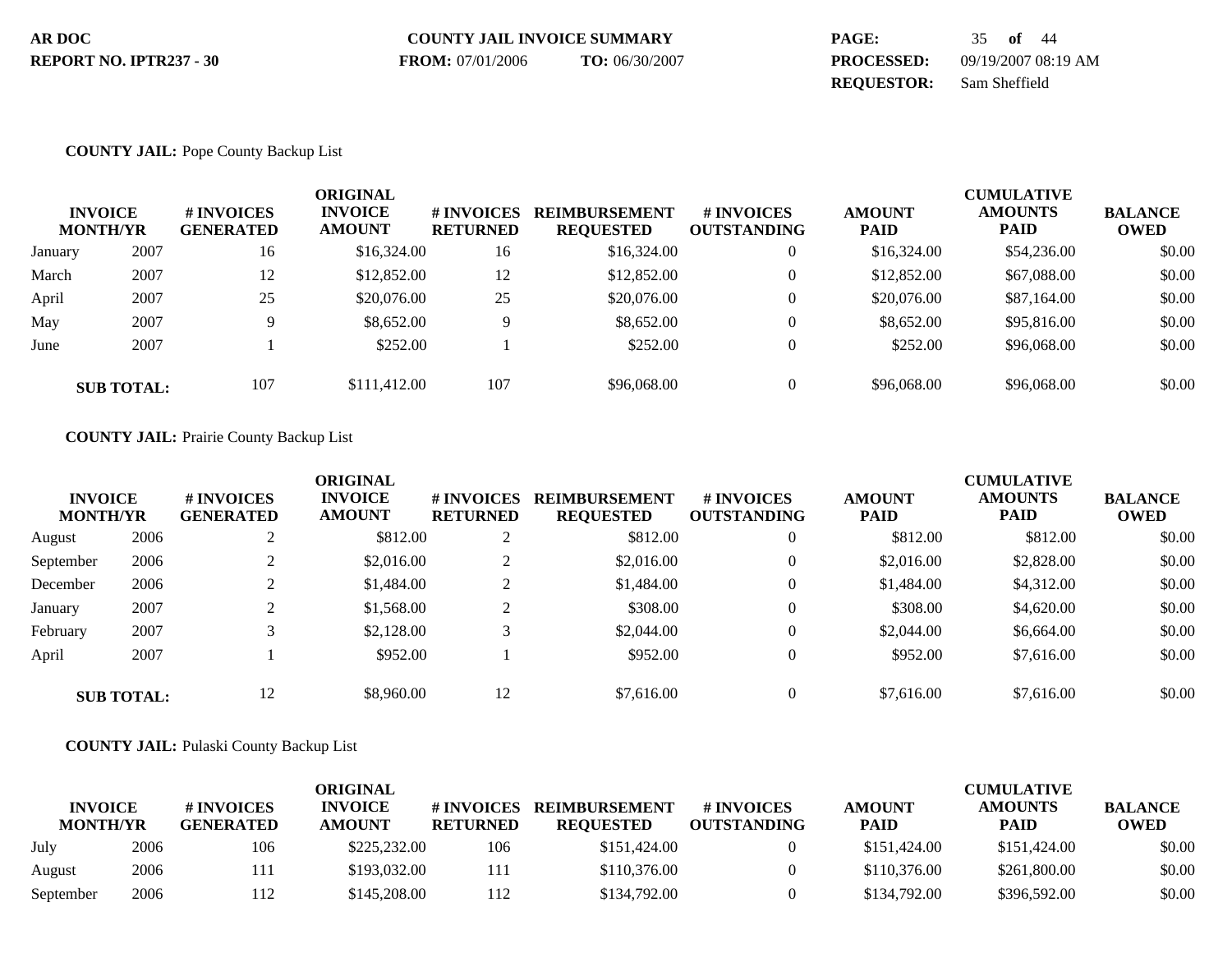| AR DOC                         | <b>COUNTY JAIL INVOICE SUMMARY</b> |                | PAGE:             | $36$ of $44$        |
|--------------------------------|------------------------------------|----------------|-------------------|---------------------|
| <b>REPORT NO. IPTR237 - 30</b> | <b>FROM:</b> 07/01/2006            | TO: 06/30/2007 | <b>PROCESSED:</b> | 09/19/2007 08:19 AM |
|                                |                                    |                | <b>REOUESTOR:</b> | Sam Sheffield       |

### **COUNTY JAIL:** Pulaski County Backup List

|          |                   |                  | <b>ORIGINAL</b> |                 |                      |                    |                | <b>CUMULATIVE</b> |                |
|----------|-------------------|------------------|-----------------|-----------------|----------------------|--------------------|----------------|-------------------|----------------|
|          | <b>INVOICE</b>    | # INVOICES       | <b>INVOICE</b>  | # INVOICES      | <b>REIMBURSEMENT</b> | <b>#INVOICES</b>   | <b>AMOUNT</b>  | <b>AMOUNTS</b>    | <b>BALANCE</b> |
|          | <b>MONTH/YR</b>   | <b>GENERATED</b> | <b>AMOUNT</b>   | <b>RETURNED</b> | <b>REQUESTED</b>     | <b>OUTSTANDING</b> | <b>PAID</b>    | <b>PAID</b>       | <b>OWED</b>    |
| October  | 2006              | 68               | \$55,552.00     | 68              | \$60,004.00          | $\overline{0}$     | \$60,004.00    | \$456,596.00      | \$0.00         |
| November | 2006              | 85               | \$162,792.00    | 85              | \$93,884.00          | $\mathbf{0}$       | \$93,884.00    | \$550,480.00      | \$0.00         |
| December | 2006              | 62               | \$111,356.00    | 62              | \$66,808,00          | $\mathbf{0}$       | \$66,808.00    | \$617,288.00      | \$0.00         |
| January  | 2007              | 85               | \$181,328,00    | 85              | \$143,836.00         | $\overline{0}$     | \$143,836.00   | \$761,124.00      | \$0.00         |
| February | 2007              | 97               | \$144,956.00    | 97              | \$149,100.00         | $\mathbf{0}$       | \$149,100.00   | \$910,224.00      | \$0.00         |
| March    | 2007              | 46               | \$76,580.00     | 46              | \$67,480.00          | $\mathbf{0}$       | \$67,480.00    | \$977,704.00      | \$0.00         |
| April    | 2007              | 83               | \$112,980.00    | 83              | \$111.188.00         | $\mathbf{0}$       | \$111,188.00   | \$1,088,892.00    | \$0.00         |
| May      | 2007              | 84               | \$105,868.00    | 84              | \$106,008.00         | $\theta$           | \$106,008.00   | \$1,194,900.00    | \$0.00         |
| June     | 2007              | 69               | \$91,868,00     | 69              | \$93,212.00          | $\mathbf{0}$       | \$93,212.00    | \$1,288,112.00    | \$0.00         |
|          | <b>SUB TOTAL:</b> | 1,008            | \$1,606,752.00  | 1,008           | \$1,288,112.00       | $\overline{0}$     | \$1,288,112.00 | \$1,288,112.00    | \$0.00         |

**COUNTY JAIL:** Randolph County Backup List

|           |                   |                  | <b>ORIGINAL</b> |                 |                      |                    |               | <b>CUMULATIVE</b> |                |
|-----------|-------------------|------------------|-----------------|-----------------|----------------------|--------------------|---------------|-------------------|----------------|
|           | <b>INVOICE</b>    | # INVOICES       | <b>INVOICE</b>  | # INVOICES      | <b>REIMBURSEMENT</b> | # INVOICES         | <b>AMOUNT</b> | <b>AMOUNTS</b>    | <b>BALANCE</b> |
|           | <b>MONTH/YR</b>   | <b>GENERATED</b> | <b>AMOUNT</b>   | <b>RETURNED</b> | <b>REQUESTED</b>     | <b>OUTSTANDING</b> | <b>PAID</b>   | <b>PAID</b>       | <b>OWED</b>    |
| July      | 2006              | 3                | \$2,212.00      | 3               | \$2,212.00           | $\theta$           | \$2,212.00    | \$2,212.00        | \$0.00         |
| August    | 2006              |                  | \$3,780.00      | 2               | \$3,780.00           | $\theta$           | \$3,780.00    | \$5,992.00        | \$0.00         |
| September | 2006              |                  | \$896.00        |                 | \$896.00             | $\theta$           | \$896.00      | \$6,888.00        | \$0.00         |
| October   | 2006              |                  | \$3,388.00      |                 | \$3,388.00           | $\boldsymbol{0}$   | \$3,388.00    | \$10,276.00       | \$0.00         |
| November  | 2006              | 2                | \$1,260.00      | 2               | \$504.00             | $\boldsymbol{0}$   | \$504.00      | \$10,780.00       | \$0.00         |
| January   | 2007              |                  | \$10,192.00     |                 | \$10,192.00          | $\boldsymbol{0}$   | \$10,192.00   | \$20,972.00       | \$0.00         |
| April     | 2007              | 11               | \$7,728.00      | 11              | \$7,728.00           | $\theta$           | \$7,728.00    | \$28,700.00       | \$0.00         |
| May       | 2007              |                  | \$588.00        | 3               | \$588.00             | $\theta$           | \$588.00      | \$29,288.00       | \$0.00         |
| June      | 2007              | 4                | \$588.00        | 4               | \$588.00             | $\theta$           | \$588.00      | \$29,876.00       | \$0.00         |
|           | <b>SUB TOTAL:</b> | 40               | \$30,632.00     | 40              | \$29,876.00          | $\Omega$           | \$29,876.00   | \$29,876.00       | \$0.00         |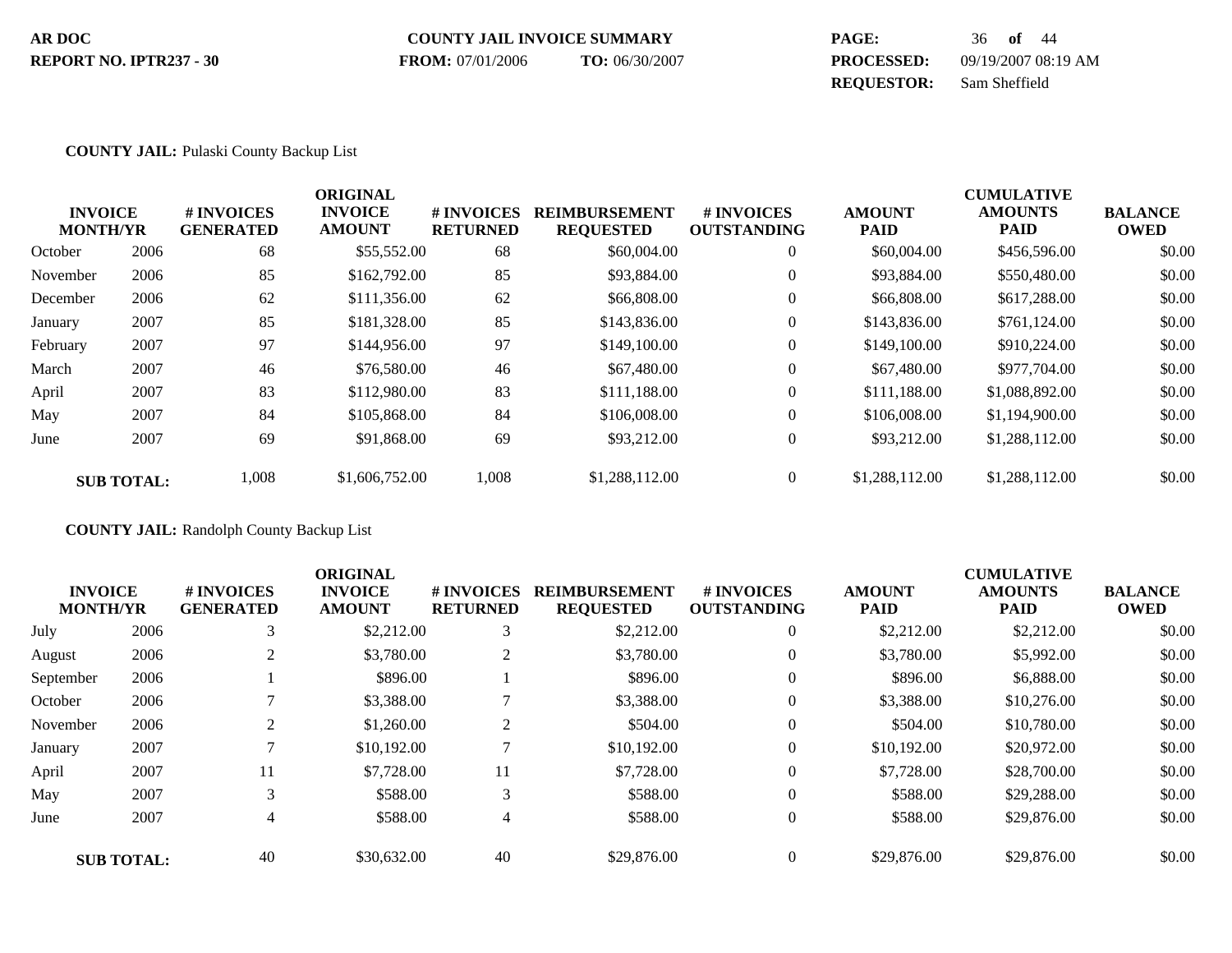#### **COUNTY JAIL INVOICE SUMMARY AR DOC PAGE:** 37 **of** 44 **PROCESSED:** 09/19/2007 08:19 AM **REQUESTOR:** Sam Sheffield **REPORT NO. IPTR237 - 30 FROM:** 07/01/2006 **TO:** 06/30/2007

#### **COUNTY JAIL:** Saline County Backup List

| <b>INVOICE</b><br><b>MONTH/YR</b> |                   | # INVOICES<br><b>GENERATED</b> | <b>ORIGINAL</b><br><b>INVOICE</b><br><b>AMOUNT</b> | <b>#INVOICES</b><br><b>RETURNED</b> | <b>REIMBURSEMENT</b><br><b>REQUESTED</b> | <b>#INVOICES</b><br><b>OUTSTANDING</b> | <b>AMOUNT</b><br><b>PAID</b> | <b>CUMULATIVE</b><br><b>AMOUNTS</b><br><b>PAID</b> | <b>BALANCE</b><br><b>OWED</b> |
|-----------------------------------|-------------------|--------------------------------|----------------------------------------------------|-------------------------------------|------------------------------------------|----------------------------------------|------------------------------|----------------------------------------------------|-------------------------------|
| July                              | 2006              | 13                             | \$31,892.00                                        | 13                                  | \$4,872.00                               | $\theta$                               | \$4,872.00                   | \$4,872.00                                         | \$0.00                        |
| August                            | 2006              | 9                              | \$8,372.00                                         | 9                                   | \$924.00                                 | $\theta$                               | \$924.00                     | \$5,796.00                                         | \$0.00                        |
| September                         | 2006              | 6                              | \$7,896.00                                         | 6                                   | \$3,640.00                               | $\mathbf{0}$                           | \$3,640.00                   | \$9,436.00                                         | \$0.00                        |
| October                           | 2006              | 20                             | \$14,196.00                                        | 20                                  | \$7,532.00                               | $\theta$                               | \$7,532.00                   | \$16,968.00                                        | \$0.00                        |
| November                          | 2006              | 3                              | \$23,632.00                                        | 3                                   | \$0.00                                   | $\overline{0}$                         | \$0.00                       | \$16,968.00                                        | \$0.00                        |
| December                          | 2006              |                                | \$6,832.00                                         |                                     | \$3,892.00                               | $\overline{0}$                         | \$3,892.00                   | \$20,860.00                                        | \$0.00                        |
| January                           | 2007              |                                | \$10,892.00                                        |                                     | \$2,912.00                               | $\theta$                               | \$2,912.00                   | \$23,772.00                                        | \$0.00                        |
| February                          | 2007              | 6                              | \$59,080.00                                        | 6                                   | \$476.00                                 | $\overline{0}$                         | \$476.00                     | \$24,248.00                                        | \$0.00                        |
| March                             | 2007              | 5                              | \$5,964.00                                         | 5                                   | \$4,844.00                               | $\theta$                               | \$4,844.00                   | \$29,092.00                                        | \$0.00                        |
| April                             | 2007              | 12                             | \$45,276.00                                        | 12                                  | \$5,712.00                               | $\mathbf{0}$                           | \$5,712.00                   | \$34,804.00                                        | \$0.00                        |
| May                               | 2007              | 15                             | \$14,672.00                                        | 15                                  | \$12,264.00                              | $\mathbf{0}$                           | \$12,264.00                  | \$47,068.00                                        | \$0.00                        |
| June                              | 2007              | 10                             | \$8,064.00                                         | 10                                  | \$4,452.00                               | $\overline{0}$                         | \$4,452.00                   | \$51,520.00                                        | \$0.00                        |
|                                   | <b>SUB TOTAL:</b> | 113                            | \$236,768.00                                       | 113                                 | \$51,520.00                              | $\Omega$                               | \$51,520.00                  | \$51,520.00                                        | \$0.00                        |

#### **COUNTY JAIL:** Scott County Backup List

|         | <b>INVOICE</b><br><b>MONTH/YR</b> | # INVOICES<br><b>GENERATED</b> | <b>ORIGINAL</b><br><b>INVOICE</b><br><b>AMOUNT</b> | # INVOICES<br><b>RETURNED</b> | <b>REIMBURSEMENT</b><br><b>REQUESTED</b> | # INVOICES<br><b>OUTSTANDING</b> | <b>AMOUNT</b><br><b>PAID</b> | <b>CUMULATIVE</b><br><b>AMOUNTS</b><br><b>PAID</b> | <b>BALANCE</b><br><b>OWED</b> |
|---------|-----------------------------------|--------------------------------|----------------------------------------------------|-------------------------------|------------------------------------------|----------------------------------|------------------------------|----------------------------------------------------|-------------------------------|
| July    | 2006                              | 3                              | \$2,688.00                                         | 3                             | \$224.00                                 | $\theta$                         | \$224.00                     | \$224.00                                           | \$0.00                        |
| January | 2007                              |                                | \$1,708.00                                         |                               | \$896.00                                 | 0                                | \$896.00                     | \$1,120.00                                         | \$0.00                        |
| March   | 2007                              |                                | \$868.00                                           |                               | \$868.00                                 | $\theta$                         | \$868.00                     | \$1,988.00                                         | \$0.00                        |
| April   | 2007                              |                                | \$1,736.00                                         |                               | \$1,736.00                               | $\theta$                         | \$1,736.00                   | \$3,724.00                                         | \$0.00                        |
| May     | 2007                              |                                | \$1,204.00                                         |                               | \$1,204.00                               | $\theta$                         | \$1,204.00                   | \$4,928.00                                         | \$0.00                        |
| June    | 2007                              |                                | \$728.00                                           | 4                             | \$728.00                                 | 0                                | \$728.00                     | \$5,656.00                                         | \$0.00                        |
|         | <b>SUB TOTAL:</b>                 | 13                             | \$8,932.00                                         | 13                            | \$5,656.00                               | $\theta$                         | \$5,656.00                   | \$5,656.00                                         | \$0.00                        |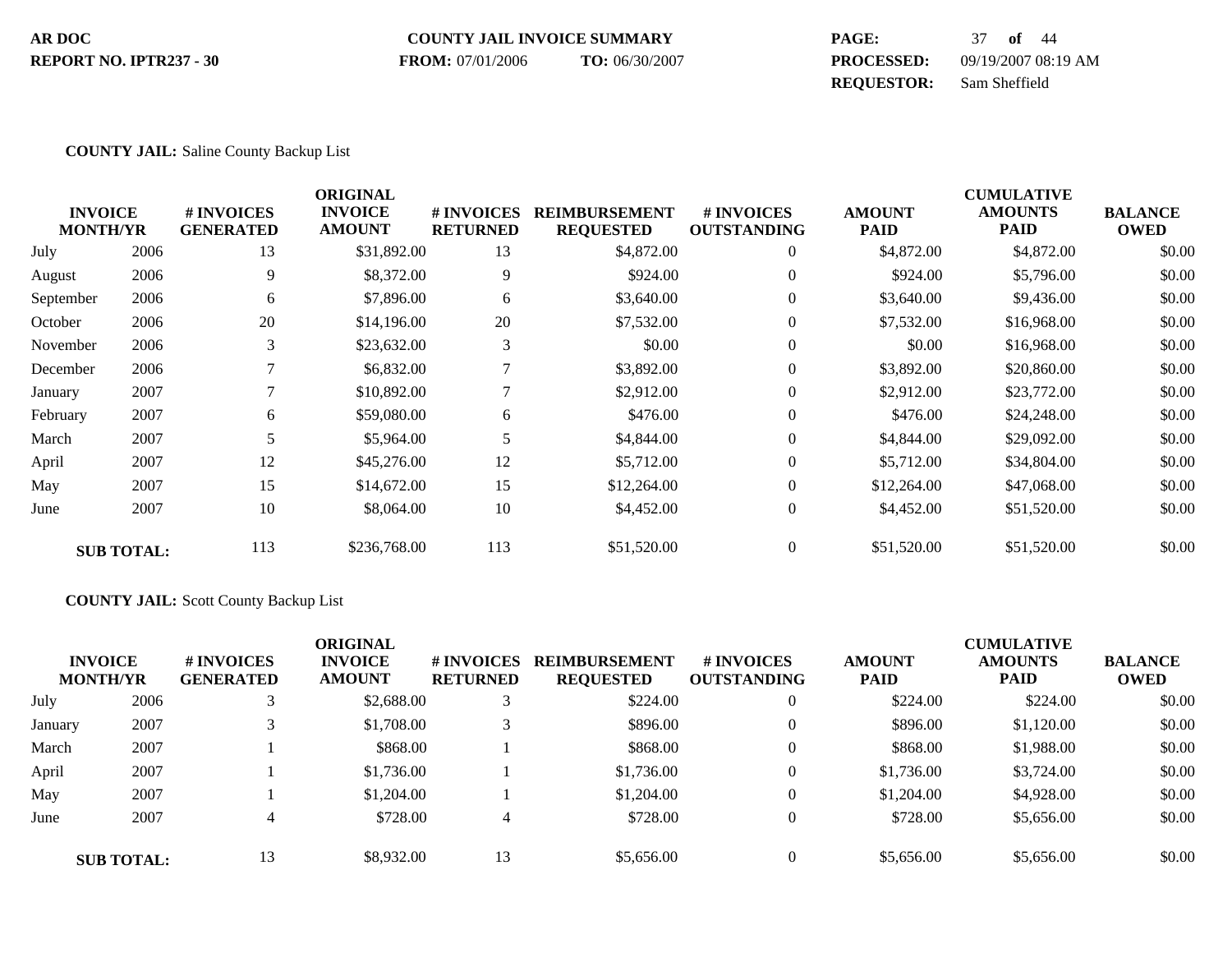| AR DOC                  | <b>COUNTY JAIL INVOICE SUMMARY</b> |                | PAGE:             | 38 <b>of</b> 44     |
|-------------------------|------------------------------------|----------------|-------------------|---------------------|
| REPORT NO. IPTR237 - 30 | <b>FROM:</b> 07/01/2006            | TO: 06/30/2007 | <b>PROCESSED:</b> | 09/19/2007 08:19 AM |
|                         |                                    |                | <b>REOUESTOR:</b> | Sam Sheffield       |

## **COUNTY JAIL:** Searcy County Backup List

| <b>INVOICE</b><br><b>MONTH/YR</b> |                   | # INVOICES<br><b>GENERATED</b> | ORIGINAL<br><b>INVOICE</b><br><b>AMOUNT</b> | # INVOICES<br><b>RETURNED</b> | <b>REIMBURSEMENT</b><br><b>REQUESTED</b> | # INVOICES<br><b>OUTSTANDING</b> | <b>AMOUNT</b><br><b>PAID</b> | <b>CUMULATIVE</b><br><b>AMOUNTS</b><br><b>PAID</b> | <b>BALANCE</b><br><b>OWED</b> |
|-----------------------------------|-------------------|--------------------------------|---------------------------------------------|-------------------------------|------------------------------------------|----------------------------------|------------------------------|----------------------------------------------------|-------------------------------|
| September                         | 2006              |                                | \$812.00                                    | ◠<br>∠                        | \$504.00                                 | $\theta$                         | \$504.00                     | \$504.00                                           | \$0.00                        |
| November                          | 2006              |                                | \$1,064.00                                  |                               | \$28.00                                  | $\theta$                         | \$28.00                      | \$532.00                                           | \$0.00                        |
| February                          | 2007              |                                | \$5,964.00                                  | ∠                             | \$1,400.00                               | $\Omega$                         | \$1,400.00                   | \$1,932.00                                         | \$0.00                        |
| April                             | 2007              |                                | \$2,324.00                                  |                               | \$2,324.00                               | $\Omega$                         | \$2,324.00                   | \$4,256.00                                         | \$0.00                        |
|                                   | <b>SUB TOTAL:</b> | 6                              | \$10,164.00                                 | <sub>0</sub>                  | \$4,256.00                               | $\Omega$                         | \$4,256.00                   | \$4,256.00                                         | \$0.00                        |

**COUNTY JAIL:** Sebastian County Backup List

| <b>INVOICE</b><br><b>MONTH/YR</b> |                   | # INVOICES<br><b>GENERATED</b> | <b>ORIGINAL</b><br><b>INVOICE</b><br><b>AMOUNT</b> | # INVOICES<br><b>RETURNED</b> | <b>REIMBURSEMENT</b><br><b>REQUESTED</b> | <b># INVOICES</b><br><b>OUTSTANDING</b> | <b>AMOUNT</b><br>PAID | <b>CUMULATIVE</b><br><b>AMOUNTS</b><br><b>PAID</b> | <b>BALANCE</b><br><b>OWED</b> |
|-----------------------------------|-------------------|--------------------------------|----------------------------------------------------|-------------------------------|------------------------------------------|-----------------------------------------|-----------------------|----------------------------------------------------|-------------------------------|
| July                              | 2006              | 53                             | \$54,628.00                                        | 53                            | \$52,920.00                              | $\overline{0}$                          | \$52,920.00           | \$52,920.00                                        | \$0.00                        |
| August                            | 2006              | 30                             | \$16,716.00                                        | 30                            | \$12,908.00                              | $\overline{0}$                          | \$12,908.00           | \$65,828.00                                        | \$0.00                        |
| September                         | 2006              | 9                              | \$23,912.00                                        | 9                             | \$9,660.00                               | $\overline{0}$                          | \$9,660.00            | \$75,488.00                                        | \$0.00                        |
| October                           | 2006              | 54                             | \$56,448.00                                        | 54                            | \$39,060.00                              | $\overline{0}$                          | \$39,060.00           | \$114,548.00                                       | \$0.00                        |
| November                          | 2006              | 31                             | \$30,044.00                                        | 31                            | \$27,552.00                              | $\overline{0}$                          | \$27,552.00           | \$142,100.00                                       | \$0.00                        |
| December                          | 2006              | 18                             | \$30,240.00                                        | 18                            | \$17,248.00                              | $\overline{0}$                          | \$17,248.00           | \$159,348.00                                       | \$0.00                        |
| January                           | 2007              | 59                             | \$125,468.00                                       | 59                            | \$59,808.00                              | $\overline{0}$                          | \$59,808.00           | \$219,156.00                                       | \$0.00                        |
| February                          | 2007              | 27                             | \$39,088.00                                        | 27                            | \$32,676.00                              | $\overline{0}$                          | \$32,676.00           | \$251,832.00                                       | \$0.00                        |
| March                             | 2007              | 47                             | \$85,176.00                                        | 47                            | \$57,764.00                              | $\overline{0}$                          | \$57,764.00           | \$309,596.00                                       | \$0.00                        |
| April                             | 2007              | 37                             | \$34,832.00                                        | 37                            | \$33,264.00                              | $\overline{0}$                          | \$33,264.00           | \$342,860.00                                       | \$0.00                        |
| May                               | 2007              | 48                             | \$97,244.00                                        | 48                            | \$58,800.00                              | $\overline{0}$                          | \$58,800.00           | \$401,660.00                                       | \$0.00                        |
| June                              | 2007              | 29                             | \$30,968.00                                        | 29                            | \$30,352.00                              | $\boldsymbol{0}$                        | \$30,352.00           | \$432,012.00                                       | \$0.00                        |
|                                   | <b>SUB TOTAL:</b> | 442                            | \$624,764.00                                       | 442                           | \$432,012.00                             | $\overline{0}$                          | \$432,012.00          | \$432,012.00                                       | \$0.00                        |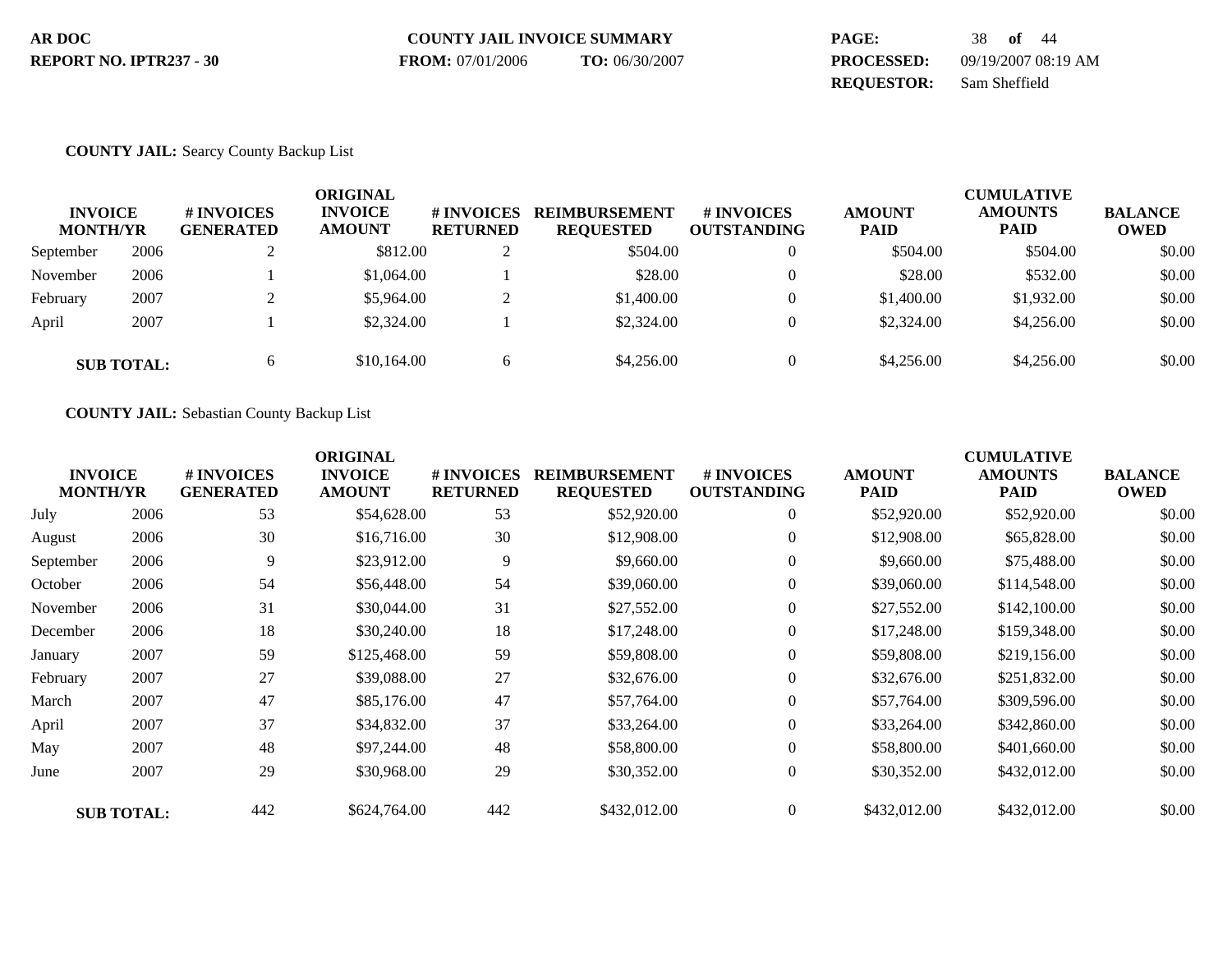| AR DOC                  | <b>COUNTY JAIL INVOICE SUMMARY</b> |                | <b>PAGE:</b>      | 39 of 44            |
|-------------------------|------------------------------------|----------------|-------------------|---------------------|
| REPORT NO. IPTR237 - 30 | <b>FROM:</b> 07/01/2006            | TO: 06/30/2007 | <b>PROCESSED:</b> | 09/19/2007 08:19 AM |
|                         |                                    |                | <b>REOUESTOR:</b> | Sam Sheffield       |

### **COUNTY JAIL:** Sevier County Backup List

|                 |                   |                   | <b>ORIGINAL</b> |                 |                      |                    |               | <b>CUMULATIVE</b> |                |
|-----------------|-------------------|-------------------|-----------------|-----------------|----------------------|--------------------|---------------|-------------------|----------------|
| <b>INVOICE</b>  |                   | <b># INVOICES</b> | <b>INVOICE</b>  | # INVOICES      | <b>REIMBURSEMENT</b> | <b>#INVOICES</b>   | <b>AMOUNT</b> | <b>AMOUNTS</b>    | <b>BALANCE</b> |
| <b>MONTH/YR</b> |                   | <b>GENERATED</b>  | <b>AMOUNT</b>   | <b>RETURNED</b> | <b>REQUESTED</b>     | <b>OUTSTANDING</b> | <b>PAID</b>   | <b>PAID</b>       | <b>OWED</b>    |
| August          | 2006              | 6                 | \$5,040.00      | 6               | \$5,040.00           | $\overline{0}$     | \$5,040.00    | \$5,040.00        | \$0.00         |
| September       | 2006              |                   | \$728.00        | 2               | \$728.00             | $\theta$           | \$728.00      | \$5,768.00        | \$0.00         |
| October         | 2006              | 4                 | \$2,884.00      | 4               | \$2,884.00           | $\mathbf{0}$       | \$2,884.00    | \$8,652.00        | \$0.00         |
| November        | 2006              |                   | \$5,264.00      | 5               | \$5,264.00           | $\mathbf{0}$       | \$5,264.00    | \$13,916.00       | \$0.00         |
| December        | 2006              |                   | \$3,724.00      |                 | \$3,724.00           | $\theta$           | \$3,724.00    | \$17,640.00       | \$0.00         |
| February        | 2007              | 4                 | \$4,900.00      | 4               | \$4,900.00           | $\theta$           | \$4,900.00    | \$22,540.00       | \$0.00         |
| March           | 2007              | 9                 | \$6,160.00      | 9               | \$5,236.00           | $\theta$           | \$5,236.00    | \$27,776.00       | \$0.00         |
| April           | 2007              |                   | \$2,100.00      |                 | \$2,100.00           | $\theta$           | \$2,100.00    | \$29,876.00       | \$0.00         |
| May             | 2007              | 4                 | \$3,892.00      | 4               | \$3,892.00           | $\theta$           | \$3,892.00    | \$33,768.00       | \$0.00         |
|                 | <b>SUB TOTAL:</b> | 40                | \$34,692.00     | 40              | \$33,768.00          | $\theta$           | \$33,768.00   | \$33,768.00       | \$0.00         |

**COUNTY JAIL:** Sharp County Backup List

| <b>INVOICE</b><br><b>MONTH/YR</b> |                   | # INVOICES<br><b>GENERATED</b> | <b>ORIGINAL</b><br><b>INVOICE</b><br><b>AMOUNT</b> | # INVOICES<br><b>RETURNED</b> | <b>REIMBURSEMENT</b><br><b>REQUESTED</b> | <b>#INVOICES</b><br><b>OUTSTANDING</b> | <b>AMOUNT</b><br><b>PAID</b> | <b>CUMULATIVE</b><br><b>AMOUNTS</b><br><b>PAID</b> | <b>BALANCE</b><br><b>OWED</b> |
|-----------------------------------|-------------------|--------------------------------|----------------------------------------------------|-------------------------------|------------------------------------------|----------------------------------------|------------------------------|----------------------------------------------------|-------------------------------|
| August                            | 2006              |                                | \$8,372.00                                         | Q                             | \$7,532.00                               |                                        | \$7,532.00                   | \$7,532.00                                         | \$0.00                        |
| November                          | 2006              |                                | \$1,736.00                                         |                               | \$1,568.00                               |                                        | \$1,568.00                   | \$9,100.00                                         | \$0.00                        |
| December                          | 2006              |                                | \$2,212.00                                         |                               | \$2,352.00                               |                                        | \$2,352.00                   | \$11,452.00                                        | \$0.00                        |
| February                          | 2007              |                                | \$1,708.00                                         |                               | \$1,708.00                               |                                        | \$1,708.00                   | \$13,160.00                                        | \$0.00                        |
|                                   | <b>SUB TOTAL:</b> | 18                             | \$14,028,00                                        | 18                            | \$13,160.00                              |                                        | \$13,160.00                  | \$13,160.00                                        | \$0.00                        |

**COUNTY JAIL:** St Francis County Backup List

|      | <b>INVOICE</b><br><b>MONTH/YR</b> | # INVOICES<br><b>GENERATED</b> | <b>ORIGINAL</b><br><b>INVOICE</b><br><b>AMOUNT</b> | # INVOICES<br><b>RETURNED</b> | <b>REIMBURSEMENT</b><br><b>REQUESTED</b> | # INVOICES<br><b>OUTSTANDING</b> | <b>AMOUNT</b><br><b>PAID</b> | <b>CUMULATIVE</b><br><b>AMOUNTS</b><br><b>PAID</b> | <b>BALANCE</b><br><b>OWED</b> |
|------|-----------------------------------|--------------------------------|----------------------------------------------------|-------------------------------|------------------------------------------|----------------------------------|------------------------------|----------------------------------------------------|-------------------------------|
| July | 2006                              |                                | \$4.956.00                                         |                               | \$4,956.00                               |                                  | \$4.956.00                   | \$4,956.00                                         | \$0.00                        |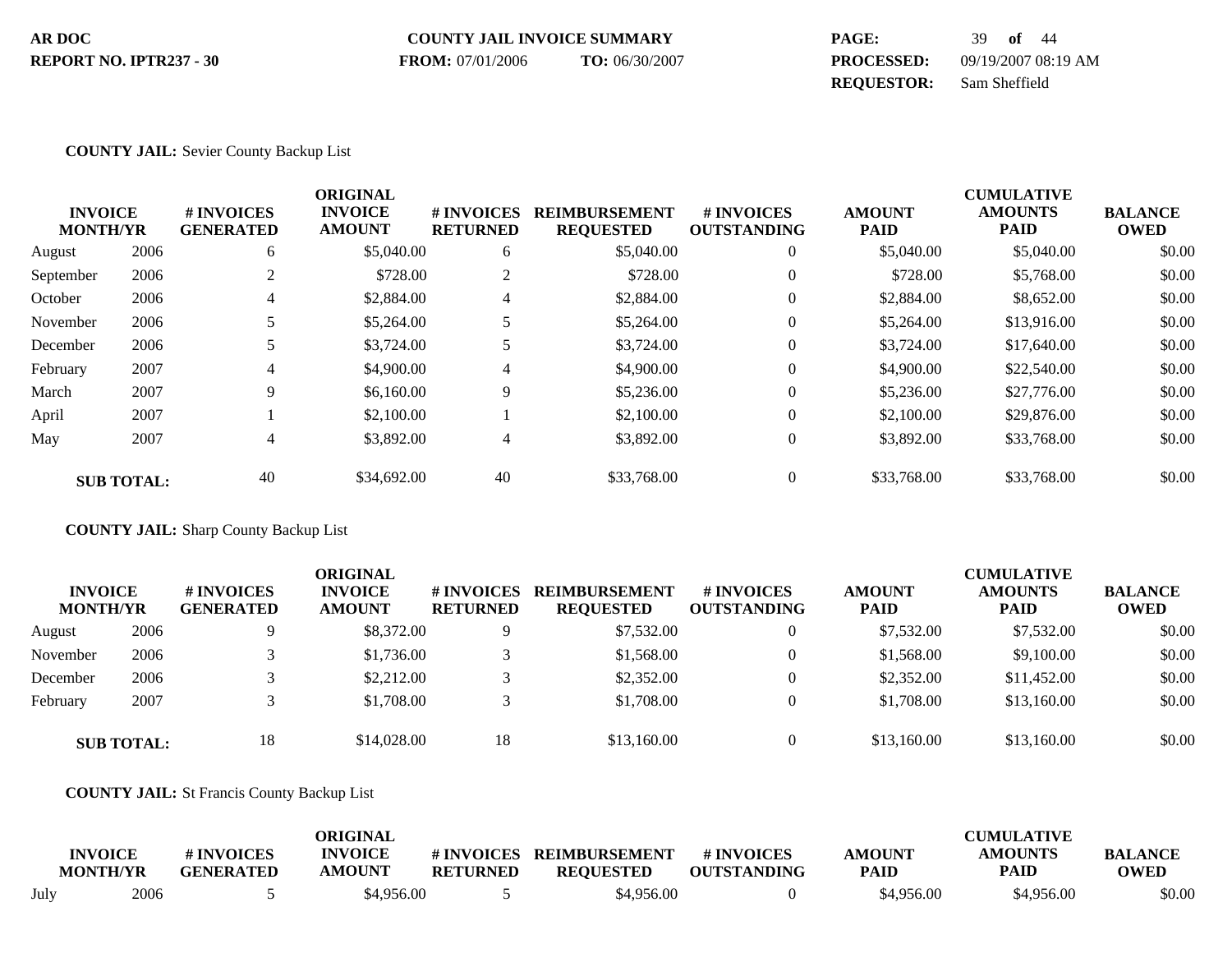#### **COUNTY JAIL INVOICE SUMMARY AR DOC PAGE:** 40 **of** 44 **PROCESSED:** 09/19/2007 08:19 AM **REQUESTOR:** Sam Sheffield **REPORT NO. IPTR237 - 30 FROM:** 07/01/2006 **TO:** 06/30/2007

#### **COUNTY JAIL:** St Francis County Backup List

|           |                                   |                                | <b>ORIGINAL</b>                 |                               |                                          |                                  |                              | <b>CUMULATIVE</b>             |                               |
|-----------|-----------------------------------|--------------------------------|---------------------------------|-------------------------------|------------------------------------------|----------------------------------|------------------------------|-------------------------------|-------------------------------|
|           | <b>INVOICE</b><br><b>MONTH/YR</b> | # INVOICES<br><b>GENERATED</b> | <b>INVOICE</b><br><b>AMOUNT</b> | # INVOICES<br><b>RETURNED</b> | <b>REIMBURSEMENT</b><br><b>REQUESTED</b> | # INVOICES<br><b>OUTSTANDING</b> | <b>AMOUNT</b><br><b>PAID</b> | <b>AMOUNTS</b><br><b>PAID</b> | <b>BALANCE</b><br><b>OWED</b> |
| August    | 2006                              |                                | \$420.00                        |                               | \$420.00                                 | $\mathbf{0}$                     | \$420.00                     | \$5,376.00                    | \$0.00                        |
| September | 2006                              | 2                              | \$2,660.00                      | $\overline{c}$                | \$308.00                                 | $\mathbf{0}$                     | \$308.00                     | \$5,684.00                    | \$0.00                        |
| October   | 2006                              | 4                              | \$1,876.00                      | 4                             | \$1,876.00                               | $\mathbf{0}$                     | \$1,876.00                   | \$7,560.00                    | \$0.00                        |
| December  | 2006                              |                                | \$7,000.00                      | ⇁                             | \$4,256.00                               | $\mathbf{0}$                     | \$4,256.00                   | \$11,816.00                   | \$0.00                        |
| January   | 2007                              |                                | \$7,700.00                      | 7                             | \$2,156.00                               | $\overline{0}$                   | \$2,156.00                   | \$13,972.00                   | \$0.00                        |
| February  | 2007                              |                                | \$8,008.00                      |                               | \$6,076.00                               | $\overline{0}$                   | \$6,076.00                   | \$20,048.00                   | \$0.00                        |
| March     | 2007                              | $\overline{2}$                 | \$560.00                        | $\overline{2}$                | \$280.00                                 | $\mathbf{0}$                     | \$280.00                     | \$20,328.00                   | \$0.00                        |
| April     | 2007                              |                                | \$84.00                         |                               | \$84.00                                  | $\mathbf{0}$                     | \$84.00                      | \$20,412.00                   | \$0.00                        |
| May       | 2007                              | $\overline{c}$                 | \$1,232.00                      | 2                             | \$1,232.00                               | $\overline{0}$                   | \$1,232.00                   | \$21,644.00                   | \$0.00                        |
| June      | 2007                              | 5                              | \$3,780.00                      | 5                             | \$2,044.00                               | $\overline{0}$                   | \$2,044.00                   | \$23,688.00                   | \$0.00                        |
|           | <b>SUB TOTAL:</b>                 | 43                             | \$38,276.00                     | 43                            | \$23,688,00                              | $\theta$                         | \$23,688.00                  | \$23,688.00                   | \$0.00                        |

**COUNTY JAIL:** Stone County Backup List

|                                   |      |                                | <b>ORIGINAL</b>                 |                               |                                          |                                  |                              | <b>CUMULATIVE</b>             |                               |
|-----------------------------------|------|--------------------------------|---------------------------------|-------------------------------|------------------------------------------|----------------------------------|------------------------------|-------------------------------|-------------------------------|
| <b>INVOICE</b><br><b>MONTH/YR</b> |      | # INVOICES<br><b>GENERATED</b> | <b>INVOICE</b><br><b>AMOUNT</b> | # INVOICES<br><b>RETURNED</b> | <b>REIMBURSEMENT</b><br><b>REQUESTED</b> | # INVOICES<br><b>OUTSTANDING</b> | <b>AMOUNT</b><br><b>PAID</b> | <b>AMOUNTS</b><br><b>PAID</b> | <b>BALANCE</b><br><b>OWED</b> |
| July                              | 2006 | $\bigcap$<br>∠                 | \$2,436.00                      | 2                             | \$448.00                                 | $\boldsymbol{0}$                 | \$448.00                     | \$448.00                      | \$0.00                        |
| August                            | 2006 |                                | \$1,036.00                      | $\overline{0}$                | \$0.00                                   | $\overline{0}$                   | \$0.00                       | \$448.00                      | \$0.00                        |
| October                           | 2006 |                                | \$2,072.00                      | $\overline{0}$                | \$0.00                                   | $\theta$                         | \$0.00                       | \$448.00                      | \$0.00                        |
| November                          | 2006 |                                | \$616.00                        |                               | \$616.00                                 | $\theta$                         | \$616.00                     | \$1,064.00                    | \$0.00                        |
| January                           | 2007 |                                | \$1,652.00                      | ി<br>∠                        | \$1,652.00                               | $\overline{0}$                   | \$1,652.00                   | \$2,716.00                    | \$0.00                        |
| February                          | 2007 |                                | \$2,100.00                      |                               | \$2,100.00                               | $\boldsymbol{0}$                 | \$2,100.00                   | \$4,816.00                    | \$0.00                        |
| March                             | 2007 |                                | \$1,708.00                      |                               | \$1,708.00                               | $\theta$                         | \$1,708.00                   | \$6,524.00                    | \$0.00                        |
| <b>SUB TOTAL:</b>                 |      | 15                             | \$11,620.00                     | 11                            | \$6,524.00                               | $\theta$                         | \$6,524.00                   | \$6,524.00                    | \$0.00                        |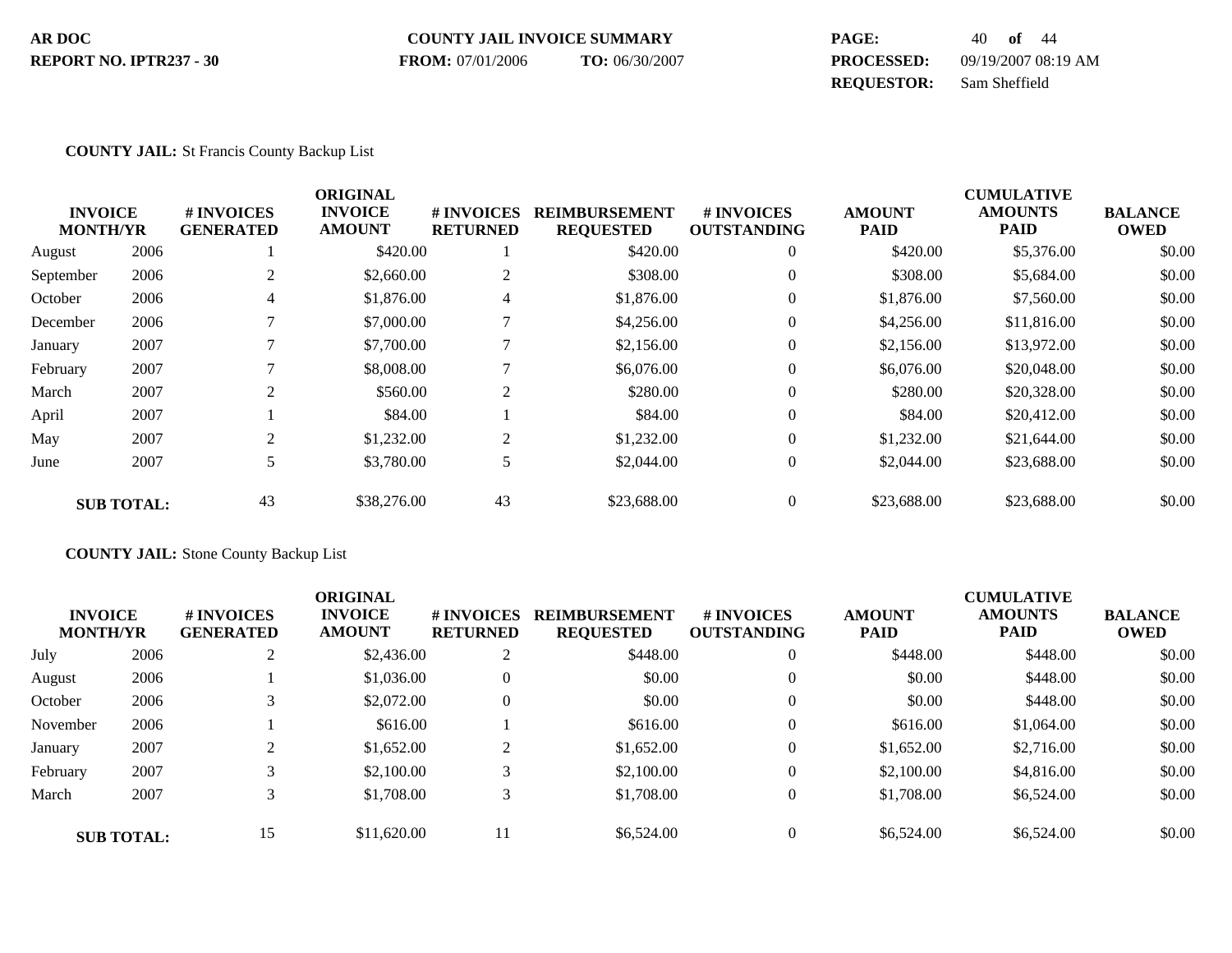#### **COUNTY JAIL INVOICE SUMMARY AR DOC PAGE:** 41 **of** 44 **PROCESSED:** 09/19/2007 08:19 AM **REPORT NO. IPTR237 - 30 FROM:** 07/01/2006 **TO:** 06/30/2007

**REQUESTOR:** Sam Sheffield

#### **COUNTY JAIL:** Union County Backup List

| <b>INVOICE</b><br><b>MONTH/YR</b> |                   | # INVOICES<br><b>GENERATED</b> | <b>ORIGINAL</b><br><b>INVOICE</b><br><b>AMOUNT</b> | # INVOICES<br><b>RETURNED</b> | <b>REIMBURSEMENT</b><br><b>REQUESTED</b> | # INVOICES<br><b>OUTSTANDING</b> | <b>AMOUNT</b><br><b>PAID</b> | <b>CUMULATIVE</b><br><b>AMOUNTS</b><br><b>PAID</b> | <b>BALANCE</b><br><b>OWED</b> |
|-----------------------------------|-------------------|--------------------------------|----------------------------------------------------|-------------------------------|------------------------------------------|----------------------------------|------------------------------|----------------------------------------------------|-------------------------------|
| July                              | 2006              | 23                             | \$27,104.00                                        | 23                            | \$27,104.00                              | $\overline{0}$                   | \$27,104.00                  | \$27,104.00                                        | \$0.00                        |
| September                         | 2006              | 20                             | \$20,944.00                                        | 20                            | \$20,944.00                              | $\mathbf{0}$                     | \$20,944.00                  | \$48,048.00                                        | \$0.00                        |
| October                           | 2006              | 14                             | \$11,648.00                                        | 14                            | \$11,648.00                              | $\boldsymbol{0}$                 | \$11,648.00                  | \$59,696.00                                        | \$0.00                        |
| November                          | 2006              | 4                              | \$3,752.00                                         | $\overline{4}$                | \$3,584.00                               | $\mathbf{0}$                     | \$3,584.00                   | \$63,280.00                                        | \$0.00                        |
| December                          | 2006              | 4                              | \$5,068.00                                         | 4                             | \$5,068.00                               | $\mathbf{0}$                     | \$5,068.00                   | \$68,348.00                                        | \$0.00                        |
| January                           | 2007              | 24                             | \$50,708.00                                        | 24                            | \$48,384.00                              | $\Omega$                         | \$48,384.00                  | \$116,732.00                                       | \$0.00                        |
| February                          | 2007              | 26                             | \$30,548.00                                        | $\boldsymbol{0}$              | \$0.00                                   | $\mathbf{0}$                     | \$0.00                       | \$116,732.00                                       | \$0.00                        |
| March                             | 2007              | 2                              | \$2,464.00                                         | $\overline{2}$                | \$2,464.00                               | $\Omega$                         | \$2,464.00                   | \$119,196.00                                       | \$0.00                        |
| April                             | 2007              | 17                             | \$33,824.00                                        | 17                            | \$17,752.00                              | $\mathbf{0}$                     | \$17,752.00                  | \$136,948.00                                       | \$0.00                        |
| May                               | 2007              | 5                              | \$2,296.00                                         | 5                             | \$2,296.00                               | $\Omega$                         | \$2,296.00                   | \$139,244.00                                       | \$0.00                        |
| June                              | 2007              | 5                              | \$5,572.00                                         | 5                             | \$5,572.00                               | $\boldsymbol{0}$                 | \$5,572.00                   | \$144,816.00                                       | \$0.00                        |
|                                   | <b>SUB TOTAL:</b> | 144                            | \$193,928.00                                       | 118                           | \$144,816.00                             | $\mathbf{0}$                     | \$144,816.00                 | \$144,816.00                                       | \$0.00                        |

**COUNTY JAIL:** Van Buren County Backup List

| <b>INVOICE</b><br><b>MONTH/YR</b> |                   | # INVOICES<br><b>GENERATED</b> | <b>ORIGINAL</b><br><b>INVOICE</b><br><b>AMOUNT</b> | # INVOICES<br><b>RETURNED</b> | <b>REIMBURSEMENT</b><br><b>REQUESTED</b> | # INVOICES<br><b>OUTSTANDING</b> | <b>AMOUNT</b><br><b>PAID</b> | <b>CUMULATIVE</b><br><b>AMOUNTS</b><br><b>PAID</b> | <b>BALANCE</b><br><b>OWED</b> |
|-----------------------------------|-------------------|--------------------------------|----------------------------------------------------|-------------------------------|------------------------------------------|----------------------------------|------------------------------|----------------------------------------------------|-------------------------------|
| July                              | 2006              | 2                              | \$1,176.00                                         | $\overline{c}$                | \$1,008.00                               | $\overline{0}$                   | \$1,008.00                   | \$1,008.00                                         | \$0.00                        |
| August                            | 2006              |                                | \$4,844.00                                         |                               | \$4,844.00                               | $\overline{0}$                   | \$4,844.00                   | \$5,852.00                                         | \$0.00                        |
| October                           | 2006              |                                | \$2,464.00                                         | 5                             | \$2,044.00                               | $\overline{0}$                   | \$2,044.00                   | \$7,896.00                                         | \$0.00                        |
| November                          | 2006              |                                | \$1,932.00                                         | 3                             | \$1,848.00                               | $\overline{0}$                   | \$1,848.00                   | \$9,744.00                                         | \$0.00                        |
| December                          | 2006              |                                | \$2,464.00                                         | $\overline{c}$                | \$2,464.00                               | $\overline{0}$                   | \$2,464.00                   | \$12,208.00                                        | \$0.00                        |
| January                           | 2007              | ി                              | \$1,568.00                                         | $\overline{2}$                | \$1,568.00                               | $\overline{0}$                   | \$1,568.00                   | \$13,776.00                                        | \$0.00                        |
| April                             | 2007              |                                | \$5,012.00                                         | 5                             | \$1,764.00                               | $\overline{0}$                   | \$1,764.00                   | \$15,540.00                                        | \$0.00                        |
| May                               | 2007              | 9                              | \$5,796.00                                         | 9                             | \$3,052.00                               | $\overline{0}$                   | \$3,052.00                   | \$18,592.00                                        | \$0.00                        |
|                                   | <b>SUB TOTAL:</b> | 31                             | \$25,256.00                                        | 31                            | \$18,592.00                              | $\overline{0}$                   | \$18,592.00                  | \$18,592.00                                        | \$0.00                        |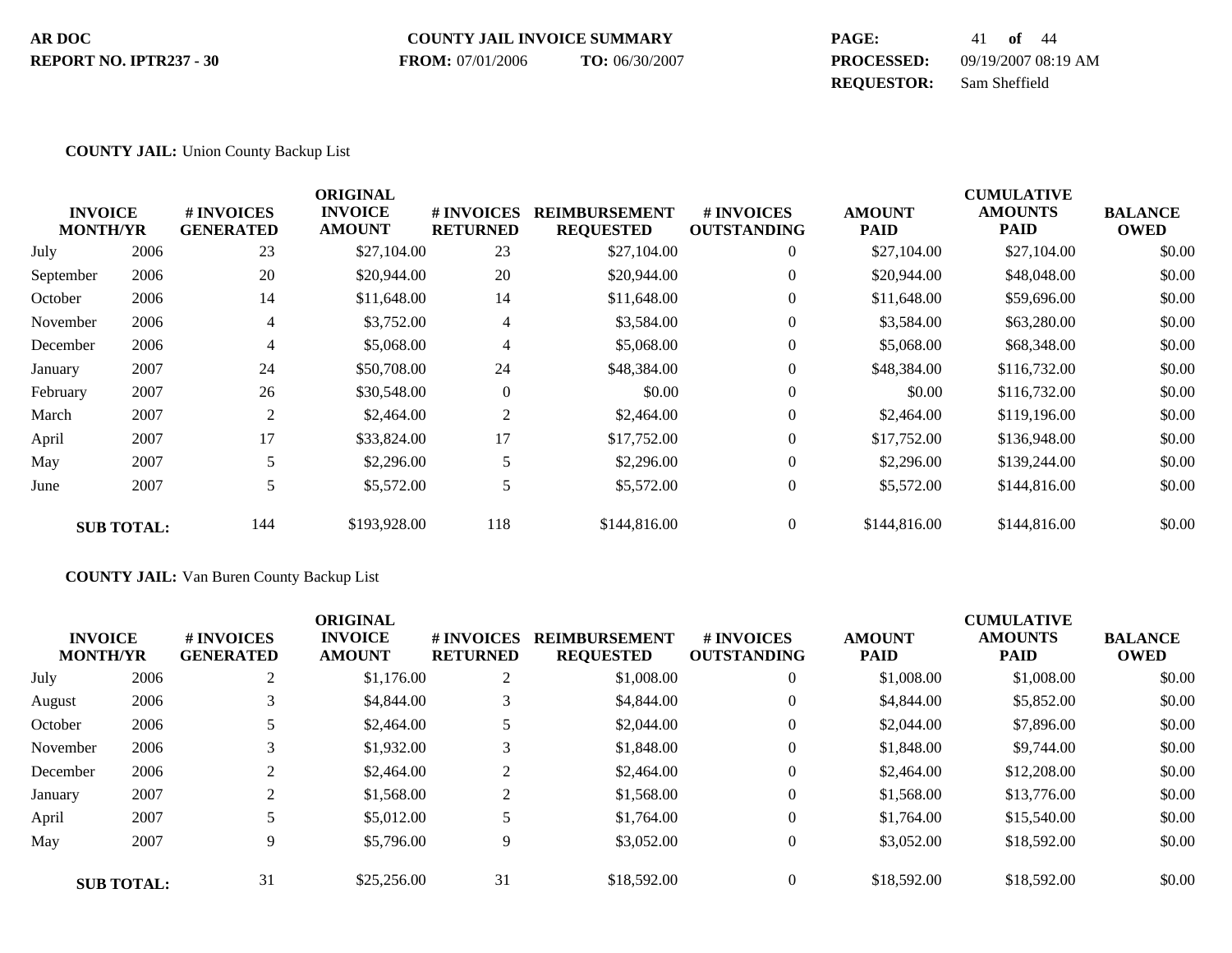#### **COUNTY JAIL INVOICE SUMMARY AR DOC PAGE:** 42 **of** 44

**REPORT NO. IPTR237 - 30**

**FROM:** 07/01/2006 **TO:** 06/30/2007

**PROCESSED:** 09/19/2007 08:19 AM **REQUESTOR:** Sam Sheffield

#### **COUNTY JAIL:** Washington County Backup List

|           | <b>INVOICE</b><br><b>MONTH/YR</b> | # INVOICES<br><b>GENERATED</b> | <b>ORIGINAL</b><br><b>INVOICE</b><br><b>AMOUNT</b> | <b>#INVOICES</b><br><b>RETURNED</b> | <b>REIMBURSEMENT</b><br><b>REQUESTED</b> | <b># INVOICES</b><br><b>OUTSTANDING</b> | <b>AMOUNT</b><br>PAID | <b>CUMULATIVE</b><br><b>AMOUNTS</b><br>PAID | <b>BALANCE</b><br><b>OWED</b> |
|-----------|-----------------------------------|--------------------------------|----------------------------------------------------|-------------------------------------|------------------------------------------|-----------------------------------------|-----------------------|---------------------------------------------|-------------------------------|
| July      | 2006                              | 58                             | \$152,376.00                                       | 58                                  | \$58,716.00                              | $\overline{0}$                          | \$58,716.00           | \$58,716.00                                 | \$0.00                        |
| August    | 2006                              | 51                             | \$117,040.00                                       | 51                                  | \$34,356.00                              | $\overline{0}$                          | \$34,356.00           | \$93,072.00                                 | \$0.00                        |
| September | 2006                              | 33                             | \$71,484.00                                        | 33                                  | \$33,124.00                              | $\overline{0}$                          | \$33,124.00           | \$126,196.00                                | \$0.00                        |
| October   | 2006                              | 46                             | \$49,532.00                                        | 46                                  | \$23,520.00                              | $\overline{0}$                          | \$23,520.00           | \$149,716.00                                | \$0.00                        |
| November  | 2006                              | 32                             | \$70,728.00                                        | 32                                  | \$25,648.00                              | $\overline{0}$                          | \$25,648.00           | \$175,364.00                                | \$0.00                        |
| December  | 2006                              | 26                             | \$39,760.00                                        | 26                                  | \$18,116.00                              | $\theta$                                | \$18,116.00           | \$193,480.00                                | \$0.00                        |
| January   | 2007                              | 43                             | \$71,008.00                                        | 43                                  | \$49,952.00                              | $\overline{0}$                          | \$49,952.00           | \$243,432.00                                | \$0.00                        |
| February  | 2007                              | 35                             | \$50,876.00                                        | 35                                  | \$32,088.00                              | $\overline{0}$                          | \$32,088.00           | \$275,520.00                                | \$0.00                        |
| March     | 2007                              | 42                             | \$133,756.00                                       | 42                                  | \$64,036.00                              | $\theta$                                | \$64,036.00           | \$339,556.00                                | \$0.00                        |
| April     | 2007                              | 85                             | \$121,772.00                                       | 85                                  | \$105,392.00                             | $\overline{0}$                          | \$105,392.00          | \$444,948.00                                | \$0.00                        |
| May       | 2007                              | 41                             | \$61,964.00                                        | 41                                  | \$34,692.00                              | $\overline{0}$                          | \$34,692.00           | \$479,640.00                                | \$0.00                        |
| June      | 2007                              | 16                             | \$23,828.00                                        | 16                                  | \$18,760.00                              | $\overline{0}$                          | \$18,760.00           | \$498,400.00                                | \$0.00                        |
|           | <b>SUB TOTAL:</b>                 | 508                            | \$964,124.00                                       | 508                                 | \$498,400.00                             | $\theta$                                | \$498,400.00          | \$498,400.00                                | \$0.00                        |

#### **COUNTY JAIL:** White County Backup List

| <b>INVOICE</b><br><b>MONTH/YR</b> |      | # INVOICES<br><b>GENERATED</b> | <b>ORIGINAL</b><br><b>INVOICE</b><br><b>AMOUNT</b> | # INVOICES<br><b>RETURNED</b> | <b>REIMBURSEMENT</b><br><b>REQUESTED</b> | <b>#INVOICES</b><br><b>OUTSTANDING</b> | <b>AMOUNT</b><br><b>PAID</b> | <b>CUMULATIVE</b><br><b>AMOUNTS</b><br><b>PAID</b> | <b>BALANCE</b><br><b>OWED</b> |
|-----------------------------------|------|--------------------------------|----------------------------------------------------|-------------------------------|------------------------------------------|----------------------------------------|------------------------------|----------------------------------------------------|-------------------------------|
| July                              | 2006 | 18                             | \$21,616.00                                        | 18                            | \$21,616.00                              | $\overline{0}$                         | \$21,616.00                  | \$21,616.00                                        | \$0.00                        |
| August                            | 2006 | 12                             | \$10,444.00                                        | 12                            | \$10,444.00                              | $\overline{0}$                         | \$10,444.00                  | \$32,060.00                                        | \$0.00                        |
| September                         | 2006 | 17                             | \$13,076.00                                        | 17                            | \$13,076.00                              | $\overline{0}$                         | \$13,076.00                  | \$45,136.00                                        | \$0.00                        |
| October                           | 2006 | 10                             | \$5,152.00                                         | 10                            | \$5,152.00                               | $\theta$                               | \$5,152.00                   | \$50,288.00                                        | \$0.00                        |
| November                          | 2006 | 12                             | \$7,952.00                                         | 12                            | \$7,952.00                               | $\theta$                               | \$7,952.00                   | \$58,240.00                                        | \$0.00                        |
| December                          | 2006 | 11                             | \$5,432.00                                         | 11                            | \$5,432.00                               | $\theta$                               | \$5,432.00                   | \$63,672.00                                        | \$0.00                        |
| January                           | 2007 |                                | \$4.116.00                                         |                               | \$4,116.00                               | $\theta$                               | \$4,116.00                   | \$67,788.00                                        | \$0.00                        |
| February                          | 2007 | 9                              | \$8,316.00                                         | 9                             | \$8,316.00                               | $\theta$                               | \$8,316.00                   | \$76,104.00                                        | \$0.00                        |
| March                             | 2007 | 4                              | \$1,680.00                                         | $\overline{4}$                | \$1,680.00                               | $\theta$                               | \$1,680.00                   | \$77,784.00                                        | \$0.00                        |
| April                             | 2007 | 9                              | \$5,236.00                                         | 9                             | \$5,236.00                               | $\theta$                               | \$5,236.00                   | \$83,020.00                                        | \$0.00                        |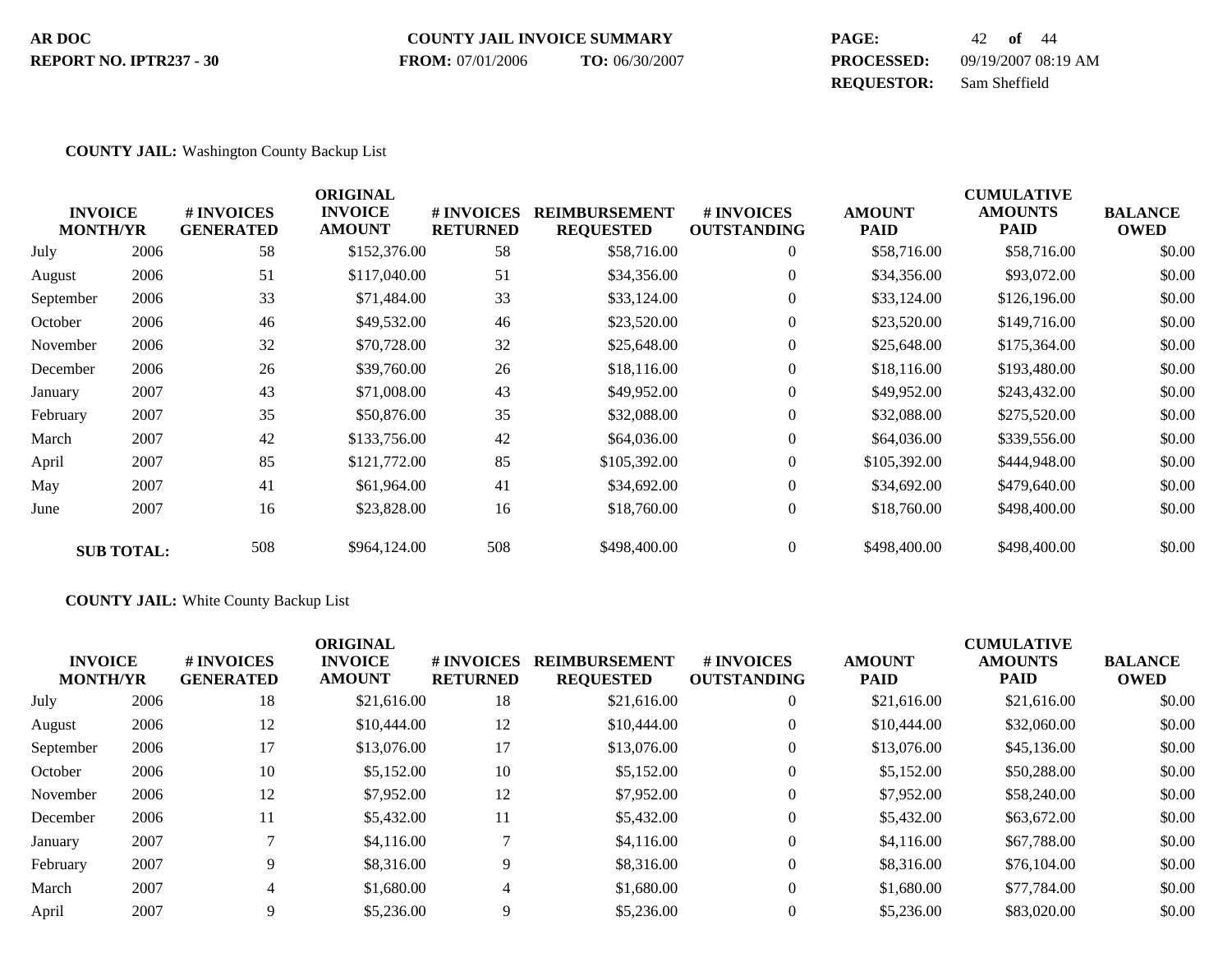| AR DOC<br><b>REPORT NO. IPTR237 - 30</b> |                   |     |              | <b>COUNTY JAIL INVOICE SUMMARY</b><br><b>TO:</b> $06/30/2007$<br><b>FROM:</b> 07/01/2006 |              |  | <b>PAGE:</b><br><b>PROCESSED:</b><br><b>REQUESTOR:</b> | 43<br>- 44<br>of<br>09/19/2007 08:19 AM<br>Sam Sheffield |        |
|------------------------------------------|-------------------|-----|--------------|------------------------------------------------------------------------------------------|--------------|--|--------------------------------------------------------|----------------------------------------------------------|--------|
| May                                      | 2007              |     | \$7,504.00   |                                                                                          | \$7,504.00   |  | \$7,504.00                                             | \$90,524.00                                              | \$0.00 |
| June                                     | 2007              | 27  | \$29,848.00  | 27                                                                                       | \$19,572.00  |  | \$19,572.00                                            | \$110,096.00                                             | \$0.00 |
|                                          | <b>SUB TOTAL:</b> | 143 | \$120,372.00 | 143                                                                                      | \$110,096.00 |  | \$110,096.00                                           | \$110,096.00                                             | \$0.00 |

**COUNTY JAIL:** Woodruff County Backup List

| <b>INVOICE</b><br><b>MONTH/YR</b> |                   | # INVOICES<br><b>GENERATED</b> | ORIGINAL<br><b>INVOICE</b><br><b>AMOUNT</b> | # INVOICES<br><b>RETURNED</b> | <b>REIMBURSEMENT</b><br><b>REQUESTED</b> | # INVOICES<br><b>OUTSTANDING</b> | <b>AMOUNT</b><br><b>PAID</b> | <b>CUMULATIVE</b><br><b>AMOUNTS</b><br><b>PAID</b> | <b>BALANCE</b><br><b>OWED</b> |
|-----------------------------------|-------------------|--------------------------------|---------------------------------------------|-------------------------------|------------------------------------------|----------------------------------|------------------------------|----------------------------------------------------|-------------------------------|
| August                            | 2006              |                                | \$1,428.00                                  |                               | \$1,428.00                               |                                  | \$1,428.00                   | \$1,428.00                                         | \$0.00                        |
| September                         | 2006              |                                | \$1,092.00                                  |                               | \$1,092.00                               |                                  | \$1,092.00                   | \$2,520.00                                         | \$0.00                        |
| February                          | 2007              |                                | \$1,008.00                                  |                               | \$1,008.00                               |                                  | \$1,008.00                   | \$3,528.00                                         | \$0.00                        |
| March                             | 2007              | $\sim$                         | \$168.00                                    | $\sim$                        | \$168.00                                 |                                  | \$168.00                     | \$3,696.00                                         | \$0.00                        |
| April                             | 2007              |                                | \$868.00                                    |                               | \$0.00                                   |                                  | \$0.00                       | \$3,696.00                                         | \$0.00                        |
| June                              | 2007              |                                | \$280.00                                    |                               | \$280.00                                 |                                  | \$280.00                     | \$3,976.00                                         | \$0.00                        |
|                                   | <b>SUB TOTAL:</b> |                                | \$4,844.00                                  | Q                             | \$3,976.00                               |                                  | \$3,976.00                   | \$3,976.00                                         | \$0.00                        |

**COUNTY JAIL:** Yell County Backup List

|                                   |                   |                                | <b>ORIGINAL</b>                 |                               |                                          |                                        |                              | <b>CUMULATIVE</b>             |                               |
|-----------------------------------|-------------------|--------------------------------|---------------------------------|-------------------------------|------------------------------------------|----------------------------------------|------------------------------|-------------------------------|-------------------------------|
| <b>INVOICE</b><br><b>MONTH/YR</b> |                   | # INVOICES<br><b>GENERATED</b> | <b>INVOICE</b><br><b>AMOUNT</b> | # INVOICES<br><b>RETURNED</b> | <b>REIMBURSEMENT</b><br><b>REQUESTED</b> | <b>#INVOICES</b><br><b>OUTSTANDING</b> | <b>AMOUNT</b><br><b>PAID</b> | <b>AMOUNTS</b><br><b>PAID</b> | <b>BALANCE</b><br><b>OWED</b> |
| September                         | 2006              | 5                              | \$8,484.00                      | 5                             | \$3,248.00                               | $\overline{0}$                         | \$3,248.00                   | \$3,248.00                    | \$0.00                        |
| October                           | 2006              |                                | \$896.00                        | 2                             | \$112.00                                 | $\overline{0}$                         | \$112.00                     | \$3,360.00                    | \$0.00                        |
| November                          | 2006              | 8                              | \$4,984.00                      | 8                             | \$2,716.00                               | $\overline{0}$                         | \$2,716.00                   | \$6,076.00                    | \$0.00                        |
| January                           | 2007              |                                | \$392.00                        |                               | \$392.00                                 | $\overline{0}$                         | \$392.00                     | \$6,468.00                    | \$0.00                        |
| February                          | 2007              |                                | \$6,776.00                      | ⇁                             | \$2,016.00                               | $\overline{0}$                         | \$2,016.00                   | \$8,484.00                    | \$0.00                        |
| March                             | 2007              | $\overline{c}$                 | \$4,032.00                      | $\overline{2}$                | \$224.00                                 | $\overline{0}$                         | \$224.00                     | \$8,708.00                    | \$0.00                        |
| April                             | 2007              | 4                              | \$3,668.00                      | 4                             | \$644.00                                 | $\overline{0}$                         | \$644.00                     | \$9,352.00                    | \$0.00                        |
| May                               | 2007              |                                | \$280.00                        |                               | \$280.00                                 | $\theta$                               | \$280.00                     | \$9,632.00                    | \$0.00                        |
| June                              | 2007              | 4                              | \$3,808.00                      | 4                             | \$56.00                                  | $\overline{0}$                         | \$56.00                      | \$9,688.00                    | \$0.00                        |
|                                   | <b>SUB TOTAL:</b> | 34                             | \$33,320.00                     | 34                            | \$9,688.00                               | $\overline{0}$                         | \$9,688.00                   | \$9,688.00                    | \$0.00                        |